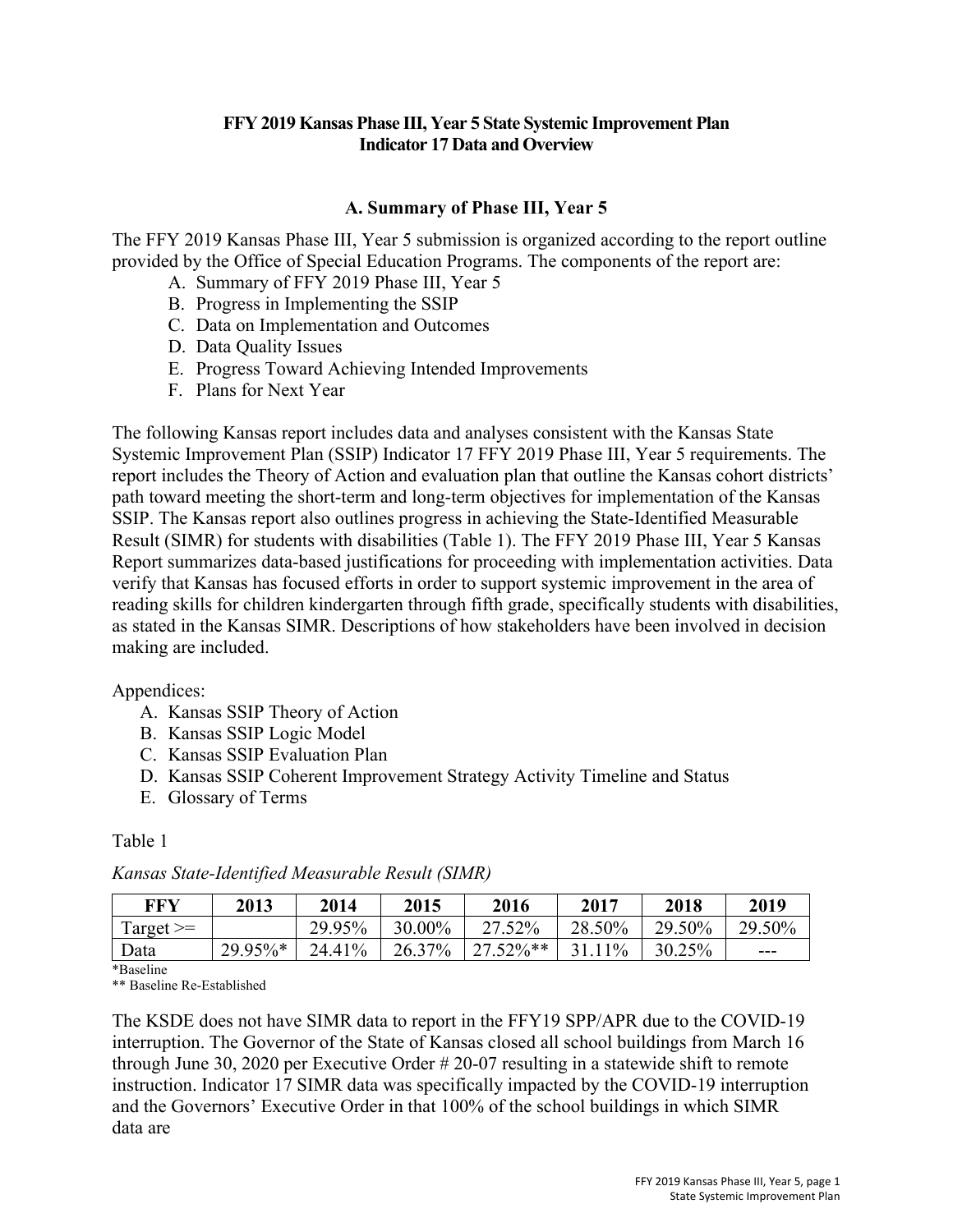collected were closed prior to and beyond duration of the Spring test administration window when SIMR data are collected.

The steps taken to mitigate the impact of school building closure on the SIMR data collection included convening TASN coordinators, Kansas MTSS and Alignment director, state trainers, SSIP evaluators and the KSDE Assistant Director. Collectively, this team assessed the impact and tried to identify viable options. After careful consideration, no reasonable mitigation measures were able to be identified, including delayed and/or partial data collection. This was primarily due to the extended length of school building closures, the widescale shift to remote learning, safety concerns, and undue burden on students, teachers, and family members. Finally, members of the team tried to mitigate the impact of the COVID-19 interruption on data collection by seeking guidance from publishers about reliability and validity in non-standard test administration settings, such as virtual. At the time of the Spring 2020 test window, little or no information was available.

## **Theory of Action, Logic Model, SIMR, Coherent Improvement Strategies, and Infrastructure Improvement Strategies**

As described in the Kansas SSIP Theory of Action (Appendix A), Kansas SSIP Logic Model (Appendix B), and Kansas SSIP Evaluation Plan (Appendix C), the Kansas SSIP addressed three coherent improvement strategies to achieve the SIMR during the FFY 2019 reporting period:

- Coherent Improvement Strategy 1.0 focused on infrastructure development through strategically realigning, reallocating, and leveraging current State Education Agency (SEA) policies, organization, and infrastructure for increased capacity of districts to implement evidence-based practices.
- Coherent Improvement Strategy 2.0 focused on supporting the implementation of evidence-based practices through designing, implementing, and evaluating an integrated school improvement-planning framework built upon the existing Kansas Multi-Tier System of Supports (Kansas MTSS) and Alignment. These changes increased district capacity to provide effective reading instruction for students with disabilities.
- Coherent Improvement Strategy 3.0 evaluated the degree to which the state infrastructure supported district implementation of evidence-based practices to improve reading results for students with disabilities kindergarten through fifth grade.

## **Evidence-Based Practices and Evaluation Overview**

During FFY 2019, the timelines for Coherent Improvement Strategy 1.0, Coherent Improvement Strategy 2.0, and Coherent Improvement Strategy 3.0 were followed with minor adjustments necessary due to the COVID-19 interruption. Evaluation measures were refined and implemented as part of the Kansas Technical Assistance System Network (TASN) utilizationfocused evaluation process. The principle activities and evaluation plan were fully implemented, and the results of the short-term, medium-term, and long-term outcomes for each of the three coherent improvement strategies were reported.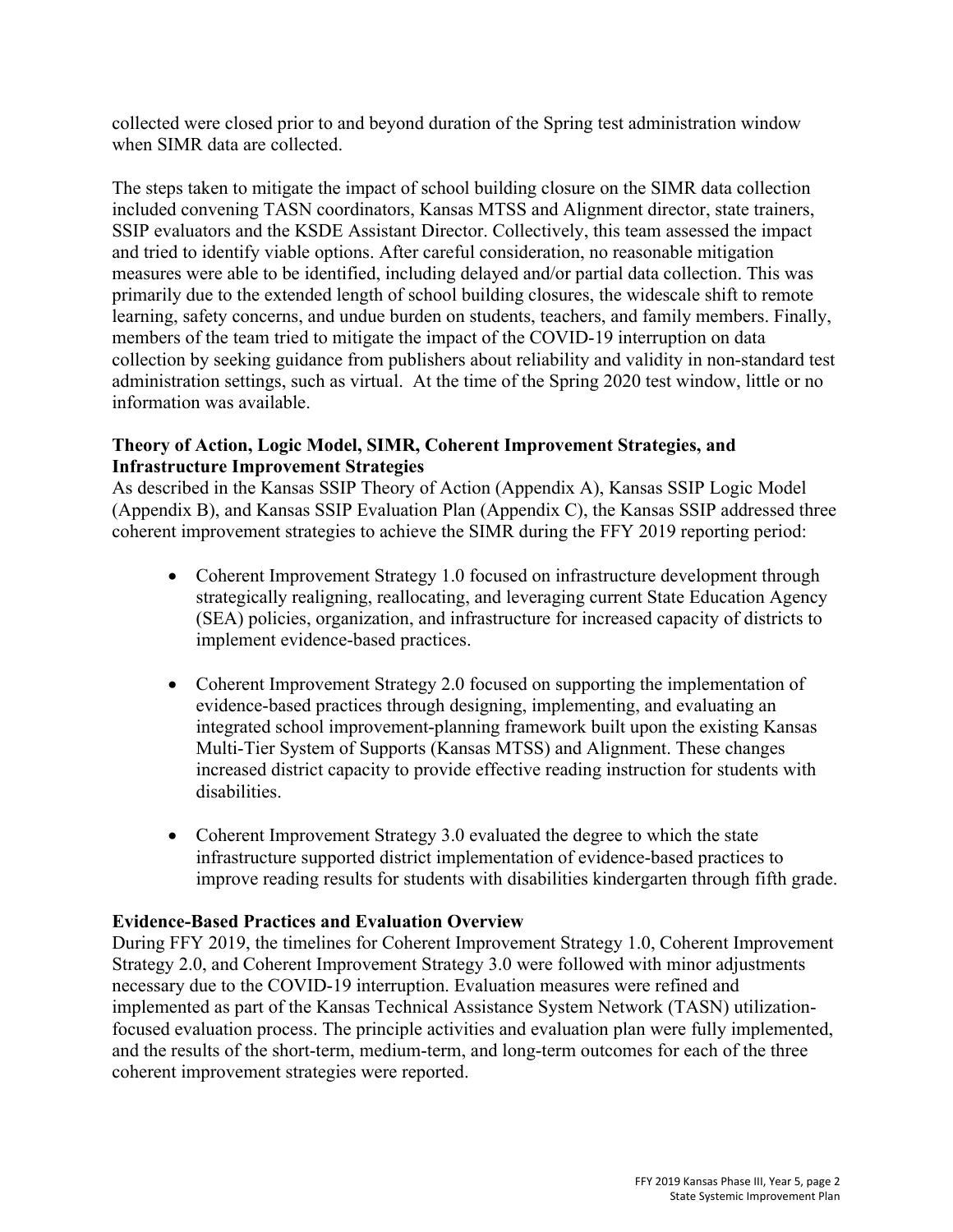The Kansas State Department of Education (KSDE) made gains in infrastructure development and alignment that increased the capacity of districts to implement evidence-based practices. The specific activities and outcomes reported include integration within the Kansas ESEA Consolidated Plan, implementation of the Kansas Education Systems Accreditation (KESA) model, unified infrastructure, and aligned utilization-focused evaluation. The KSDE used principles of *Leading by Convening* (Cashman et al., 2014) to engage stakeholders through each phase of the process and continues to do so on an ongoing basis.

The implementation of evidence-based practices within districts applying Kansas MTSS and Alignment principles was apparent. These practices included the provision of evidence-based core and intervention curricula, universal screening, progress monitoring, data-based decision making, and promoting family engagement. During FFY 2019, leadership teams from the SIMR cohort districts participated in ongoing implementation training to sustain the evidence-based practices of Kansas MTSS and Alignment. The districtwide trainings included participants from early childhood settings, elementary schools, middle schools, and high schools. Data are reported on the short-term, medium-term, and long-term outcomes from these districts. While the SIMR focused specifically on the reading achievement of students with disabilities in kindergarten through fifth grade, Kansas MTSS and Alignment holistically supports sustainable, districtwide implementation of an integrated reading, math, behavioral, and social-emotional model from early childhood through graduation. Within the framework, each student, specifically students with disabilities, received the instruction and interventions necessary to improve reading, math, behavioral, and social-emotional outcomes.

#### **Changes to Implementation and Improvement Strategies**

The implementation timeline and evaluation of the coherent improvement strategies are on target. There is not a need to modify the SSIP implementation plan at this time since the data feedback loops, including stakeholder engagement, are in place and operating as planned. While Curriculum-Based Measure General Outcome Measure (CBM GOM) data were not available for spring 2020 due to the COVID-19 interruption, implementation supports and instruction were maintained through *Navigating Change: Kansas' Guide for Learning and School Safety Operations* (Kansas State Department of Education, 2020) and virtual professional development.

For students to reach grade-level benchmark on a Curriculum-Based Measure General Outcome Measure (CBM GOM), both fluency consistent with the grade-level criteria and 95% accuracy must be achieved. When students struggle learning to read, initial intervention focuses on improvement in accuracy and then shifts to improvement in fluency, which allows the students to achieve benchmark. In FFY 2016, FFY 2017, and FFY 2018, students with disabilities in grades two through five substantially improved in achievement of the 95% accuracy criterion (Table 2). Developing interventions focused on students' needs resulted in individual student growth. With both improvements in Kansas SIMR data and grade-level reading accuracy data, stakeholders determined the intervention to be effective.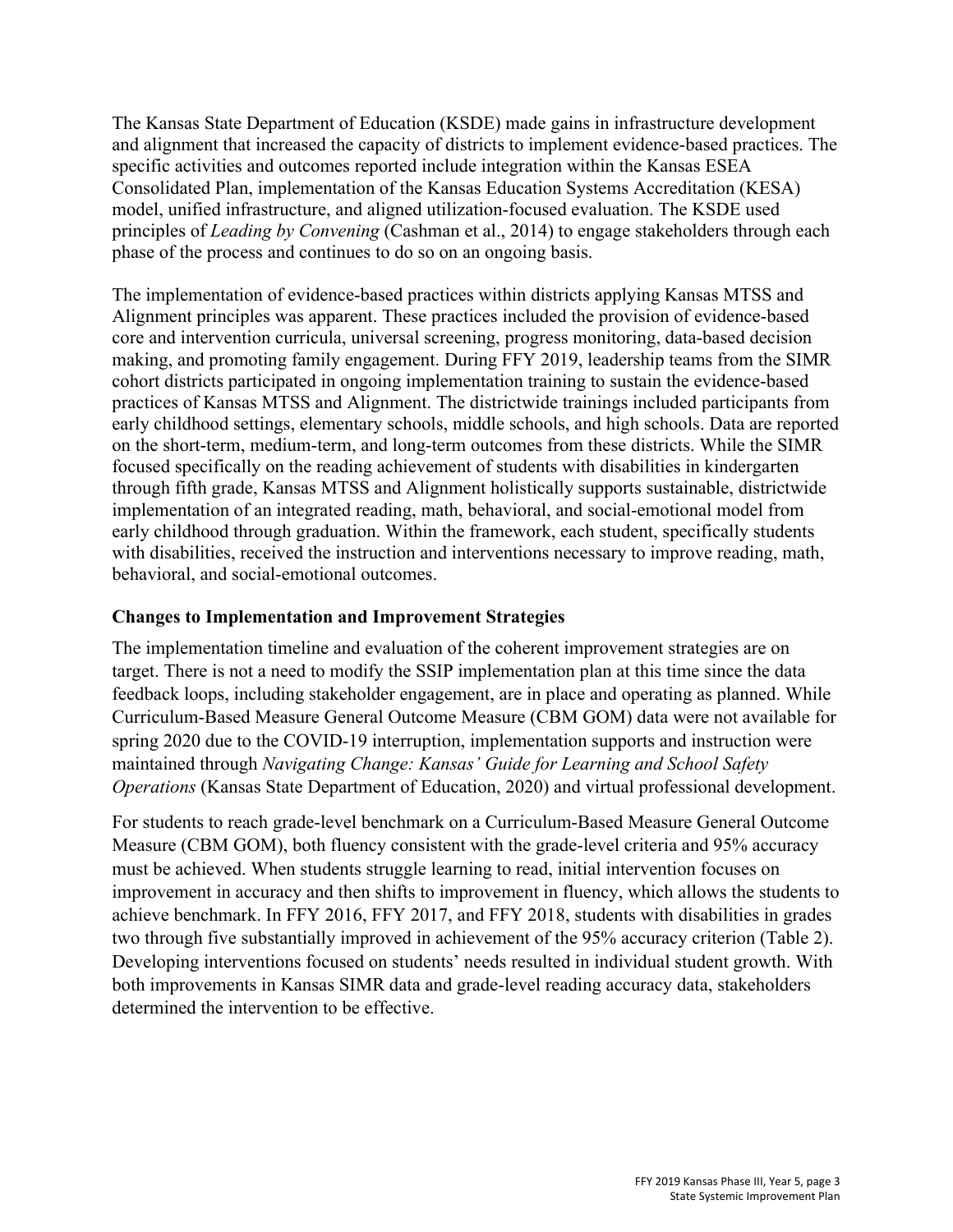Table 2

*Percentage of Students With Disabilities Grades Two Through Five Achieving 95% Accuracy in Reading* 

| Reporting Year  | Fall     | Spring | Improvement |
|-----------------|----------|--------|-------------|
| <b>FFY 2016</b> | $42.2\%$ | 65.2%  | 23.0%       |
| <b>FFY 2017</b> | 38.7%    | 71.8%  | $34.1\%$    |
| <b>FFY 2018</b> | 39.1%    | 63.5%  | 24.4%       |

## **B. Progress in Implementing the SSIP**

## **SSIP Implementation Progress**

Progress for implementing the Kansas SSIP is on track and presented in Appendix D as the Kansas SSIP Coherent Improvement Strategy Activity Timeline and Status. All activities in the three coherent improvement strategies have been implemented as planned.

Coherent Improvement Strategy 1.0 focused on improving the infrastructure. Notable accomplishments and outputs included full implementation of the expanded TASN; realignment of the TASN priorities, operating principles, and scopes of work, and allocation of resources based on state needs and input from stakeholders. The Kansas MTSS and Alignment constructs have been integrated within the ESEA Consolidated Plan, the KESA model, the Kansas State Personnel Development Grant (SPDG), and *Navigating Change: Kansas' Guide for Learning and School Safety Operations* (Kansas State Department of Education, 2020). Activities that are in place and will continue for sustainability include monitoring the delivery of professional development and technical assistance, facilitating communication and collaboration across all levels of stakeholders, and aligning resources across the KSDE and TASN providers.

Coherent Improvement Strategy 2.0 concentrated on the implementation of evidence-based practices. The expanded TASN system fully implemented the Kansas MTSS and Alignment project in FFY 2015. Implementation was continuously sustained and scaled up through FFY 2019. Additional project members were hired and trained each year, and Kansas MTSS and Alignment materials were assessed and refined to ensure alignment with KESA, the state system for accrediting schools. Ongoing work focuses on providing training and support to districts implementing Kansas MTSS and Alignment with fidelity. During FFY 2016, the Kansas MTSS and Alignment project provided intensive coaching in implementation of Kansas MTSS and Alignment structures to 18 Kansas school districts encompassing 87 buildings and 32,255 students, including 5,460 students with disabilities. During FFY 2017, this expanded to 31 Kansas school districts encompassing 266 buildings and 128,604 students, including 18,501 students with disabilities. In FFY 2018, this expanded to 43 Kansas school districts encompassing 307 buildings and 140,075 students, including 20,954 students with disabilities. In FFY 2019, this intensive training and coaching was provided to 51 Kansas school districts encompassing 271 buildings and 105,851 students, including 16,298 students with disabilities.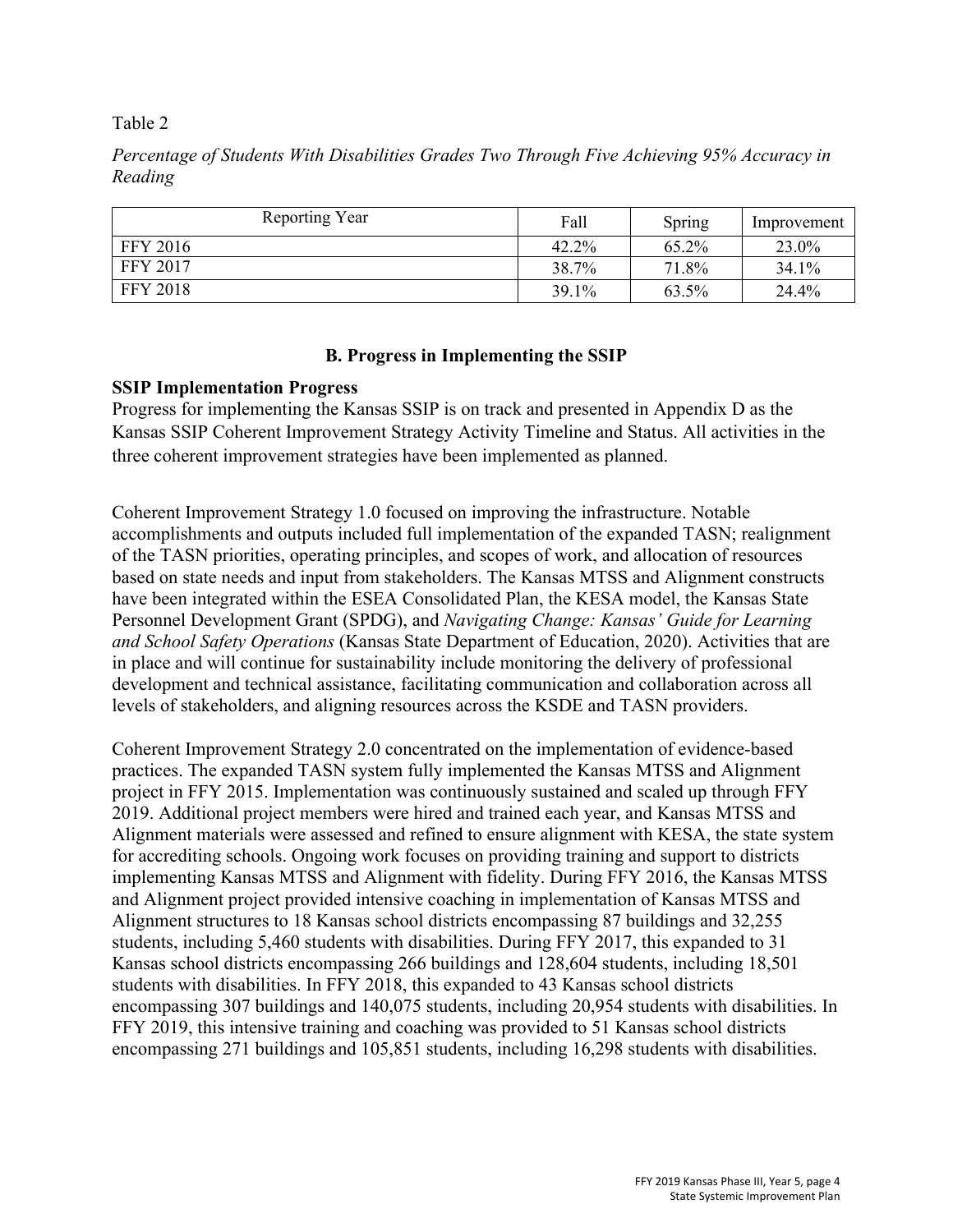Coherent Improvement Strategy 3.0 focused on evaluation of the Kansas SSIP. All of the identified activities have been implemented and sustained across multiple years. Evaluation data demonstrate progress, including the development and sustainability of feedback loops and the evaluation of implementation, progress, and fidelity.

## **SSIP Implementation Progress in Stakeholder Involvement**

The KSDE used principles of *Leading by Convening* (Cashman et al., 2014) to engage stakeholders through each phase of the process and continues to do so on an ongoing basis. Stakeholders from the local and state levels were intentionally informed of the SSIP implementation and provided a voice in decision making. Stakeholders are represented by persons with disabilities, parents of students with disabilities, teachers, principals, superintendents, higher education faculty, state school staff members, correctional facility staff members, vocational rehabilitation representatives, and other state agencies. Organizations represented by stakeholders include the Kansas Special Education Advisory Council, the Kansas Parent Training and Information Center (PTI), the Kansas Parent Information Resource Center (KPIRC), the Kansas MTSS and Alignment project, the Kansas Learning Network, and the KESA Advisory Council. Additionally, stakeholders include multiple internal stakeholders from the KSDE Office of the Commissioner, Division of Learning Services, and Special Education and Title Services teams.

Involvement in state-level workgroups, conference participation, and advisory council membership informed stakeholders of ongoing SSIP implementation. Stakeholders informed decisions by providing input, providing feedback, and participating in decision-making groups. Stakeholders have been actively involved in SSIP implementation decision making by copresenting at conferences and workshops, advising and assisting with revision of training content and coaching processes, and providing direct feedback data for use in the SSIP evaluation. Numerous stakeholders, including district personnel and the Kansas Special Education Advisory Council, informed and approved the FFY 2016 revised Kansas SIMR statement, baseline, and targets. The comprehensive improvement strategy outcomes in Section C of this report describe specific examples of stakeholder engagement activities. Detailed stakeholder engagement results, at both the state and local levels, are located in outcome sections 1a, 1b, 1c, 1d, 2b, 2c, and 2g.

## **C. Data on Implementation and Outcomes**

## **Monitoring and Measuring of Outputs**

The KSDE staff monitored and measured the Kansas SSIP outputs to assess the effectiveness of the implementation plan. Through the previous leadership of Colleen Riley and current leadership of Bert Moore, Directors of the KSDE Special Education and Title Services team, the Kansas SSIP operates within an aligned framework at both the SEA and LEA levels.

The KSDE SPP/APR committee, including the SSIP workgroup, meets monthly and is responsible for the coordination, monitoring, and evaluation of the SSIP improvement activities and achievement of the SIMR. Members of this workgroup draft reports in compliance with OSEP Indicator 17 reporting requirements. Multiple groups provide data for the reports:

- The larger KSDE SPP/APR committee provides monthly progress and feedback data.
- The Special Education Advisory Council provides quarterly feedback.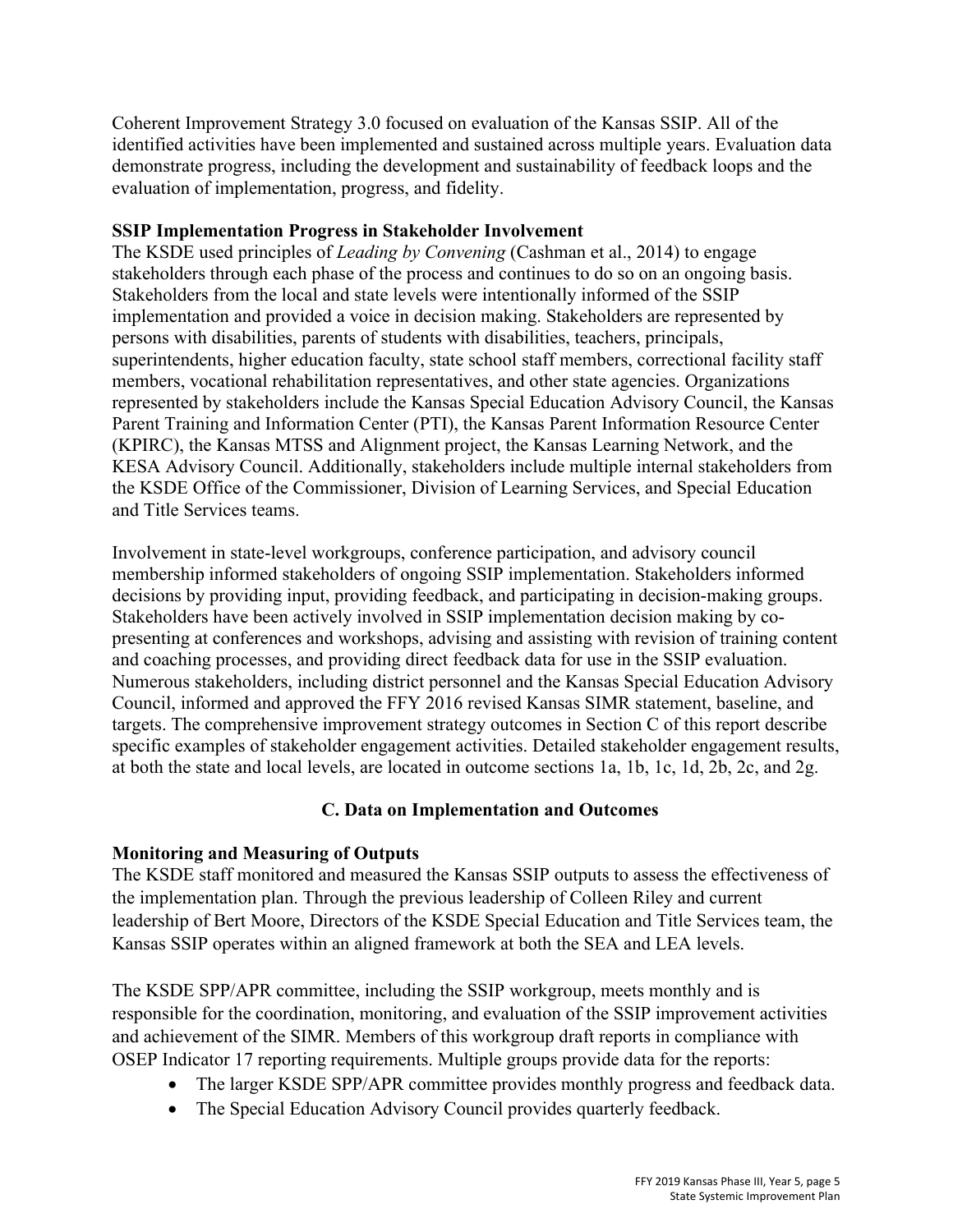- Kansas MTSS and Alignment State Trainers working with the SIMR cohort districts serve as ad hoc members to the SSIP workgroup.
- TASN Coordination and Evaluation project members serve on the SPP/APR committee and SSIP workgroup.

Additionally, various members of the KSDE SSIP workgroup periodically participate in and present at a variety of professional learning opportunities. Forums include the online SPDG/SSIP community of practice, the National Center for Systemic Improvement (NCSI) Systems Alignment Collaborative, and other OSEP-sponsored meetings and conferences.

# **Implementation and Outcomes of Coherent Improvement Strategy 1.0: Infrastructure Development**

The Kansas SSIP Theory of Action (Appendix A) identifies the results of Phase I data analysis, including the coherent improvement strategies and state-identified measurable result. These strategies are transferred to the Kansas SSIP Logic Model (Appendix B), where outcomes are delineated and labeled with the respective improvement strategy. Each outcome from the Logic Model is transferred to the Kansas SSIP Evaluation Plan (Appendix C) and is aligned using the outcome number (e.g., 1a, 2c). In the Evaluation Plan, associated indicators and measures for each outcome are provided. Following the table, each measure is described with the timeline for data collection. As described next, the evaluation plan addresses data management and analyses to show progress toward achieving the intended outcomes.

# **Short-Term Outcomes: Knowledge, Skills, and Collaboration**

*Outcome 1a. KSDE Staff and TASN Providers Demonstrate Knowledge and Skills Necessary to Implement Kansas MTSS and Alignment.* The knowledge and skills necessary to develop the infrastructure that facilitates the implementation of Kansas MTSS and Alignment were demonstrated. Implementation included the alignment of state policies and priorities necessary to support comprehensive school improvement as well as collaboratively making databased decisions (Outcomes 1b, 1c, and 1d). This increased the capacity of Kansas districts to provide holistic, sustainable, districtwide implementation of an integrated reading, math, behavioral, and social-emotional model from early childhood through graduation.

Kansas MTSS and Alignment is designed to increase district capacity to implement evidencebased practices that improve reading results for students with disabilities kindergarten through fifth grade. The practices within Kansas MTSS and Alignment include provision of evidencebased core and intervention curricula, universal screening, progress monitoring, data-based decision making, and family engagement. The following events were important for increasing knowledge, developing shared understanding, and collaborating professionally in support of Kansas MTSS and Alignment implementation and the Kansas SSIP.

*The Kansas MTSS and Alignment Symposium*. The annual Kansas MTSS and Alignment Symposium ensures that KSDE staff, TASN providers, and stakeholders learn together and maintain a shared vision for the implementation of Kansas MTSS and Alignment and evidence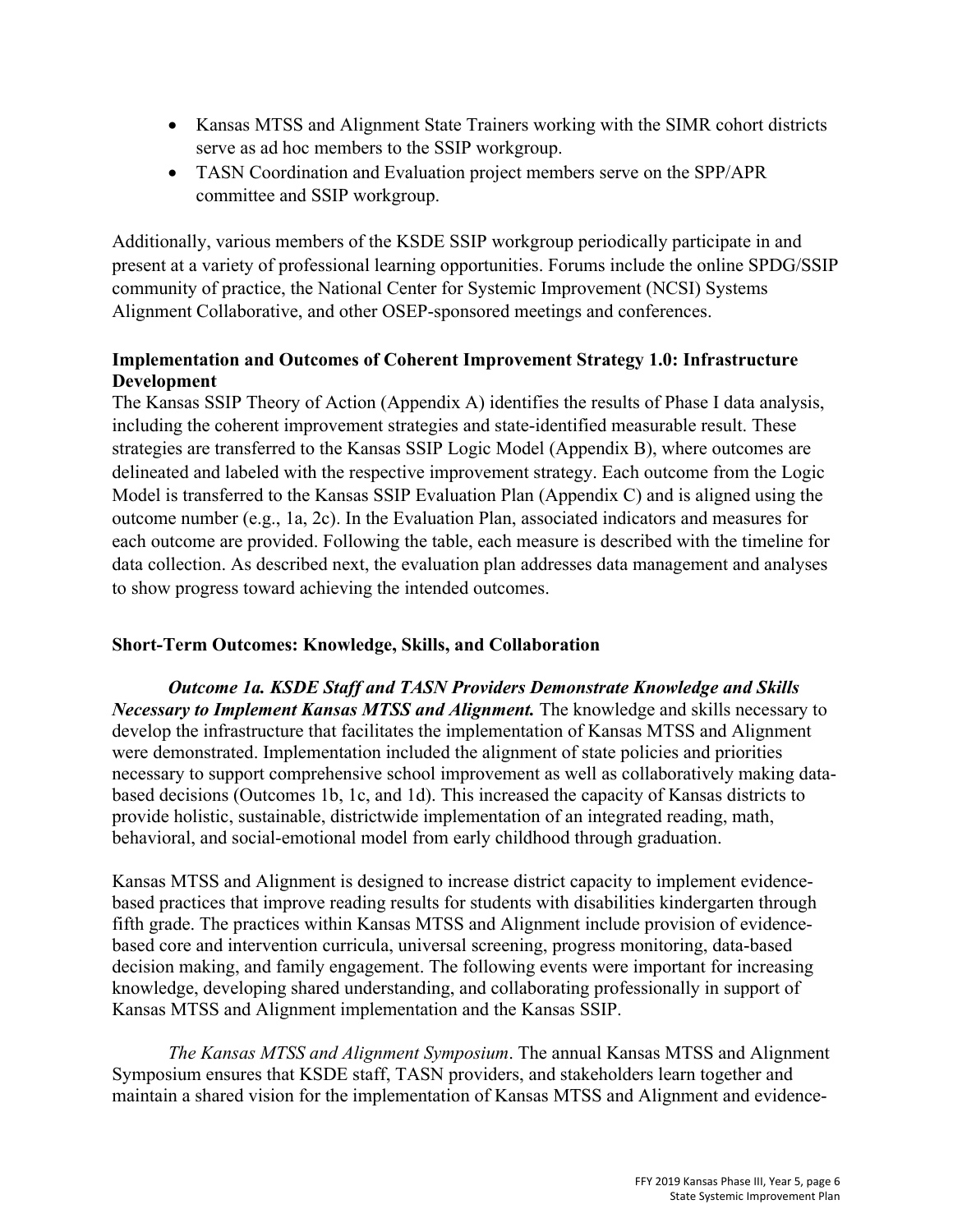based practices. In FFY 2019, 1,222 individuals registered for the Symposium, representing a broad group of stakeholders. Specifically, 21 KSDE staff members; 34 TASN providers (including 22 members of the Kansas MTSS and Alignment staff and the KPIRC Executive Director); 1,014 district personnel (including 79 educators from the SIMR cohort districts); 60 personnel from other educational agencies (e.g., cooperatives, service centers, interlocals, private schools); 10 university employees; three educational business leaders; and 79 education professionals from other states learned together at this skill-development institute.

The Symposium hosted 91 sessions to assist educators in delivering evidence-based instructional practices within a tiered framework. Eleven of the sessions were led by Kansas MTSS and Alignment State Trainers and six were led by districts working with the Kansas MTSS and Alignment project. Other presenters included national experts in the areas of reading, math, behavior/social-emotional learning, collective teacher efficacy, leadership, and mental health. Additionally, the Symposium included two full-day preconference trainings, including The Instructional Playbook, which was presented by Jim Knight and attended by 197 participants, and Kansas MTSS and Alignment Preschool Style, which was presented by the Kansas MTSS and Alignment early childhood team and attended by 126 participants.

Evaluation data (N=579) indicated that participants found the session topics to be relevant and useful, giving an average rating of 4.57 on a scale from 1 (*Poor*) to 5 (*Excellent*). Additionally, participants rated aspects of the conference on a scale from 1 (*Strongly Disagree*) to 5 (*Strongly Agree*). Evaluation data are shown in Table 3.

## Table 3

|  |  | Kansas MTSS and Alignment Symposium Evaluation Data |  |
|--|--|-----------------------------------------------------|--|
|  |  |                                                     |  |

| <b>Evaluation Items</b>                                                                          | <b>Average Ratings</b><br>(Scale $1-5$ ) |
|--------------------------------------------------------------------------------------------------|------------------------------------------|
| I understand how the content/practice is intended to improve<br>outcomes for children and youth. | 4.02                                     |
| I will use the content or implement the practice(s) from this<br>conference.                     | 3.99                                     |
| Overall, the training was of high quality.                                                       | 4 OZ                                     |

*The KSDE Summer Leadership Conference.* In addition to the shared learning at the Kansas MTSS and Alignment Symposium, KSDE and TASN hosted the KSDE Summer Leadership Conference. The Kansas PTI and each TASN project, including Kansas MTSS and Alignment and KPIRC, hosted individual booths in the TASN Marketplace. The purpose of the Marketplace was to provide a space to exchange information with district leadership regarding the services and resources offered by each TASN project. In FFY 2019, 443 participants attended the conference, including numerous stakeholder groups. A breakdown of the attendees included 37 KSDE staff members, 56 TASN providers (including 20 Kansas MTSS and Alignment staff members), 227 district personnel (including seven personnel from the SIMR cohort districts), 84 personnel from other educational agencies, 29 college/university staff members, five educational business leaders, three members of KSDE's Technical Assistance Team, and two representatives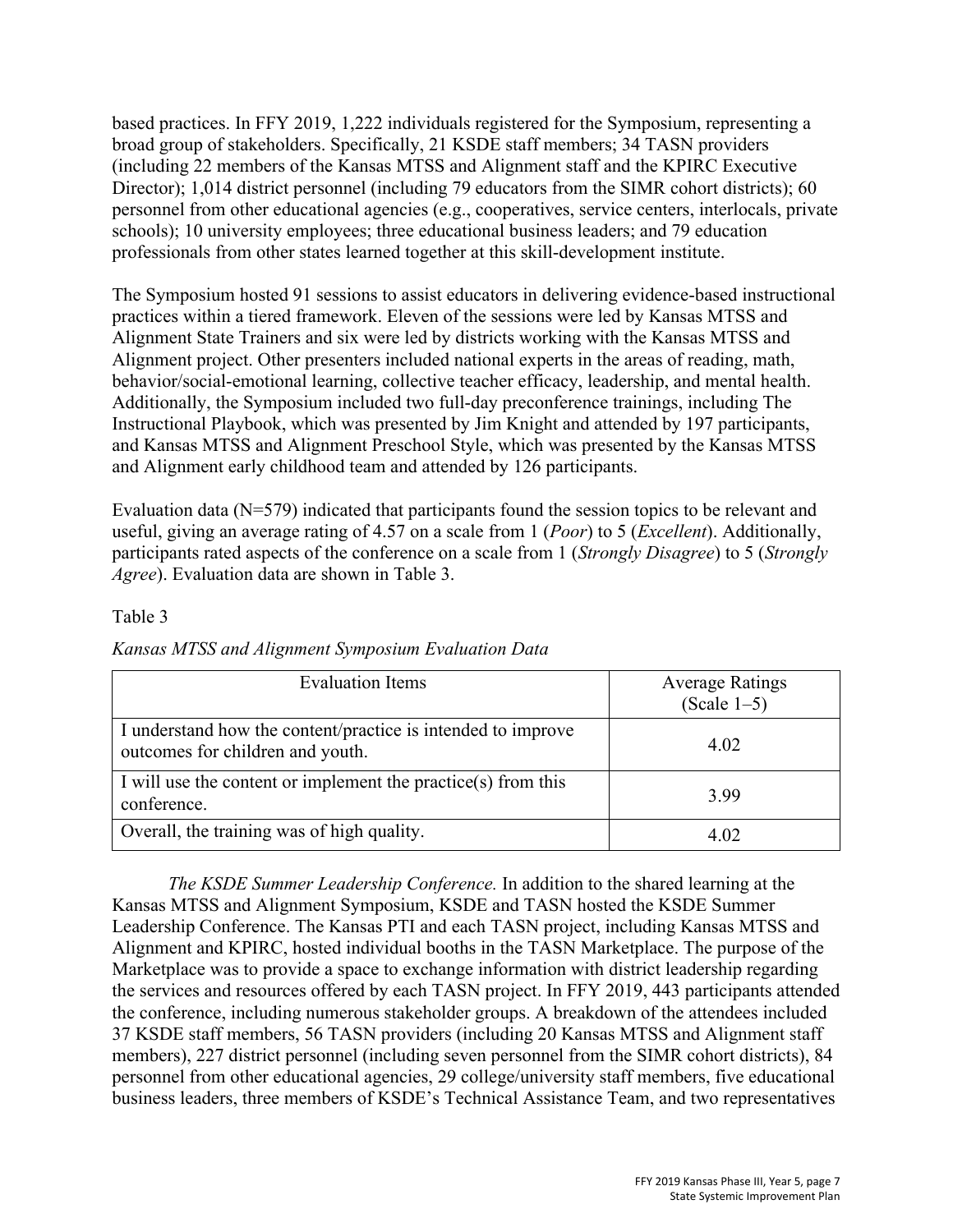of the Kansas PTI. Thirty-eight of Kansas' 39 (97%) special education cooperatives/interlocals were represented at the FFY 2019 conference, and special education representatives were present for 31 of the 33 districts (94%) that do not use a cooperative or interlocal for special education services.

The KSDE Summer Leadership Conference included 36 sessions that provided information about state priorities and evidence-based instructional practices. KSDE staff and TASN providers jointly presented six sessions, KSDE staff led 20 sessions, TASN providers led six sessions, and members of other entities provided four sessions. Evaluation data (N=170) indicated that participants found the session topics to be relevant and useful, giving an average rating of 4.02 on a scale from 1 (*Poor*) to 5 (*Excellent*). Additionally, participants rated aspects of the conference on a scale from 1 (*Strongly Disagree*) to 5 (*Strongly Agree*). Evaluation data are shown in Table 4.

## Table 4

|  | KSDE Summer Leadership Conference Evaluation Data |
|--|---------------------------------------------------|
|--|---------------------------------------------------|

| <b>Evaluation Items</b>                                                                          | <b>Average Ratings</b><br>$(scale 1-5)$ |
|--------------------------------------------------------------------------------------------------|-----------------------------------------|
| I understand how the content/practice is intended to improve<br>outcomes for children and youth. | 4.35                                    |
| I left the conference with tools or functional methods to transfer<br>my learning to practice.   | 3.93                                    |
| Overall, the training was of high quality.                                                       | 4.09                                    |

*TASN Quarterly Meetings.* One two-hour virtual and three full-day, face-to-face TASN Quarterly Meetings were held during FFY 2019. Two key goals of these meetings were (1) to build coherence among KSDE staff and TASN providers and (2) to facilitate collaboration that leads to the effective and efficient use of human capital. Attendance at each full-day meeting averaged 21 KSDE staff, 16 Kansas MTSS and Alignment State Trainers, 37 other TASN providers, and seven members of KSDE's Technical Assistance Team. Additionally, meetings were attended by leadership from the Kansas PTI and the KPIRC. Professional learning during FFY 2019 built upon previous efforts. During FFY 2015, the Kansas MTSS and Alignment State Trainers presented an overview of Kansas MTSS and Alignment and explained its alignment to the work of other TASN projects and to various state and federal laws and initiatives. Through a series of performance-based activities embedded within the presentation, participants were prompted to reflect on and discuss the unique features of Kansas MTSS and Alignment that met or exceeded the requirements of state and federal laws. In FFY 2016, topics discussed in detail at the TASN Quarterly Meetings included:

- How the work of the TASN providers supports the Kansas State Board of Education vision and each KESA indicator;
- How TASN projects could collaborate to support districts' KESA self-assessment and implementation of evidence-based practices that address the KESA indicators;
- Opportunities to serve on KESA Outside Visitation Teams;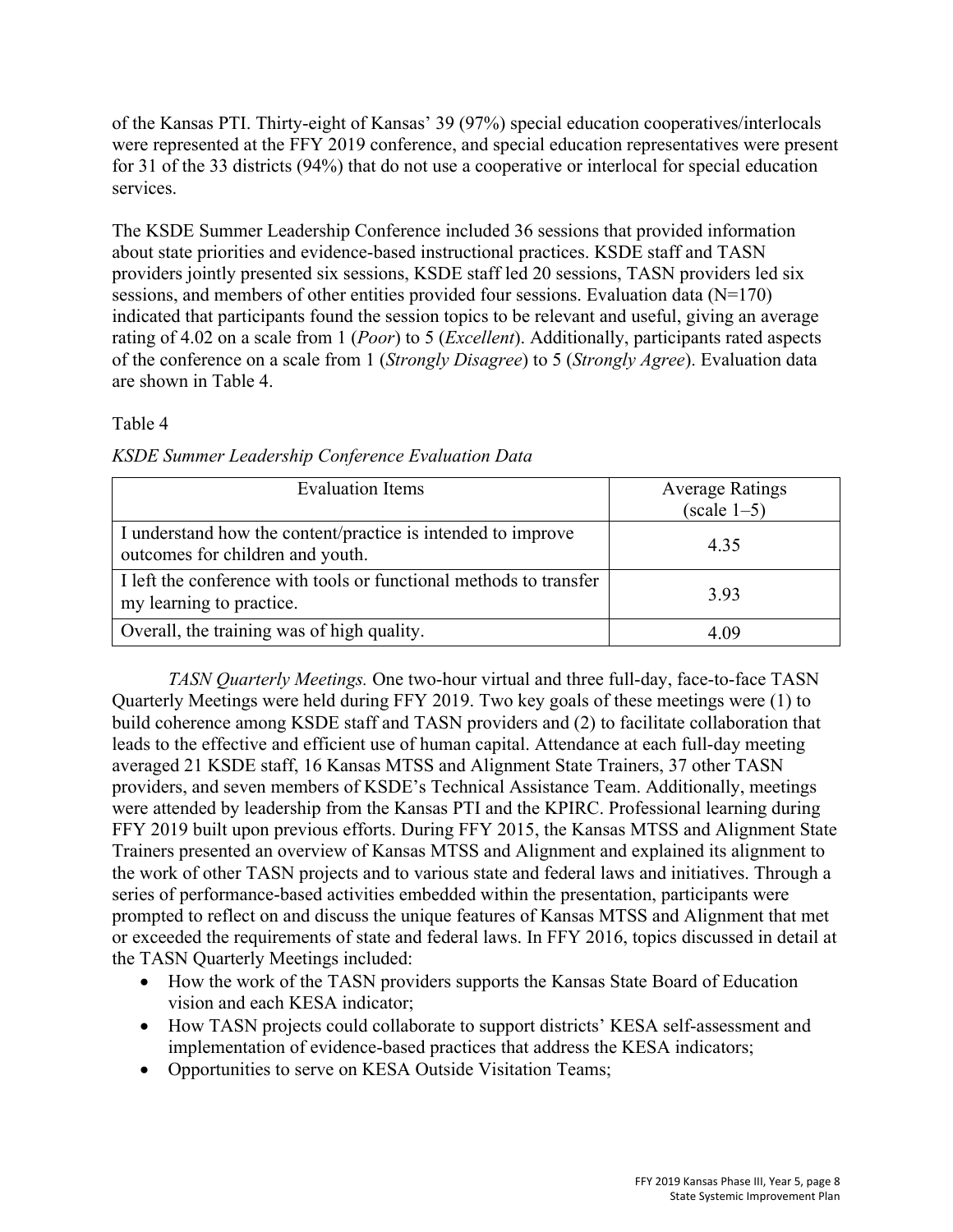- Collaboratively supporting the needs of schools eligible for ESEA Comprehensive Support and Improvement;
- TASN website features that facilitate collaboration (e.g., ability to view the technical assistance provided to each district);
- Stakeholder feedback instruments that can be used across projects (e.g., MTSS Family Engagement Survey); and
- Identification of overlap and potential duplication of provider efforts.

In FFY 2017, topics discussed in detail at the TASN Quarterly Meetings included:

- Updates and information from KSDE staff and outside experts on the five Kansas State Board of Education outcomes (i.e., Kindergarten Readiness, Individual Plans of Study, Social-Emotional Growth, High School Graduation, and Postsecondary Success);
- An overview of each TASN project presented by project staff;
- The 2017–2022 Kansas SPDG, focusing on integrating trauma-informed school mental health into MTSS structures;
- Aligning efforts around coaching models used by TASN projects;
- Revisiting of the TASN Standard Operating Principles; and
- Discussions around laws concerning special education.

In FFY 2018, topics discussed in detail at the TASN Quarterly Meetings included:

- Updates and information from KSDE on the five Kansas State Board of Education outcomes, the School Redesign project, and other new and ongoing initiatives;
- An overview of Inspired Leadership practices;
- Equity considerations in education, including equity considerations within coaching conversations;
- A discussion highlighting Kansas' revised Social, Emotional, and Character Development Standards;
- Assistive and other technology used by the Kansas Infinitec project;
- Protocols for determining appropriate use of alternative assessments, including using the least dangerous assumption principle;
- The Kansas Family Engagement Framework; and
- Examining bias and rethinking special education.

In FFY 2019, topics discussed in detail at the TASN Quarterly Meetings included:

- Supporting districts in navigating change and implementing continuous learning plans;
- Visible learning practices, including collective teacher efficacy, integrated within Kansas MTSS and Alignment;
- Enhancing professional learning by developing higher-order learning targets and accurately documenting source materials;
- Building students' intrapersonal and interpersonal competencies, implementing traumainformed school mental health practices, and promoting staff self-care practices; and
- Garnering stakeholder feedback on the clarity, accuracy, and interpretation of TASN evaluation briefs following the ORID (objective, reflective, interpretive, and decisional) method.

Each meeting was intentionally designed to facilitate collaboration and increase shared understanding of each TASN project, KSDE priorities, and alignment with the Kansas MTSS and Alignment framework. Beginning in FFY 2017, additional meetings for TASN Project Directors were established in order to further understanding and collaboration among projects.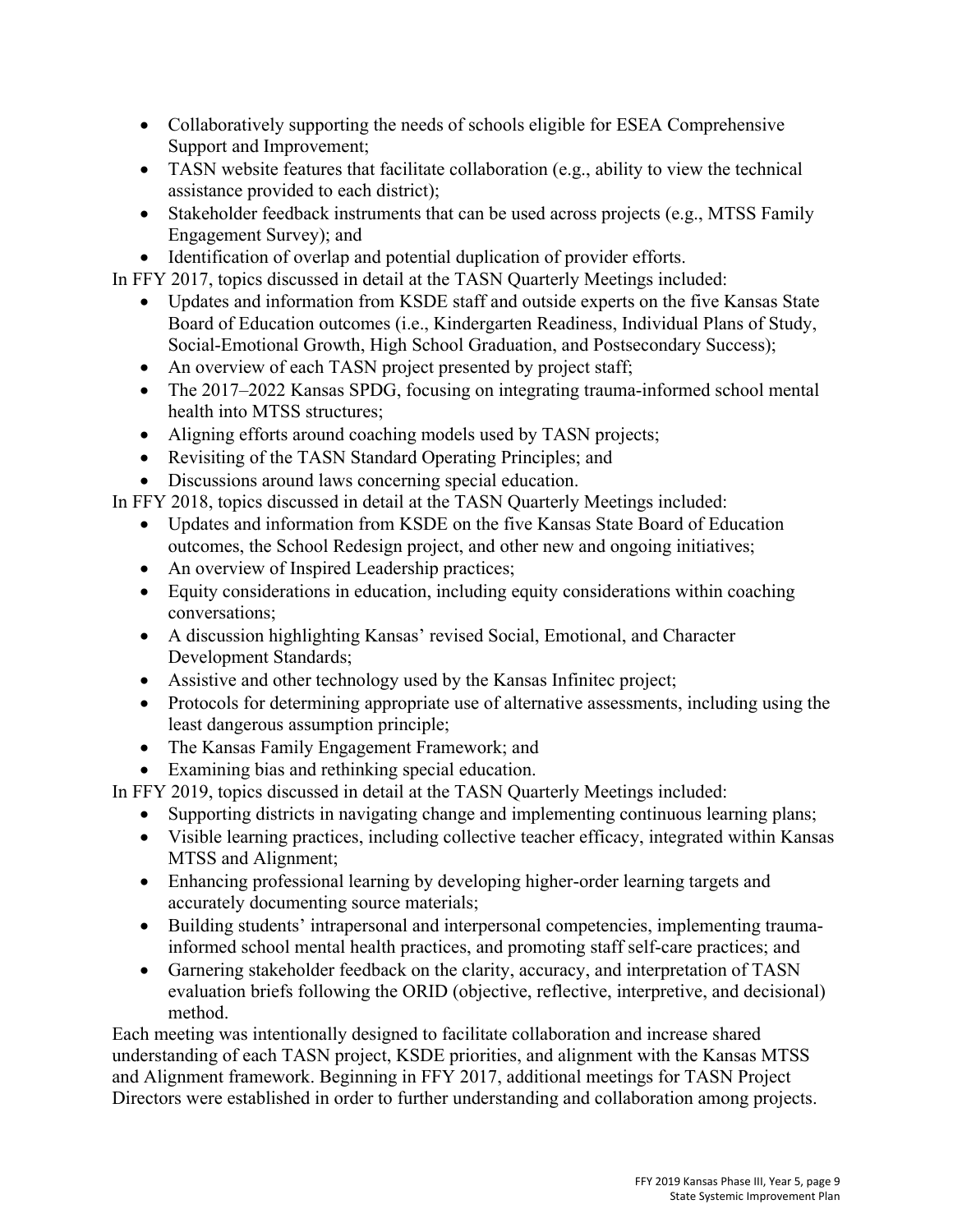The TASN Quarterly Meeting evaluation data revealed that participants found the meetings to be relevant, useful, and of high quality. Following each full-day meeting, participants were asked to rate items on a survey using a scale from 1 (*Strongly Disagree*) to 5 (*Strongly Agree*). Meeting participants provided an average rating of 4.55 for the item *I understand how the content/practice is intended to improve outcomes for children and youth*; 4.44 for the item *I will use the content or implement the practice(s) from this training*; and 4.52 for the item *Overall, the training was of high quality*.

Additionally, a member of the TASN Evaluation project rated each full-day Quarterly Meeting using the Observation Checklist for High-Quality Professional Development (Noonan, Gaumer Erickson, Brussow, & Langham, 2015). Evaluation project ratings noted that, on average, the events met 19 out of the 22 indicators of high-quality professional development. These ratings included 100% of the indicators in the Introduction domain, 100% of the indicators in the Demonstration domain, and 92% in the Engagement domain.

*Outcome 1b. KSDE Staff and TASN Providers Collaborate to Implement the Kansas MTSS and Alignment Framework.* A document review was conducted to evaluate the collaborative efforts and determine increased alignment of the KSDE infrastructures that facilitated the implementation of the Kansas MTSS and Alignment framework. A review and analysis consisting of 187 documents indicated high levels of message alignment across the KSDE divisions, among TASN providers, and across stakeholder groups. The collective message was instrumental in implementing an aligned system that supports districts in the implementation of a tiered framework of supports and interventions that improves reading, math, behavioral, and social-emotional achievement of students, specifically students with disabilities, from early childhood through graduation.

*The Kansas Education Systems Accreditation (KESA) Model.* During FFY 2015, the KSDE launched KESA, a new state system of accreditation. This accreditation model features a district-level self-assessment in the areas of Relationships, Relevance, Responsive Culture, and Rigor. The self-assessment is followed by improvement plan development, implementation, and evaluation. During FFY 2016, district administrators were trained in this model and began the accreditation process. FFY 2017 was the first year Kansas schools could choose to complete accreditation within a five-year cycle based on readiness. Of the two public school districts that opted to be accredited in the first year, one was also a SIMR cohort district. While 67% of Kansas school districts opted to wait until the final year of the accreditation cycle (2022), 100% of the SIMR cohort districts chose to be accredited earlier than required, demonstrating increased readiness in the areas of Relationships, Relevance, Responsive Culture, and Rigor.

Kansas public school districts completed a needs assessment in FFY 2017 and provided selfassigned ratings for each of the four KESA components. Results showed that SIMR cohort districts rated their practices at one of the two highest levels (i.e., transitioning or modeling) at a much higher frequency than other Kansas school districts (Table 5).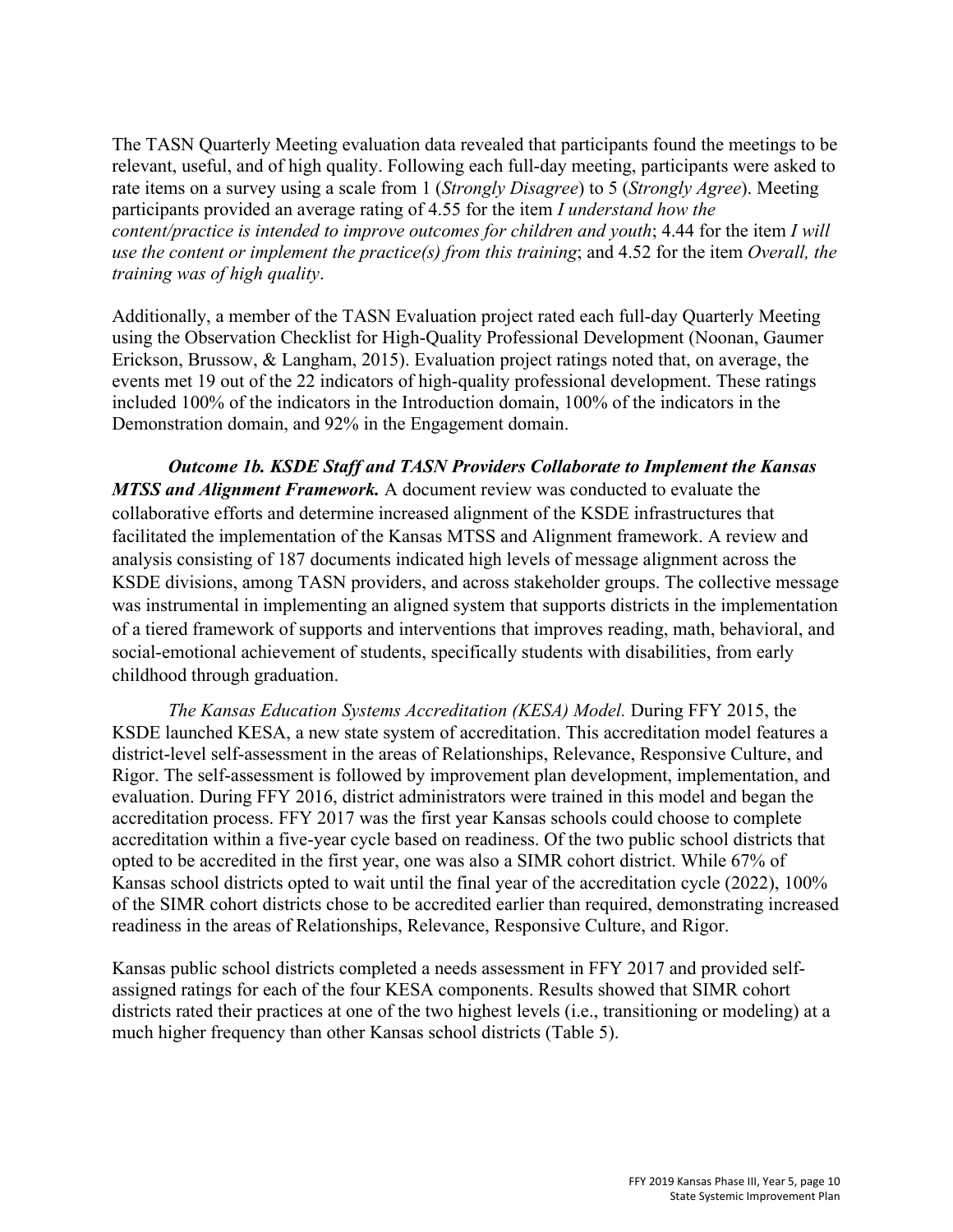#### Table 5

| <b>KESA</b> Component | Percentage of SIMR<br>cohort districts<br>Transitioning or Modeling | Percentage of all districts<br>Transitioning or Modeling |  |  |
|-----------------------|---------------------------------------------------------------------|----------------------------------------------------------|--|--|
| Relationships         | 60%                                                                 | 26%                                                      |  |  |
| Relevance             | 60%                                                                 | 37%                                                      |  |  |
| Responsive Culture    | 60%                                                                 | 36%                                                      |  |  |
| Rigor                 | 60%                                                                 | $31\%$                                                   |  |  |

*Kansas Education Systems Accreditation (KESA) District Self-Ratings* 

KESA requires districts to have a tiered framework of supports and interventions. The KSDE Accreditation Advisory Council was instrumental in the development of the KESA framework and implementation timeline. As members of the advisory council, Kansas MTSS and Alignment State Trainers collaborated with the KSDE on the key components of a tiered framework within KESA. Additionally, the KPIRC Director collaborated with Kansas MTSS and Alignment State Trainers and KSDE staff to determine the key components of family engagement that are necessary for full implementation of a tiered framework within the accreditation process. During FFY 2019, districts continued to work directly with KSDE staff and TASN providers to implement improvement plans in the areas of Relationships, Relevance, Responsive Culture, and Rigor. Each district has an Outside Visitation Team to guide and evaluate accreditation efforts.

During FFY 2015, the KSDE Accreditation Advisory Council met six times to inform and finalize the KESA process. During FFY 2016, the Accreditation Advisory Council met five times to provide input into the accreditation process, Outside Visitation Team procedures, implementation of family engagement practices aligned with KESA indicators, teacher licensure, and the training process and materials for districts. During FFY 2017, the Accreditation Advisory Council met five times to implement and inform the KESA process, including K–12 accreditation; teacher licensure; and consistency in training, resources, structures, and evaluation. During FFY 2018, the Accreditation Advisory Council met five times, determining additional training and technical assistance needed for Outside Visitation Team members, providing feedback into the Accreditation Review Council handbook, and discussing alignment between KESA rubrics and the Kansas State Board of Education vision. Documents from five FFY 2019 KSDE Accreditation Advisory Council meetings were reviewed; accomplishments included updating the accreditation criteria, including providing additional explanation of family engagement and deepening the criteria for diversity and equity. Adjustments were made to the timeline for outside visits into school districts due to COVID-19 related travel and social distancing restrictions. The 56 stakeholders on the council included representatives from the KSDE divisions, school districts, parents, private and special purpose schools, postsecondary education, business and industry, KPIRC, and members of the Kansas MTSS and Alignment project.

*Elementary and Secondary Education Act Consolidated State Plan and School Improvement Supports.* Kansas MTSS and Alignment, as well as the Kansas State Systemic Improvement Plan, are integral to the ESEA Consolidated Plan. As identified in the Kansas ESEA Consolidated Plan: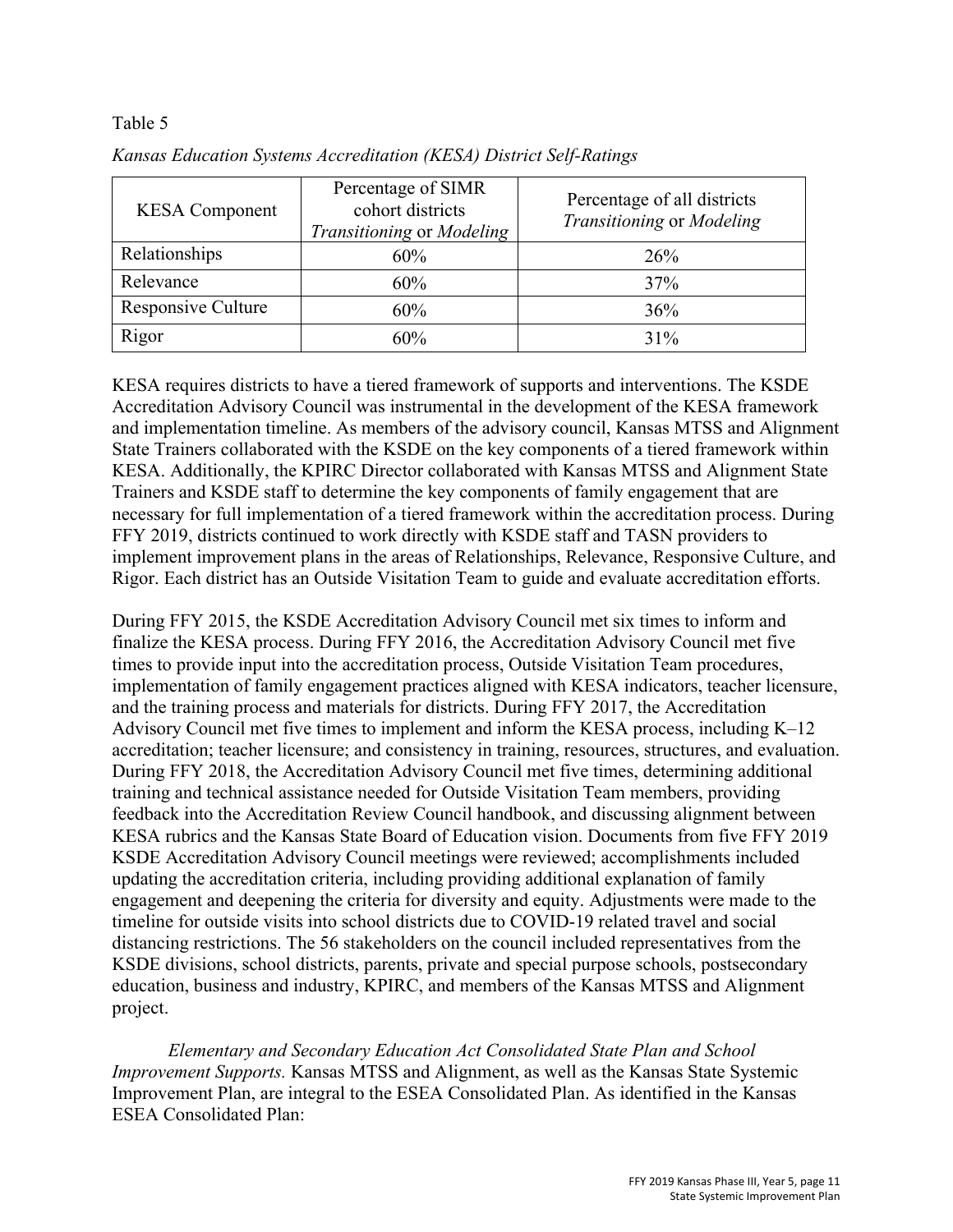The KSDE provides support to districts through Kansas Multi-Tier System of Supports (MTSS) and Alignment training, a coherent continuum of evidence based, system-wide practices to support a rapid response to academic and behavioral needs, with frequent data-based monitoring for instructional decision making. Through Kansas MTSS and Alignment, the Kansas IDEA State Performance Plan, State Systemic Improvement Plan, Indicator 17 coherent improvement strategy results in a realigned, reallocated, collaborative professional learning infrastructure, which increases the capacity of districts to implement evidence-based instruction and interventions for each student. The IDEA SSIP short-term, medium-term, and long-term outcomes, informed by stakeholder involvement, directly align with the Kansas ESEA state plan. District adoption of Kansas MTSS and Alignment includes a proactive approach to improving academic performance, positive behavioral supports and interventions that promote student health and safety, improved social and emotional competency, and decreased removals from the classroom (2018, p. 61).

The Elementary and Secondary Education Act (ESEA, 2015) school improvement supports provided the rationale for the Kansas Learning Network to become a TASN project. During FFY 2015, instructional coaches were hired and underwent an extensive training process to expand skills in coaching schools eligible for school improvement, which closely aligns with the KESA accreditation model. In FFY 2016, FFY 2017, FFY 2018, and FFY 2019, Kansas Learning Network instructional coaches provided continual, intensive coaching and support to eligible districts. This work included a comprehensive needs assessment, root-cause analysis, implementation of Kansas MTSS and Alignment constructs, and fostering collective leadership skills within district- and building-level leadership teams. Kansas Learning Network instructional coaches and Kansas MTSS and Alignment State Trainers collaborated extensively to coach districts eligible for Comprehensive Support and Improvement.

During FFY 2016, the ESEA Advisory Council met four times, providing guidance on the ESEA Consolidated Plan and alignment with the Kansas State Board of Education vision and outcomes, KESA, the Kansas Learning Network support process, the comprehensive support and improvement timeline and procedures, and early learning. During FFY 2017, the ESEA Advisory Council met five times, providing guidance on implementation of the ESEA Consolidated Plan, KESA, TASN, and the Kansas Learning Network support process. During FFY 2018, the ESEA Advisory Council met twice and continued discussions via virtual collaboration between meetings. The Council members provided input into the process for identification and technical assistance plan for targeted support and improvement, comprehensive support and improvement, and additional targeted support; reviewed paraprofessional requirements; and expanded their knowledge of the KSDE TASN, including providers working extensively with schools eligible for support (e.g., the Kansas Learning Network and the KPIRC). The 40 stakeholders on the council included representatives of the KSDE divisions, school districts, the KPIRC, the Kansas PTI, the Kansas Parent Teacher Association (PTA), and postsecondary education. During FFY 2019, over 500 Kansas educators, numerous state agencies, professional organizations and council members collaborated in the development of *Navigating Change: Kansas' Guide to Learning and School Safety Operations*  (Kansas State Department of Education, 2020).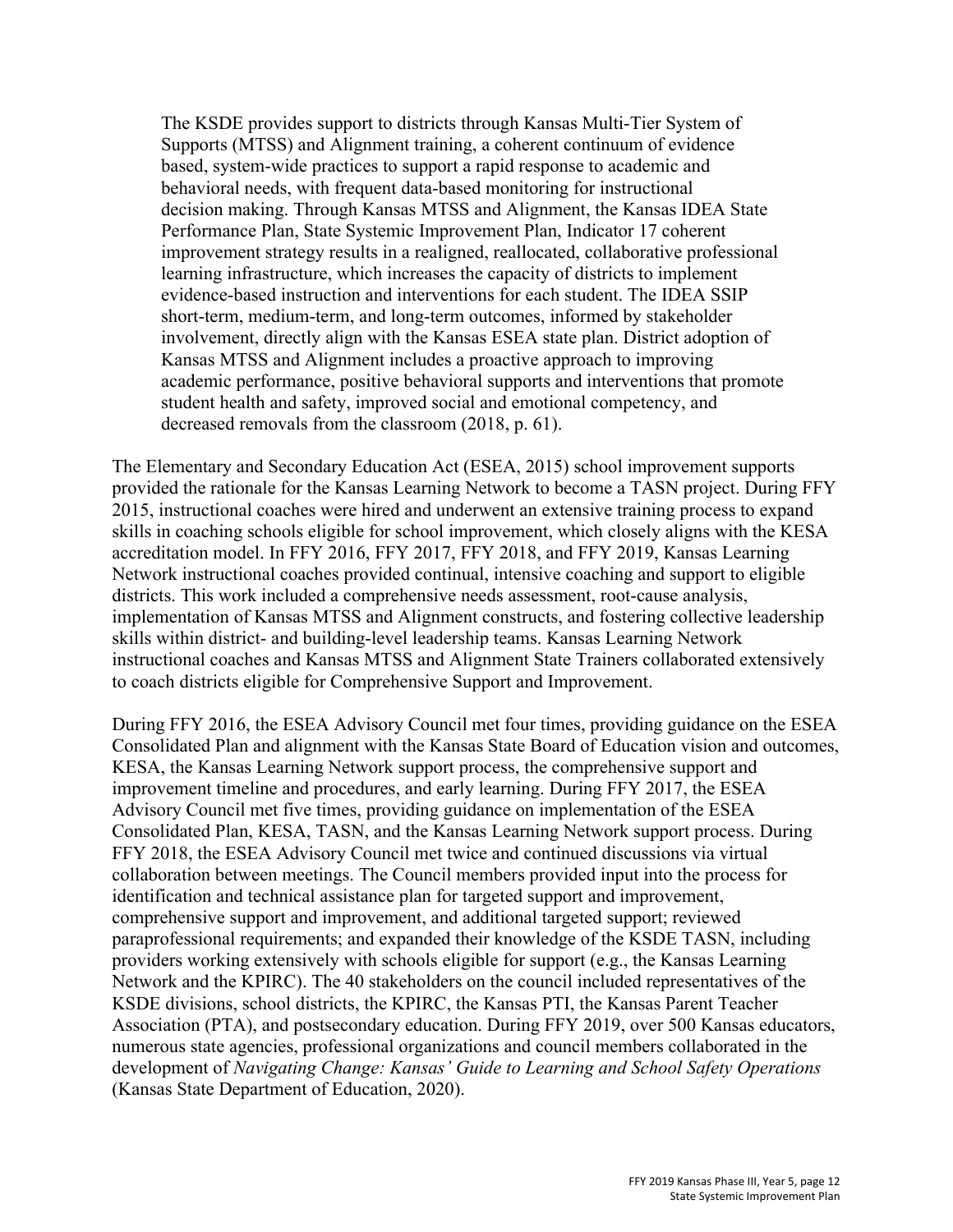*Kansas MTSS and Alignment Staff.* The Kansas MTSS and Alignment project collaborated extensively to expand practices in family engagement, evidenced-based social and emotional interventions and schoolwide practices, trauma-informed practices, and school mental health interventions. The Kansas MTSS and Alignment State Trainers met as a group monthly, participated in all TASN Quarterly Meetings, served on KSDE advisory committees, and received guidance from the State Board of Education and Special Education Advisory Council. The stakeholder collaboration resulted in the development and implementation of the Family Engagement Survey (Noonan, Gaumer Erickson, & Groff, 2015) and the Inclusive MTSS Implementation Scale (Gaumer Erickson, Monroe, and Noonan, 2017), which schools implementing Kansas MTSS and Alignment, including the SSIP SIMR cohort districts, utilized. Coherent Improvement Strategy 2.0, discussed in Outcome 2g, reports the results of this collaboration. The Kansas MTSS and Alignment State Trainers also collaborated extensively with the Kansas SPDG to integrate school mental health practices within the Kansas MTSS and Alignment framework.

#### **Medium-Term Outcomes: Installation of Evidence-Based Instructional Practices**

*Outcome 1c. KSDE and TASN Leadership Create the Conditions That Facilitate Implementation*. The TASN was intentionally designed to provide a statewide structure that supports districts in the implementation of evidence-based practices, including Kansas MTSS and Alignment. A Request for Application process that outlined standard operating principles, a streamlined coordination process, and an evaluation plan enhanced the TASN in FFY 2014. These TASN structures were enacted in FFY 2015 and sustained in FFY 2016, FFY 2017, FFY 2018, and FFY 2019, resulting in a coherent system of technical assistance designed to enhance the capacity of schools to implement evidence-based practices that result in improved achievement and outcomes for Kansas students. The Request for Application for the next fiveyear TASN cycle was released in FFY 2018 to allow time for a detailed review and contract negotiation process in FFY 2019 and seamless transitioning to TASN 3.0 in FFY 2020.

The TASN structures were analyzed, direct feedback was collected from stakeholders, and the overall TASN system was evaluated to determine if the conditions created by KSDE and TASN leadership to facilitate the implementation of evidence-based practices were effective. The TASN structures that facilitate implementation include: (a) overarching TASN operating principles for all projects; (b) the KSDE TASN website, which provides a common location for all TASN resources, training registrations, materials, and evaluation; (c) alignment across projects through coordination and evaluation; and (d) purposeful coordination through the TASN Quarterly and midyear meetings that all TASN projects attend. Additionally, during FFY 2017, each TASN project participated in a 3 plus 2 review, garnering feedback from a national stakeholder group on strengths and areas of growth for the overall system and each TASN project. This national stakeholder group included representatives from the U.S. Department of Education Office of Special Education Programs, the NCSI, the Center for Parent Information and Resources, Michigan's Integrated Technology Supports, the Kansas State Board of Education, and Kansas school districts. As evidenced in monthly TASN Leadership Team minutes, recommendations were utilized by the TASN Leadership Team to continue to enhance and refine the TASN structures, specifically determining adjustments for TASN 3.0 priorities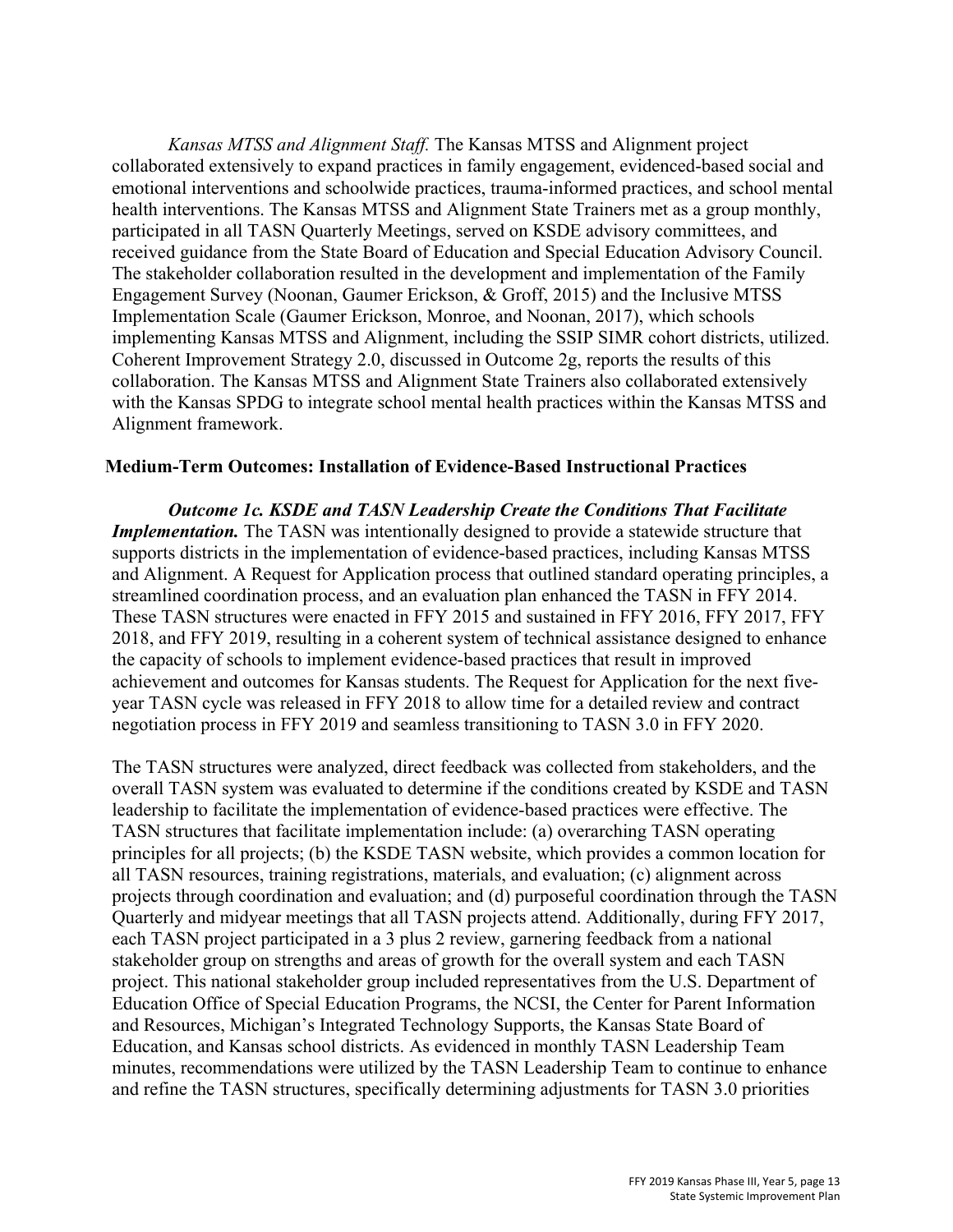and the Request for Application process; increasing support to early career special education administrators; expanding family engagement, early childhood, and secondary transition professional development; enacting recommendations of the Legislative Task Force on Dyslexia; enhancing evaluation of implementation and outcomes as outlined in the TASN logic model; and identifying unmet needs and alignment opportunities across the state.

An annual survey asked all TASN providers for input on the effectiveness of leadership, coordination, and the TASN evaluation. The survey included Likert-type and open-ended response items. When asked how well the TASN Coordination project performed various duties, a majority of TASN providers responded *Working Well* or *Working Very Well* to each survey item. See Table 6 for a selection of survey results.

# Table 6

| Survey Items                                                           | Percentage of TASN providers who responded<br>Working Well or Working Very Well |             |             |             |             |  |
|------------------------------------------------------------------------|---------------------------------------------------------------------------------|-------------|-------------|-------------|-------------|--|
|                                                                        | $2015 - 16$                                                                     | $2016 - 17$ | $2017 - 18$ | $2018 - 19$ | $2019 - 20$ |  |
| Support you in implementing your project's scope of<br>work            | 87.8%                                                                           | 91.9%       | 90.0%       | 93.6%       | 92.5%       |  |
| Help you understand how your project aligns with<br>the MTSS framework | 70.7%                                                                           | 75.0%       | 83.8%       | 82.2%       | 76.9%       |  |
| Further your understanding of other TASN projects                      | 68.3%                                                                           | 76.3%       | 82.5%       | 82.6%       | 95.3%       |  |
| Keep you up-to-date on KSDE priorities and<br>legislative mandates     | 69.5%                                                                           | 81.6%       | 90.0%       | 85.1%       | 93.0%       |  |
| Collaborate with you to address challenges                             | 76.9%                                                                           | 78.4%       | 80.0%       | 87.0%       | 91.4%       |  |

## *FFY 2015–FFY 2019 Coordination Project: Effectiveness Survey*

When asked how well the TASN Evaluation project performed various duties, a majority of TASN providers responded *Working Well* or *Working Very Well* to each survey item. See Table 7 for a selection of survey results.

# Table 7

*FFY 2015–FFY 2019 Evaluation Project: Effectiveness Survey*

| Survey Items                                                 |             | Percentage of TASN providers who responded<br>Working Well or Working Very Well |             |             |             |  |  |
|--------------------------------------------------------------|-------------|---------------------------------------------------------------------------------|-------------|-------------|-------------|--|--|
|                                                              | $2015 - 16$ | $2016 - 17$                                                                     | $2017 - 18$ | $2018 - 19$ | $2019 - 20$ |  |  |
| Support your project to make data-informed<br>decisions      | 87.5%       | 85.3%                                                                           | 87.5%       | 95.7%       | 88.1%       |  |  |
| Provide evaluation data in a timely manner                   | 92.3%       | 88.6%                                                                           | 95.0%       | 95.7%       | 97.7%       |  |  |
| Provide evaluation data in an easily interpretable<br>manner | 92.5%       | 88.6%                                                                           | 100.0%      | 95.7%       | 97.7%       |  |  |
| Collaborate with your project to address challenges          | 87.5%       | 83.3%                                                                           | 87.8%       | 95.7%       | 95.0%       |  |  |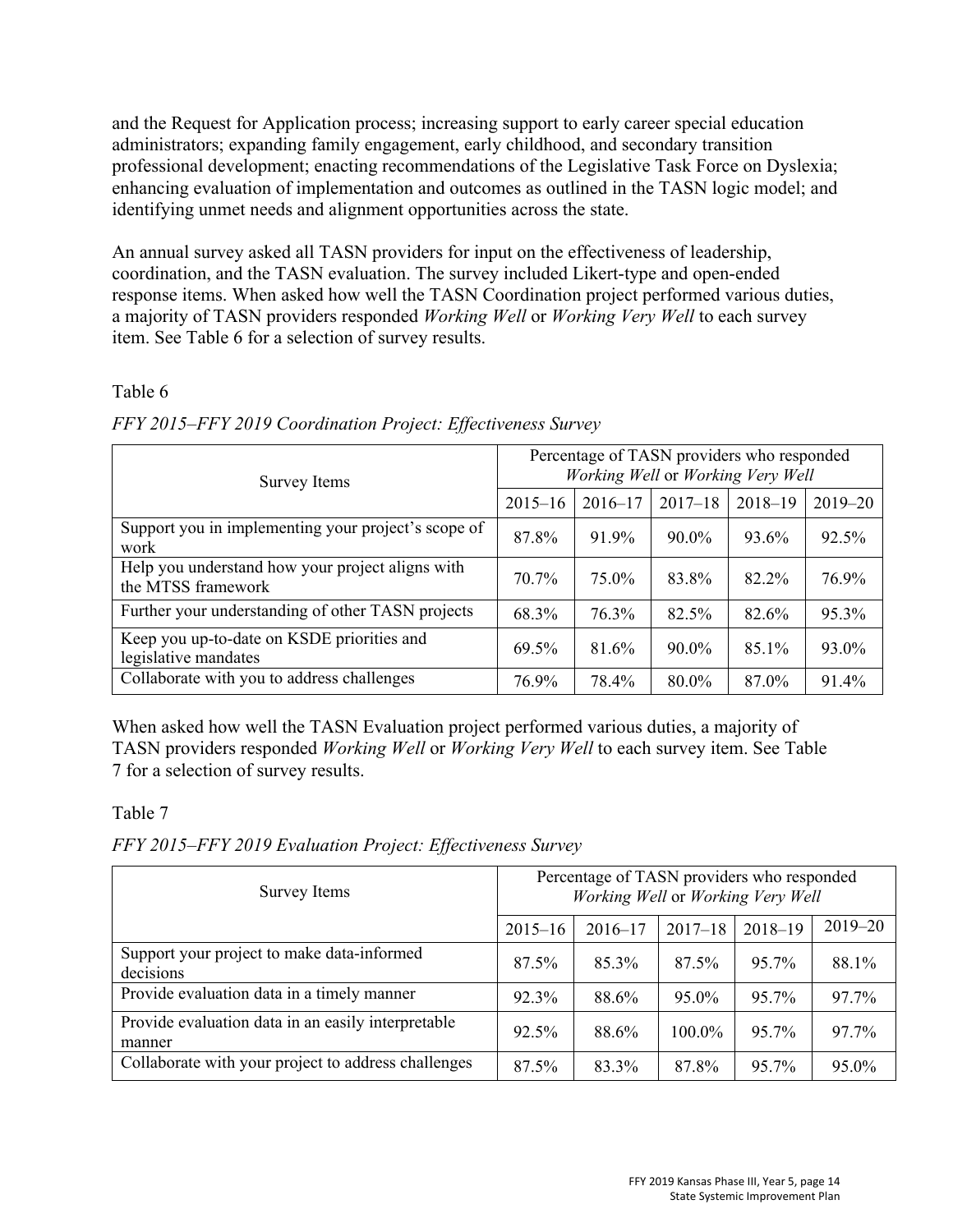Each year, results of the feedback survey are reviewed at the monthly TASN Leadership Team meetings, with refinements made based on these data. These refinements have included increasing the collaboration among project directors to expand participants' understanding of other TASN projects and alignment to the Kansas Integrated Accountability System, the ESEA Consolidated Plan, and the Kansas State Board of Education vision. Additionally, an annual evaluation brief was developed for each TASN project as a method to develop a shared understanding of the TASN projects' implementation and medium-term outcomes. Evaluation briefs for FFY 2015, FFY 2016, FFY 2017, FFY 2018, and FFY 2019 are available at [https://ksdetasn.org/evaluation/tasn-provider-evaluation-briefs.](https://ksdetasn.org/evaluation/tasn-provider-evaluation-briefs)

In addition to the evaluation of each TASN project, the overall system was evaluated to ensure that conditions were created to facilitate implementation across the state. During FFY 2016, 408 professional learning events were posted through the TASN website. This increased to 420 professional learning events in FFY 2017, 428 events in FFY 2018, and 439 events in FFY 2019. Participants rated aspects of these events on a scale from 1 (*Strongly Disagree*) to 5 (*Strongly Agree*). Results from these ratings are outlined in Table 8:

#### Table 8

| <b>Survey Items</b>                                                                                    | <b>Average Ratings</b><br>$(scale 1-5)$ |             |             |             |  |  |  |
|--------------------------------------------------------------------------------------------------------|-----------------------------------------|-------------|-------------|-------------|--|--|--|
|                                                                                                        | $2016 - 17$                             | $2017 - 18$ | $2018 - 19$ | $2019 - 20$ |  |  |  |
| I understand how the<br>content/practice is intended to<br>improve outcomes for children and<br>youth. | 4.34                                    | 4.37        | 4.35        | 4.40        |  |  |  |
| I will use the content or implement<br>the practice(s) from this training.                             | 4.25                                    | 4.27        | 4.31        | 4.33        |  |  |  |
| Overall, the training was of high<br>quality.                                                          | 4.25                                    | 4.30        | 4.31        | 4.33        |  |  |  |

*Survey Determining the Effectiveness of TASN Professional Learning Events* 

Additionally, using the Observation Checklist for High-Quality Professional Development (Noonan, Gaumer Erickson, Brussow, & Langham, 2015), the TASN Evaluation project observed and evaluated 45 trainings in FFY 2015, 68 trainings in FFY 2016, 73 trainings in FFY 2017, 73 trainings in FFY 2018, and 61 trainings in FFY 2019. Results from the six domains on this checklist revealed that the majority of trainings each year met the criteria for high quality within each domain, as demonstrated in Table 9. Following each observation, the observer from the TASN Evaluation project delivered a coaching email to the TASN provider with the option of additional evaluation coaching meetings.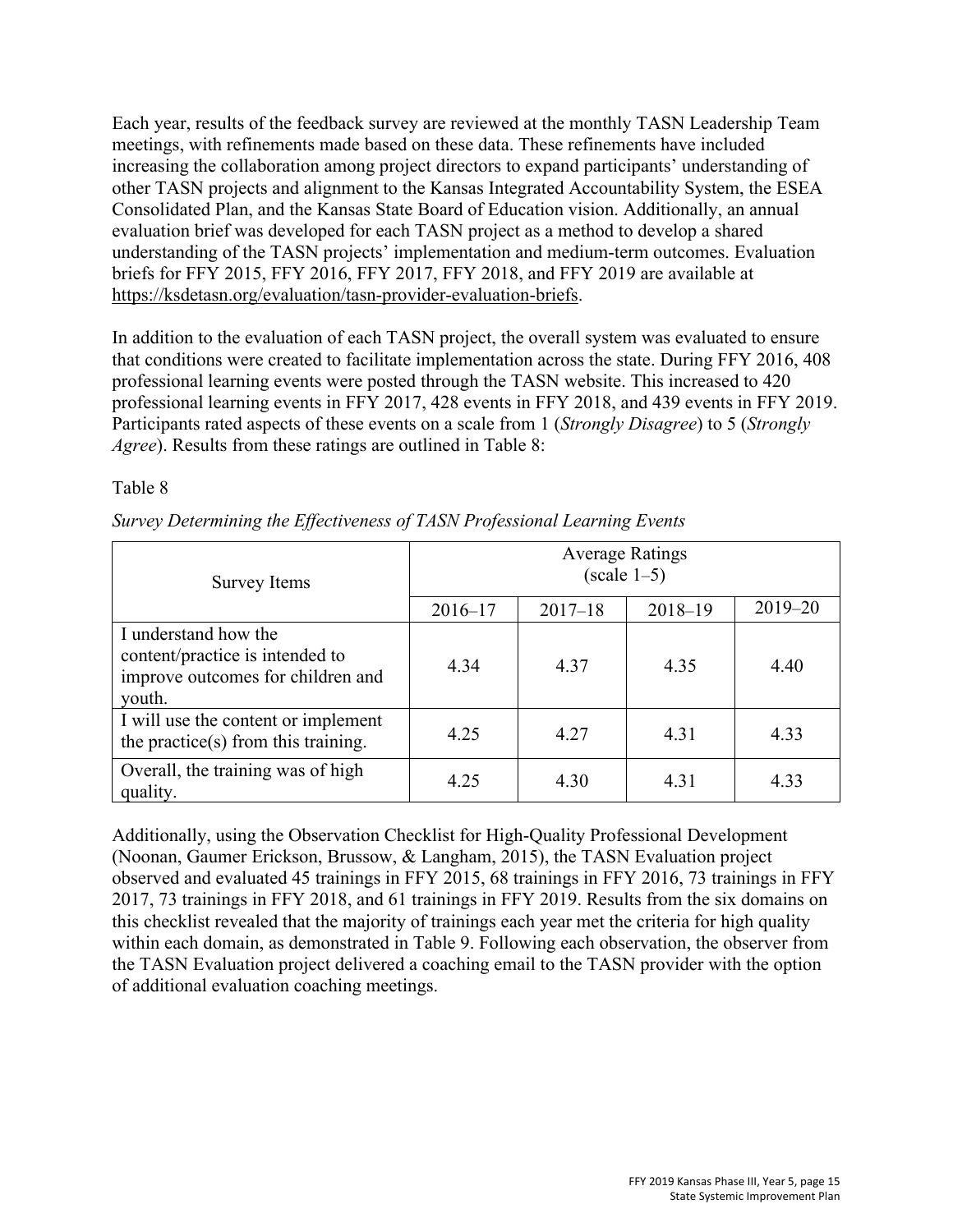## Table 9

| Domains               | Percentage of TASN events meeting the criteria for high quality within each<br>domain |             |             |             |             |  |  |
|-----------------------|---------------------------------------------------------------------------------------|-------------|-------------|-------------|-------------|--|--|
|                       | $2015 - 16$                                                                           | $2016 - 17$ | $2017 - 18$ | $2018 - 19$ | $2019 - 20$ |  |  |
| Preparation           | 80.0%                                                                                 | 91.2%       | 97.3%       | 97.3%       | 100.0%      |  |  |
| Introduction          | 93.3%                                                                                 | 92.6%       | 94.5%       | 95.9%       | 98.4%       |  |  |
| Demonstration         | 100.0%                                                                                | 100.0%      | 100.0%      | 97.3%       | 100.0%      |  |  |
| Engagement            | 91.1%                                                                                 | 95.6%       | 97.3%       | 94.5%       | 96.7%       |  |  |
| Evaluation/Reflection | 91.1%                                                                                 | 85.3%       | 89.0%       | 87.7%       | 91.8%       |  |  |
| Mastery               | 75.6%                                                                                 | 72.1%       | 83.6%       | 82.2%       | 86.9%       |  |  |

*Annual Observation Checklist for High-Quality Professional Development (Noonan, Gaumer Erickson, Brussow, & Langham, 2015) Results by Domain*

# **Stakeholder Involvement in the SSIP Evaluation**

*Outcome 1d. The KSDE and TASN Make Data-Based Decisions and Share Data Through Communication Feedback Loops.* Communication loops have been put in place to facilitate meaningful collaboration with stakeholders to assist in making data-based decisions. Communication modes include weekly KSDE Special Education and Title Services team meetings, monthly SPP/APR Committee meetings and TASN Leadership Team meetings, bimonthly KSDE workgroup and stakeholder meetings, TASN Quarterly Meetings, TASN midyear meetings, and annual KSDE conferences. Meeting minutes indicated that data-based decision making was a consistent component across committees and workgroups. Utilizationfocused evaluation structures have been put in place in each TASN project, and with the support of the TASN Evaluation project, data are consistently collected, analyzed, and interpreted. The utilization-focused evaluation results are then used to inform decisions across all levels of the system.

In FFY 2019, KSDE leadership conducted 13 midyear meetings with TASN projects. The TASN Coordination project facilitated each meeting, which included the director of the TASN Evaluation project and KSDE Special Education and Title Services leadership. Each of the TASN projects used implementation and outcome data to inform decisions about maintaining or adjusting scope, sequence, coaching strategies, and staffing. As observed by the TASN Evaluation lead, each meeting included data-based discussions that resulted in confirmation of the professional learning approach or adjustments to the project's implementation process.

The KSDE shared data and utilized stakeholder input through communication loops. This included disseminating information and facilitating feedback from:

- KSDE staff through cross-department workgroup meetings and weekly division meetings;
- State-level stakeholder groups through the Special Education Advisory Council, the ESEA Advisory Council, and the Accreditation Advisory Council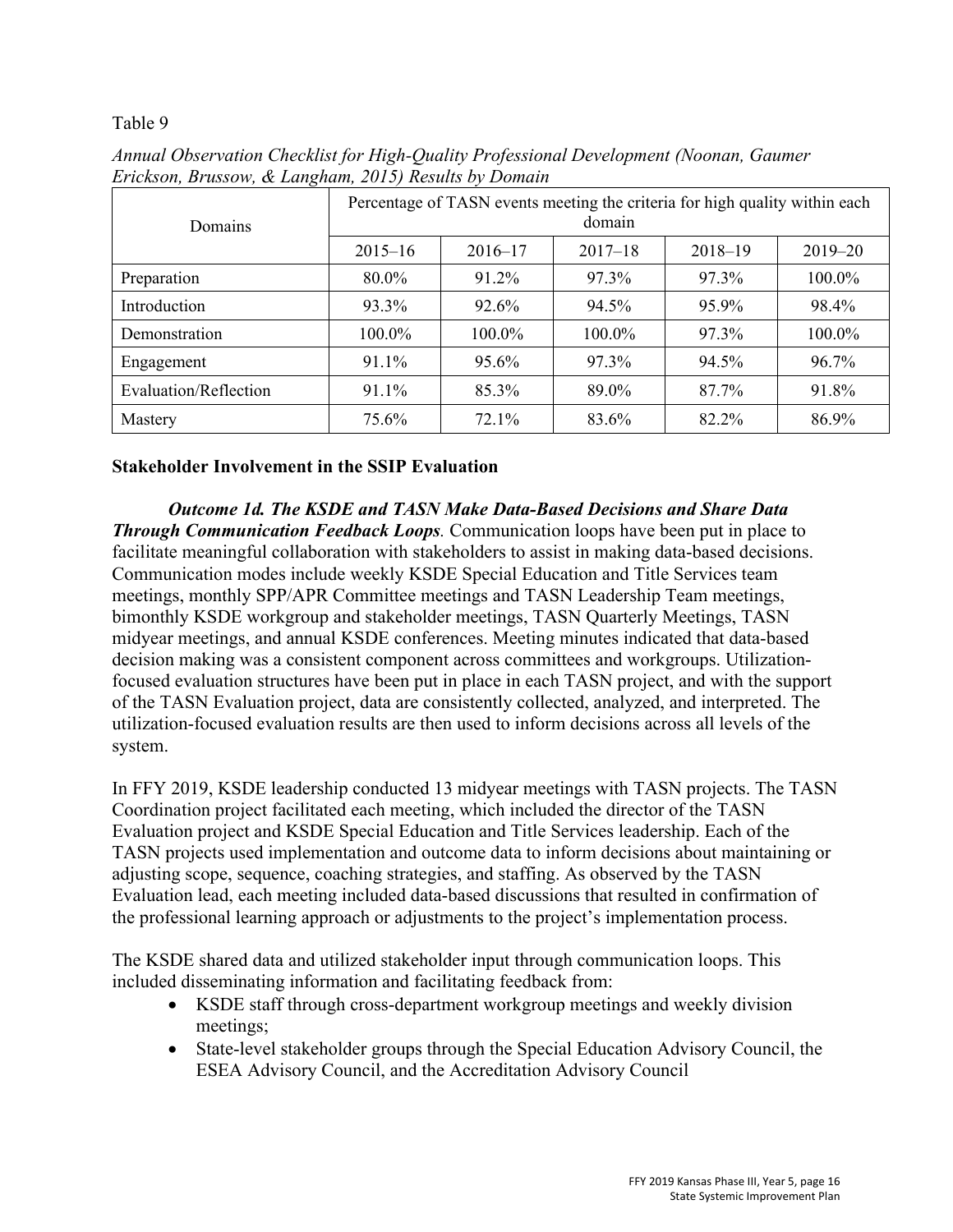- All TASN projects through the mandatory TASN quarterly meetings and midyear meetings; and
- Districts through monthly webinars, conferences, training events, a virtual community of practice, listservs, emails, and the KSDE and TASN websites.

The Kansas TASN Evaluation Brief (available at [https://ksdetasn.org/evaluation/tasn-provider](https://ksdetasn.org/evaluation/tasn-provider-evaluation-briefs)[evaluation-briefs\)](https://ksdetasn.org/evaluation/tasn-provider-evaluation-briefs), designed to inform stakeholders of the depth and breadth of TASN implementation, provides a snapshot of the TASN evaluation for FFY 2019.

*Stakeholder Involvement in Decision Making.* Stakeholders informed SSIP implementation and evaluation decisions by providing input and feedback and by participating in decision making groups following the principles of *Leading by Convening* (Cashman et al., 2014). Data were shared and discussed with stakeholders in a variety of ways, including at stakeholder meetings, through evaluation briefs, and through workgroups. As evidenced by meeting attendance and minutes, stakeholders were involved in the development and enactment of the KESA, informed TASN system improvements, and were included in decisions concerning the implementation of Kansas MTSS and Alignment. Analysis of the FFY 2016 meeting minutes showed that the Special Education Advisory Council stakeholders provided feedback to the KSDE regarding infrastructure, implementation, and outcomes of the SSIP, Kansas MTSS and Alignment, the Kansas SPDG, TASN, and early learning infrastructure. Analysis of the FFY 2017 and FFY 2018 meeting agendas and minutes showed that the Special Education Advisory Council stakeholders provided input and feedback to the KSDE regarding TASN evaluation, Kansas State Board of Education goals, emergency safety interventions, the Kansas SPDG, the ESEA Consolidated Plan, and the SPP/APR. Analysis of the FFY 2019 meeting agendas and minutes showed that the Special Education Advisory Council stakeholders provided input and feedback to the KSDE regarding family engagement, secondary transition, personnel shortages, the SSIP, and continuous learning adjustments due to COVID-19. Related to the SSIP, the Kansas State Board of Education provided feedback regarding the KESA progress, early childhood strategic planning, implementation of school mental health evidence-based practices, Legislative Task Force on Dyslexia recommendations, Blue Ribbon Task Force on Bullying recommendations, and continuous learning. The feedback from stakeholder groups was used to inform continual improvement efforts.

In March 2020 as a response to the COVID-19 interruption, the stakeholder involvement of LEA special education directors through monthly webinars and quarterly in-person meetings was expanded upon with the addition of weekly virtual Community of Practice (CoP) that facilitated the SEA to LEA and LEA to SEA communication and feedback loops. In late May 2020, 56 participating special education directors provided feedback regarding the effectiveness of the CoP. Of the 48 respondents to the question *Do you think this CoP should continue beyond the current pandemic support,* 72.9% responded *Definitely Yes*, and respondents overwhelming rated the elements of the CoP as beneficial or very beneficial, including:

- *The what: KSDE updates and guidance* (95.8%);
- *So what: Practices/processes for implementation* (95.8%);
- *Now what: Discussion of how to move forward* (87.5%); and
- *Guest speakers* (91.6%).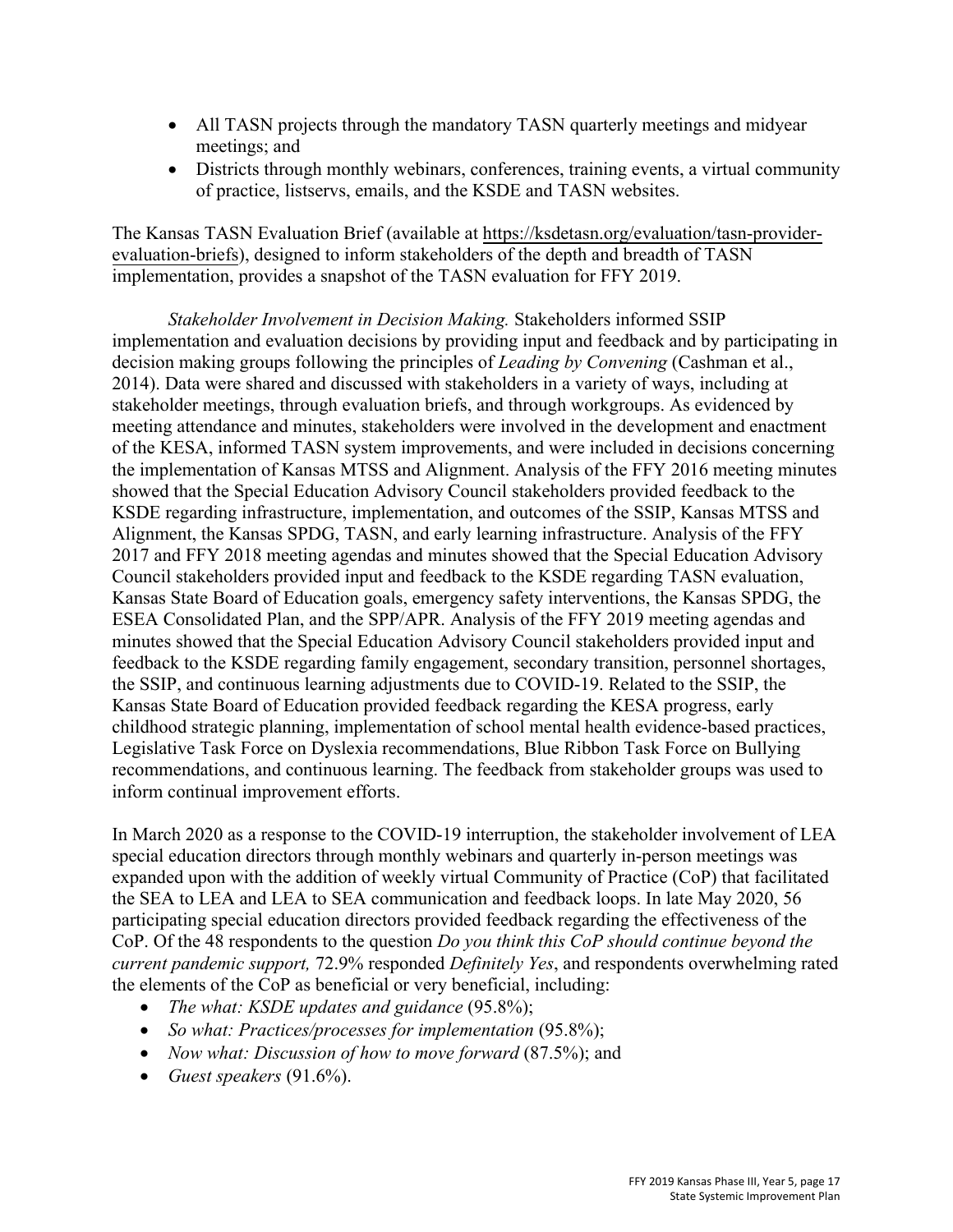Regarding the identified goals of the CoP, special education directors felt that the goals were addressed or fully addressed, specifically:

- *Facilitating a policy-to-practice feedback loop (KSDE to LEAs and LEAs to KSDE)*   $(97.8\%)$ ;
- *Providing a forum for brainstorming and collaborating with colleagues* (87.5%); and
- *Sharing tools, frameworks, and processes to use back in your local district* (95.8%).

The Kansas MTSS and Alignment project utilized stakeholder feedback to inform data-based decisions as evidenced by observations of the midyear and TASN Leadership Team meetings. The decisions included (a) keeping the application process for districts open year-round and customizing the training based on districts' needs as determined by data; (b) addition of staff focused on early childhood special education, math interventions, and district systems; (c) inclusion of tiered social and emotional supports; and (d) utility of data for local-level decision making. The following list provides detailed information about these decisions:

- a. Previously, the Kansas MTSS and Alignment project accepted applications from districts during a short timeframe each year. Through feedback from the required district-level needs assessments, district leadership indicated that flexibility in the submission timeline would enable districts to complete a comprehensive needs assessment and access professional learning. Through enactment of this decision since FFY 2016, districts entered the professional learning process through a customized timeline determined through collaboration between the Kansas MTSS and Alignment State Trainers and the district leadership team. Instead of a standardized training process, Kansas MTSS and Alignment customized the professional learning process for each district to meet district needs based on needs assessment and implementation data. In FFY 2019, an additional pre-implementation layer of professional development was incorporated into the training sequence, enabling districts to customize their entry process and formulate district structures that would facilitate the effective implementation of tiered supports within schools.
- b. As a districtwide initiative, Kansas MTSS and Alignment facilitates professional learning for early childhood through secondary educators. Universal screening in reading, math, and behavior is completed three times per year to monitor growth and determine the intervention needs of students, specifically students with disabilities. The Kansas MTSS and Alignment project expanded their staff and created contentarea collaborative teams to integrate new research finding into professional learning and concept maps. To better meet the needs of early childhood educators, the Kansas MTSS and Alignment project has grown from one staff member with expertise in early childhood special education during FFY 2016 to a team of four in FFY 2018 and continuing to FFY2019.
- c. The collaborative efforts of the Kansas MTSS and Alignment project also expanded to address the reading, math, behavior, and social and emotional needs of each student comprehensively. The Kansas MTSS and Alignment project incorporated trauma-informed and resiliency practices into professional learning, capitalizing on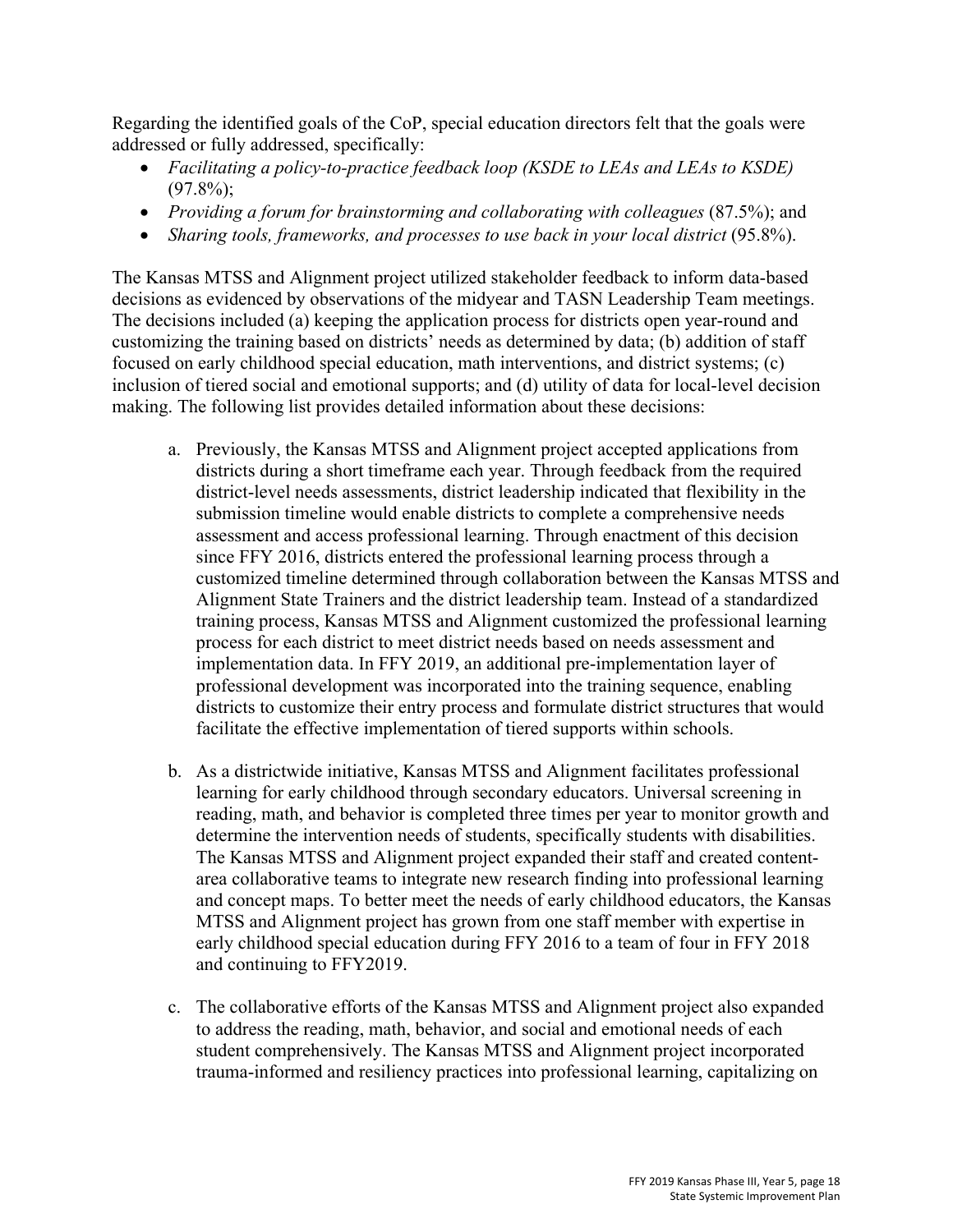the expertise of existing State Trainers and the Kansas SPDG School Mental Health Initiative.

d. In addition to collaboration across divisions within the KSDE, the Kansas MTSS and Alignment project collaborated extensively with stakeholders to expand evidencedbased practices related to family engagement and social and emotional intervention practices. To ensure that evaluation measures provided actionable data for district implementation teams, the TASN Evaluation project conducted focus groups with 11 administrators during FFY 2016. Based on themes from these focus groups, the School Implementation Scale (Gaumer Erickson et al., 2012) was expanded into the Inclusive MTSS Implementation Scale (Gaumer Erickson et al., 2017) following extensive revisions during FFY 2017, and one item on the Family Engagement Survey (Noonan, Gaumer Erickson, & Groff, 2015) was revised. During FFY 2018, an external evaluation of MTSS processes was conducted in one SIMR cohort district. The results showed that expertise within collaborative teams resulted in strong data-based decision making processes for interventions and the engagement of all students within the core curriculum. During FFY 2019, an external evaluation of MTSS processes was conducted in secondary schools within a district implementing the Kansas MTSS and Alignment framework. Results showed that through adaptive and shared leadership, these secondary schools were effective in meeting the reading, math, behavioral, and social-emotional needs of all students, following protocols that ensured interventions were matched to each student's needs and purposefully engaging families in learning and decision-making processes.

Kansas MTSS and Alignment project leadership shared data with the KSDE through the formal structures of midyear and TASN Leadership Team meetings as well as actively participating on KSDE advisory councils and workgroups. The Kansas MTSS and Alignment project also shared data with other TASN projects through the TASN Quarterly Meetings and ongoing collaborative efforts and with district leadership through the series of in-district trainings and coaching visits. The TASN Evaluation project verified data-based decision making and data sharing through document analyses and observations at meetings and trainings. To facilitate the communication of data, the TASN Evaluation project developed a Kansas MTSS and Alignment Evaluation Brief (available at [https://ksdetasn.org/evaluation/tasn-provider-evaluation-briefs\)](https://ksdetasn.org/evaluation/tasn-provider-evaluation-briefs), which was disseminated to KSDE staff and other stakeholder groups.

Stakeholder involvement informed training, coaching, and technical assistance for all implementation drivers and all stages of implementation. Stakeholders included district personnel, community and family members, and state-level stakeholder groups.

## **Implementation and Outcomes of Coherent Improvement Strategy 2.0: Evidence-Based Practices**

The Kansas MTSS and Alignment project supported districts in implementing evidence-based practices. The practices included the provision of evidence-based core and intervention curricula, universal screening, progress monitoring, data-based decision making, and family engagement.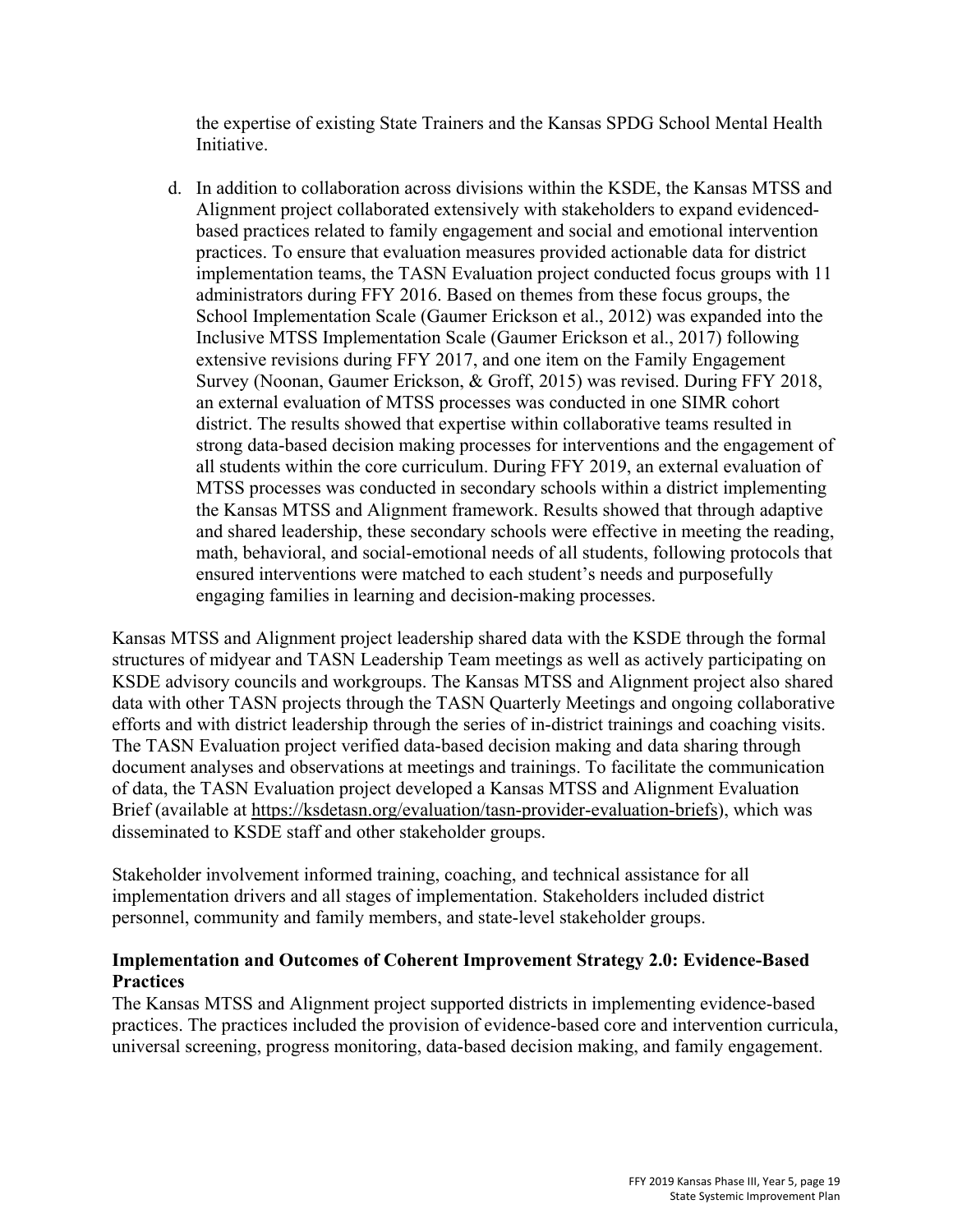#### **Short-Term Outcomes: Knowledge, Skills, and Collaboration**

*Outcome 2a. LEA Educators Demonstrate the Knowledge and Skills Necessary to Implement Kansas MTSS and Alignment.* During FFY 2019, data from multiple evaluation measures demonstrated that educators have the knowledge and skills necessary to implement Kansas MTSS and Alignment. District and building leadership teams participated in five to six full days of ongoing training to develop the necessary structures to implement Kansas MTSS and Alignment. The Kansas MTSS and Alignment State Trainers provided both onsite and virtual coaching following the coaching practices outlined in the NCSI's Effective Coaching of Teachers: Fidelity Tool Rubric (Pierce, 2014), including adherence to essential ingredients, quality, dose, and participant responsiveness. As a measure of knowledge and skill development, a TASN evaluator observed seven of the 58 Kansas MTSS and Alignment trainings. The evaluation of the training data revealed that each of the trainings met all (100%) of the indicators related to knowledge and skill development according to the Observation Checklist for High-Quality Professional Development (Noonan, Gaumer Erickson, Brussow, & Langham, 2015). The indicators are:

- *Builds shared vocabulary required to implement and sustain the practice*;
- *Includes opportunities for participants to apply content and/or practice skills during training*;
- *Includes opportunities for participants to reflect on learning*; and
- *Details follow-up activities that require participants to apply their learning.*

*Outcome 2b. LEA Educators Collaborate to Implement Kansas MTSS and Alignment.* The demonstration of educator collaboration was analyzed using evaluation data collected from ongoing training evaluations and a districtwide instructional staff survey. Kansas SIMR cohort districts completed the Inclusive MTSS Implementation Scale (Gaumer Erickson et al., 2017), an evaluation measure of personal implementation and stakeholder feedback of Kansas MTSS and Alignment constructs. Results from 133 instructional staff in SIMR cohort districts showed that most rated the following statements regarding collaborative teams as a 4 (*Agree*) or 5 (*Strongly Agree*) on a 5-point, Likert-type scale:

- *Team members follow established team norms (e.g., speak directly, ask questions, express support, restate ideas)* (90.9%) and
- *Meetings are productive and focused on student progress* (80.5%).

Results from four administrators in the SIMR cohort districts showed that the most rated the following statements regarding building leadership teams as a 4 (*Agree*) or 5 (*Strongly Agree*) on a 5-point, Likert-type scale:

- *Team members follow established team norms (e.g., speak directly, ask questions, express support, restate ideas)* (100%);
- Meetings are productive and focused on implementation fidelity and progress (100%);
- *My building leadership team is responsive to the needs and concerns of collaborative teacher teams* (100%);
- *Building leadership team decisions are communicated to collaborative teacher teams* (100%); and
- *The district leadership team is responsive to the needs and concerns of building leadership teams* (100%).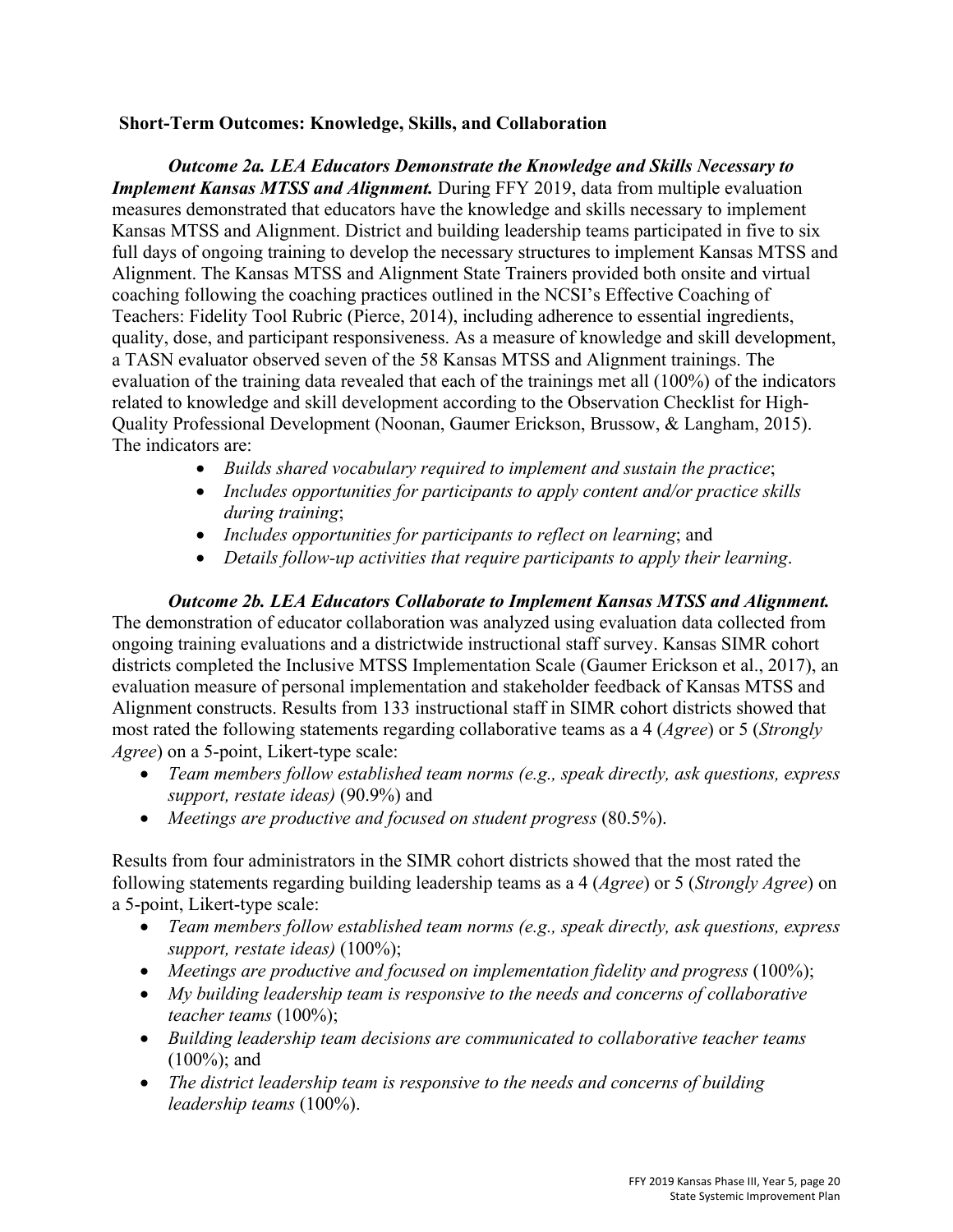Additionally, a TASN evaluator observed and evaluated seven of the 58 Kansas MTSS and Alignment trainings. Of the seven trainings, all (100%) met the following indicator of highquality professional development related to collaboration: *Facilitates opportunities for participants to interact with each other related to training content. Throughout the professional* development process, Inclusive MTSS Implementation Scale data were triangulated with MTSS State Trainer observations reported on the Checklist for Implementation Readiness (Kansas MTSS and Alignment Project, 2016).

## **Medium-Term Outcomes: Installation of Evidence-Based Instructional Practices**

Medium-term outcomes addressed the installation of instructional practices, which included the provision of an evidence-based core curriculum and interventions, universal screening, progress monitoring, data-based decision making, and family engagement within Kansas MTSS and Alignment.

*Outcome 2c. District and School Administrators Create the Conditions That Facilitate Implementation.* The implementation science drivers of Facilitative Administration and Adaptive/Technical Leadership were evaluated at both the structuring and implementation phases. Data collected from SIMR cohort districts through the Inclusive MTSS Implementation Scale (Gaumer Erickson et al., 2017) showed that schools had installed building leadership teams, collaborative teams, and districtwide assessment schedules. Thirty-two percent of instructional staff were members of building leadership teams; 61% of instructional staff were members of collaborative teams. Through the Inclusive MTSS Implementation Scale (Gaumer Erickson et al., 2017), instructional staff rated administrative support. Of the instructional staff in SIMR cohort districts who responded to the item *My administrators are committed to implementing tiered levels of reading supports*, 91.1% rated the statement as *Agree* or *Strongly Agree*.

*Outcome 2d. District and School Leadership Teams and Grade-Level Collaborative Teams Make Data-Based Decisions and Share Data Through Communication Loops.* Through the Inclusive MTSS Implementation Scale (Gaumer Erickson et al., 2017), instructional staff rated involvement in the data-based decision making process. Of the 133 instructional staff in the SIMR cohort districts who responded to the survey, most rated the statements as a 4 (*Agree*) or 5 (*Strongly Agree*) on a 5-point Likert-type scale:

- *My collaborative team regularly shares in the responsibility of formal problem solving using data to make decisions* (85.7%);
- *My building leadership team is responsive to the needs and concerns of collaborative teams* (83.3%); and
- *Building leadership team decisions are communicated to collaborative teams* (85.9%).

Additionally, for the portion of the survey dedicated to results from administrators, the SIMR cohort districts showed that most of the administrators indicated that the following structures have been implemented in their buildings:

- *My school has a process for regularly sharing data with staff* (100%);
- *My building leadership team regularly engages in formal problem solving using data to make decisions* (100%);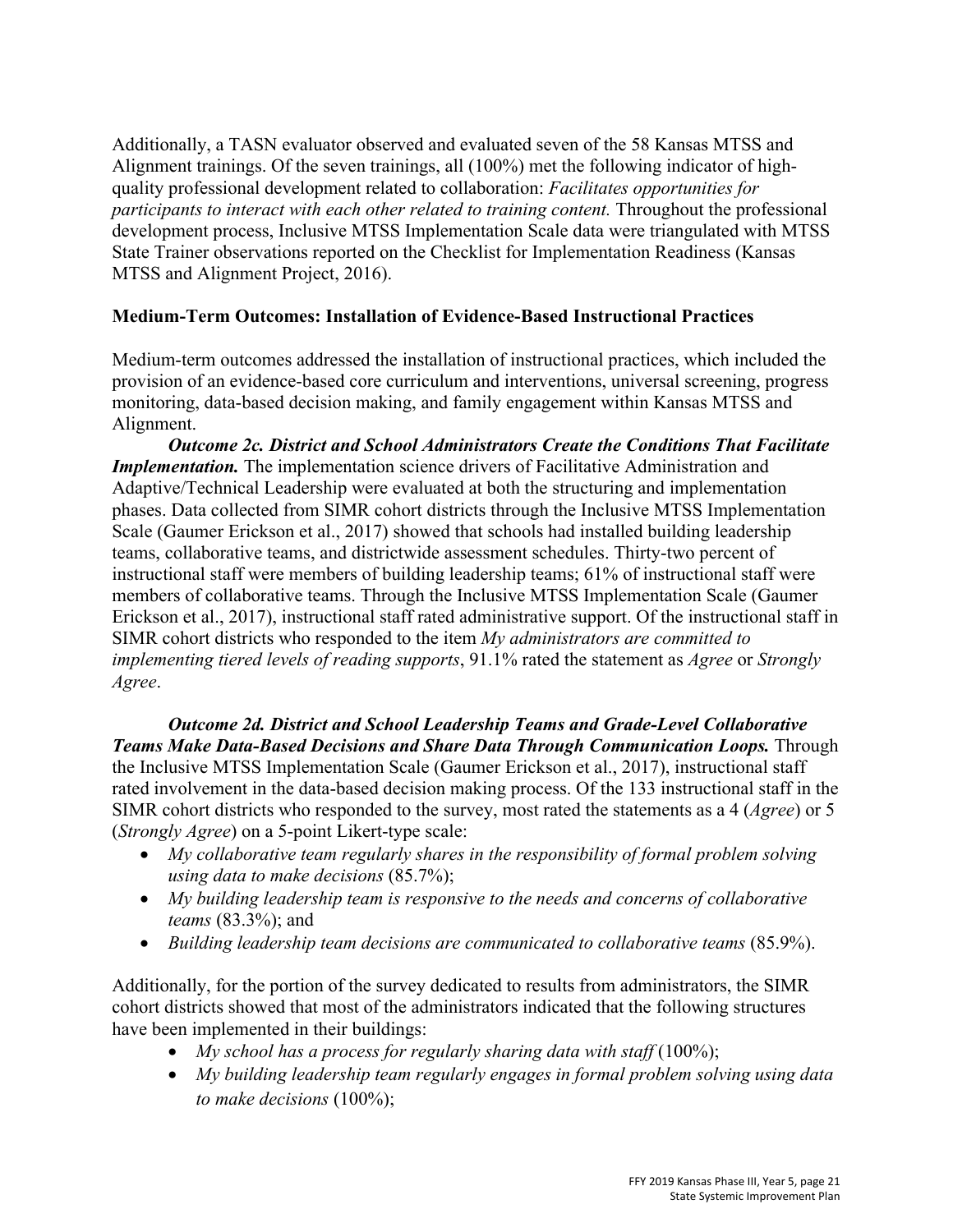- *Students' reading, math, behavior, and social-emotional data are reviewed together to inform decisions* (100%);
- *My building leadership team is responsive to the needs and concerns of collaborative teacher teams* (100%);
- *Building leadership team decisions are communicated to collaborative teacher teams* (100*%*);
- *The district leadership team is responsive to the needs and concerns of building leadership teams* (100%); and
- *District leadership team decisions are communicated to my building leadership team*   $(100\%).$

The Kansas MTSS and Alignment State Trainers facilitated district and building leadership teams in reflecting on the data, including Inclusive MTSS Implementation Scale (Gaumer Erickson et al., 2017) results, and identifying system improvements based on the data. Throughout the professional development process, Inclusive MTSS Implementation Scale results were triangulated with MTSS State Trainer observations that occurred through in-district coaching and on the Checklist for Implementation Readiness (Kansas MTSS and Alignment Project, 2016).

# **Long-Term Outcomes of Implementation of Evidence-Based Instructional Practices With Fidelity**

*Outcome 2e. Evidence-Based Reading Curriculum Is Implemented With Fidelity.* Of the instructional staff in the SIMR cohort districts who reported providing Tier 1, Tier 2, or Tier 3 reading instruction on the Inclusive MTSS Implementation Scale (Gaumer Erickson et al., 2017), most rated the following statements as a 4 (*Agree*) or 5 (*Strongly Agree*) on a 5-point, Likert-type scale:

- *I have the technology and resources that I need to teach the core and/or intervention reading curricula with fidelity* (82.1%);
- *The core reading curriculum is being implemented as it was intended (use of materials, sequencing, instructional strategies and routines, sufficient time for student practice)*  $(80.5\%)$ ;
- *Adequate, protected core instructional time is provided for reading* (85.9%);
- *The data suggest that the core reading curriculum meets students' needs* (67.1%);
- *When a student isn't making adequate progress in the core reading curriculum, instructional practices are adjusted* (87.2%);
- *I review reading universal screening data for every student I teach* (76.6%);
- *Students who meet the benchmark on the reading universal screener receive adequate, appropriate instruction* (81.6%); and
- *All students, including students with disabilities and English learners, are included in core reading instruction* (91.0%).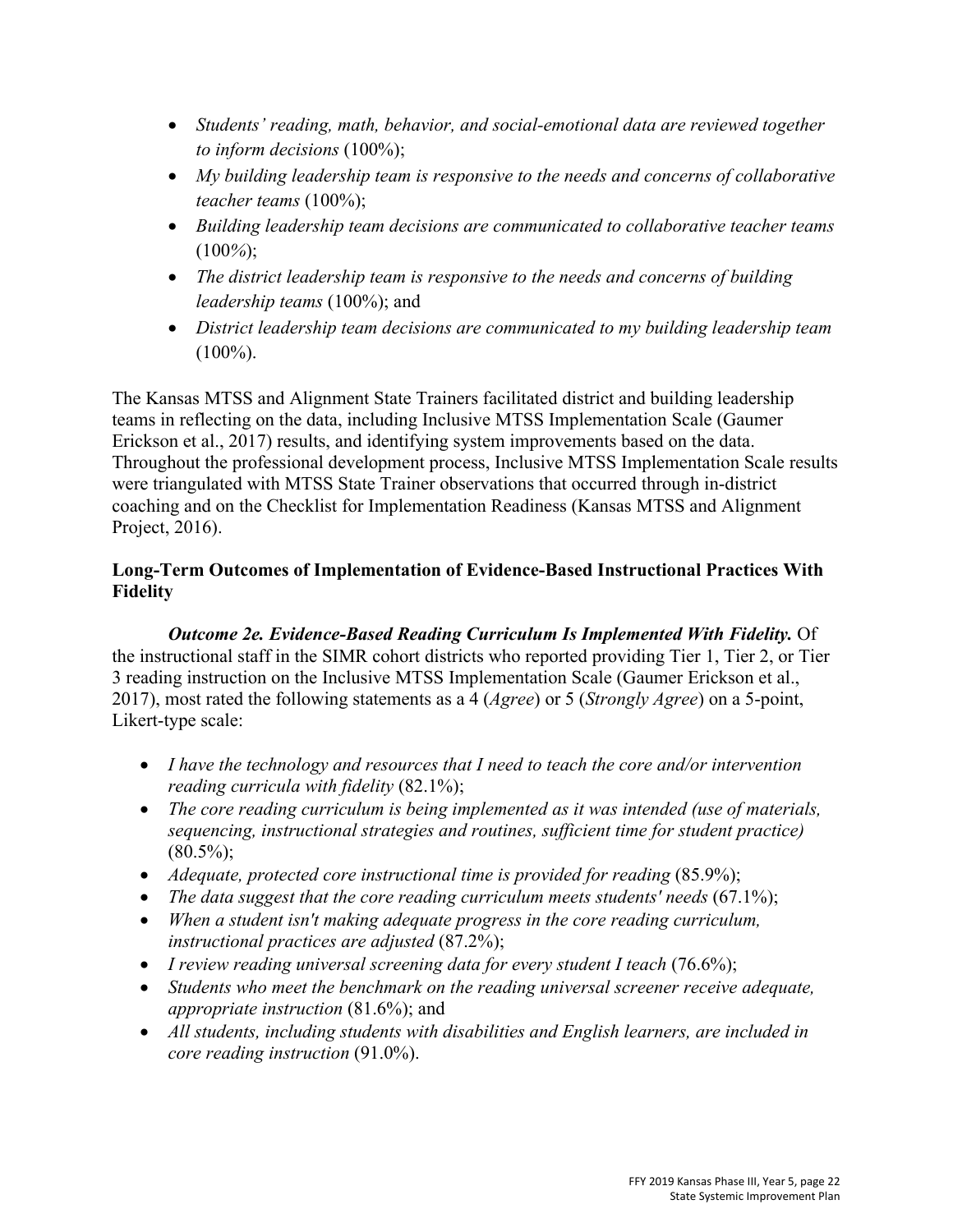Of the administrators in the SIMR cohort districts who responded to the survey, 75% indicated that, for reading, *adequate, protected core instructional time* has been implemented schoolwide. Most of the responding administrators in the SIMR cohort districts responded *Yes, implemented schoolwide* to the following items:

- *A research-based core curriculum that addresses the standards and essential elements of reading is taught* (75.0%);
- *All students, including students with disabilities and English learners, are included in core reading instruction* (100%);
- *Administration ensures that teachers are administering universal reading screeners correctly* (75.0%);
- *If less than 80% of students are at benchmark, we focus on improving instructional practices within the core reading curriculum* (75.0%); and
- *Administration ensures that training and coaching are provided to teachers to improve the fidelity of implementation* (66.7%).

District and building leadership teams, in collaboration with Kansas MTSS and Alignment State Trainers, analyzed district- and building-level Inclusive MTSS Implementation Scale (Gaumer Erickson et al., 2017) data to improve implementation fidelity of Kansas MTSS and Alignment, leading to improved student outcomes. Data analyses included examining curricula, assessments, leadership, empowering culture, and instruction at all tiers, as well as determining the efficacy of building leadership teams and collaborative teams. Data analyses resulted in the implementation of district- and building-level action planning to continually enhance and refine the implementation of Kansas MTSS and Alignment. Focus groups conducted with building principals in FFY 2016 identified the data from educators as critical for evaluating the fidelity of implementation through a self-correcting feedback loop. Specific actions related to implementation of evidence-based reading curricula included providing additional professional development on an evidence-based reading curriculum and instructional practices and developing a communication plan to share data with instructional staff on a regular basis.

*Outcome 2f. Evidence-Based Interventions in Reading Are Provided Based on Universal Screening Data and Decision Protocols.* Of the 133 instructional staff in the SIMR cohort districts who responded to items on the Inclusive MTSS Implementation Scale (Gaumer Erickson et al., 2017), most rated the following statements as a 4 (*Agree*) or 5 (*Strongly Agree*) on a 5-point, Likert-type scale:

- *My school has a clear plan for supporting students that are nonresponsive to the Tier 1 support* (76.3%);
- *I review reading progress monitoring data for every student that I teach who receives reading interventions* (79.2%);
- *When screening data indicate need regarding a student's reading, the student is placed in appropriate interventions* (84.2%);
- *Diagnostic assessment data are used to inform decisions about strategic and intensive reading interventions for individual students* (88.2%);
- *Trained staff are providing reading interventions* (83.3%);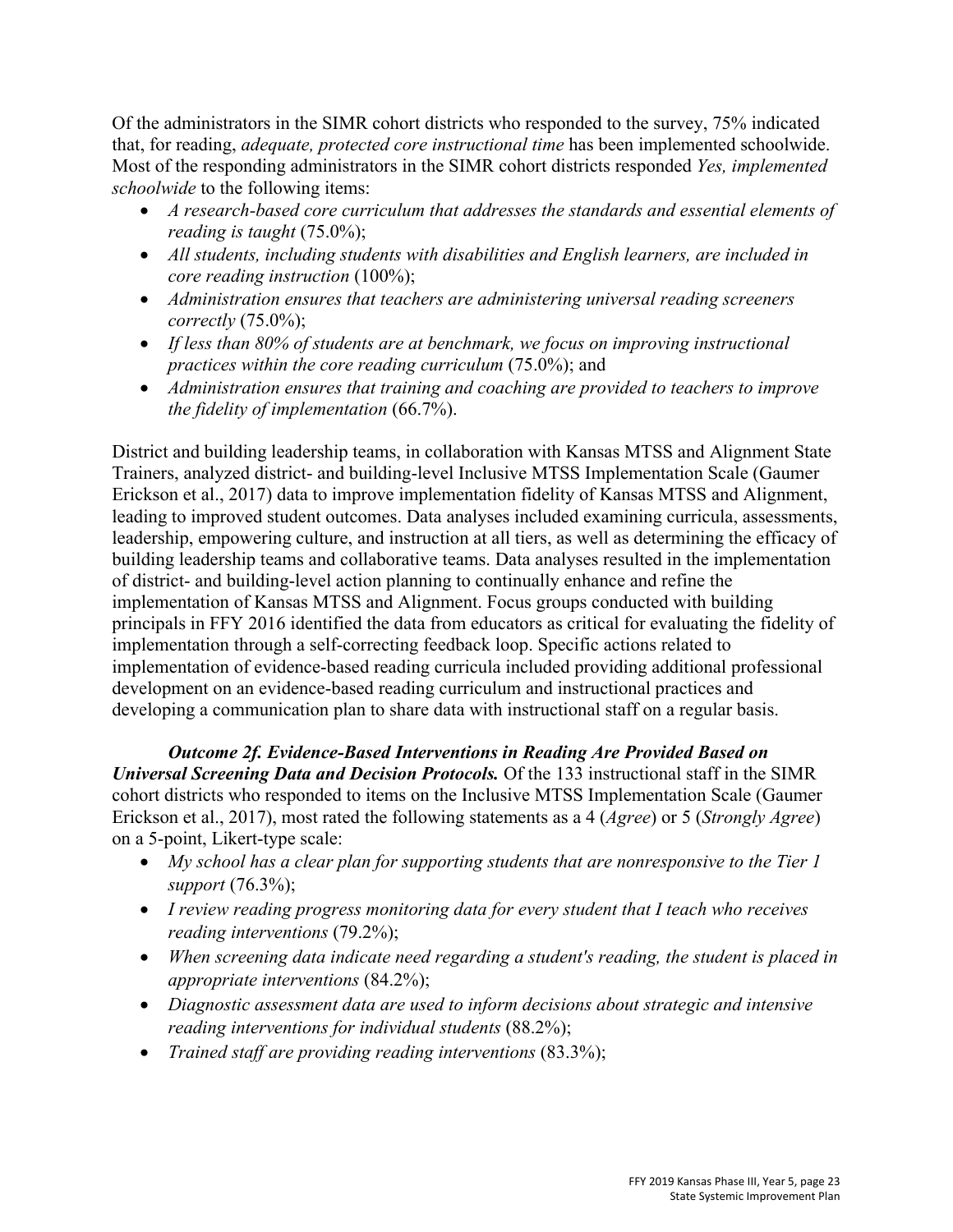- *Reading interventions are being implemented as intended (use of materials, sequencing, pacing, instructional strategies and routines, sufficient time for student practice)*   $(72.7\%)$ ;
- *The data suggest that the reading interventions meet students' needs* (71.4%);
- *When progress monitoring data indicate need regarding a student's reading progress, the*  instructional practices in the interventions are adjusted (81.1%);
- *Decision guidelines are followed to move students among and between groups for reading interventions* (82.9%); and
- *Families are informed of their child's need for and placement into reading interventions*   $(74.0\%)$ .

The majority of the administrators in the SIMR cohort districts who completed the survey responded *Yes, implemented schoolwide* to the following items regarding interventions:

- *A standard protocol has been developed for identifying intensive, strategic, and benchmark and beyond support matched to student needs* (66.7%);
- *Decision guidelines determine the need, intensity, and duration of reading interventions*  $(75.0\%)$ ;
- *Adequate instructional time is provided for reading interventions* (75.0%);
- *Trained staff provide reading interventions* (75.0%); and
- *Families are informed of their child's need for and placement into reading interventions*  $(66.7\%)$ .

District and building leadership teams, in collaboration with Kansas MTSS and Alignment State Trainers, analyzed district- and building-level Inclusive MTSS Implementation Scale (Gaumer Erickson et al., 2017) data to improve implementation fidelity of Kansas MTSS and Alignment, leading to improved student outcomes. Data analyses included examining curricula, assessments, leadership, empowering culture, and instruction at all tiers along with determining the efficacy of building leadership teams and collaborative teams. Data analyses resulted in the implementation of district- and building-level action planning to continually enhance and refine the implementation of Kansas MTSS and Alignment. Focus groups conducted with building principals in FFY 2016 identified the data from educators as critical for evaluating the fidelity of implementation through a self-correcting feedback loop. Specific actions taken by SIMR cohort districts related to implementation of reading interventions included the development of standard protocols and a decision matrix of evidence-based interventions and decision rules to determine the need, intensity, and duration of interventions.

*Outcome 2g. Families Are Engaged in the Data-Based Decision Making and the* 

*Progress Monitoring Processes for Their Children.* The Family Engagement Survey (Noonan, Gaumer Erickson, & Groff, 2015) was developed and deployed to gain feedback from family stakeholders. The survey is based on the National PTA Standards for Family–School Partnerships, and items are separated into the domains of Welcoming Environment, Supporting Student Learning, Effective Communication, Sharing Power and Advocacy, and Community Involvement. Results in Table 10 indicate that SIMR cohort families, including 2,787 responses in FFY 2015, 2,103 responses in FFY 2016, 2,405 responses in FFY 2017, 2,578 responses in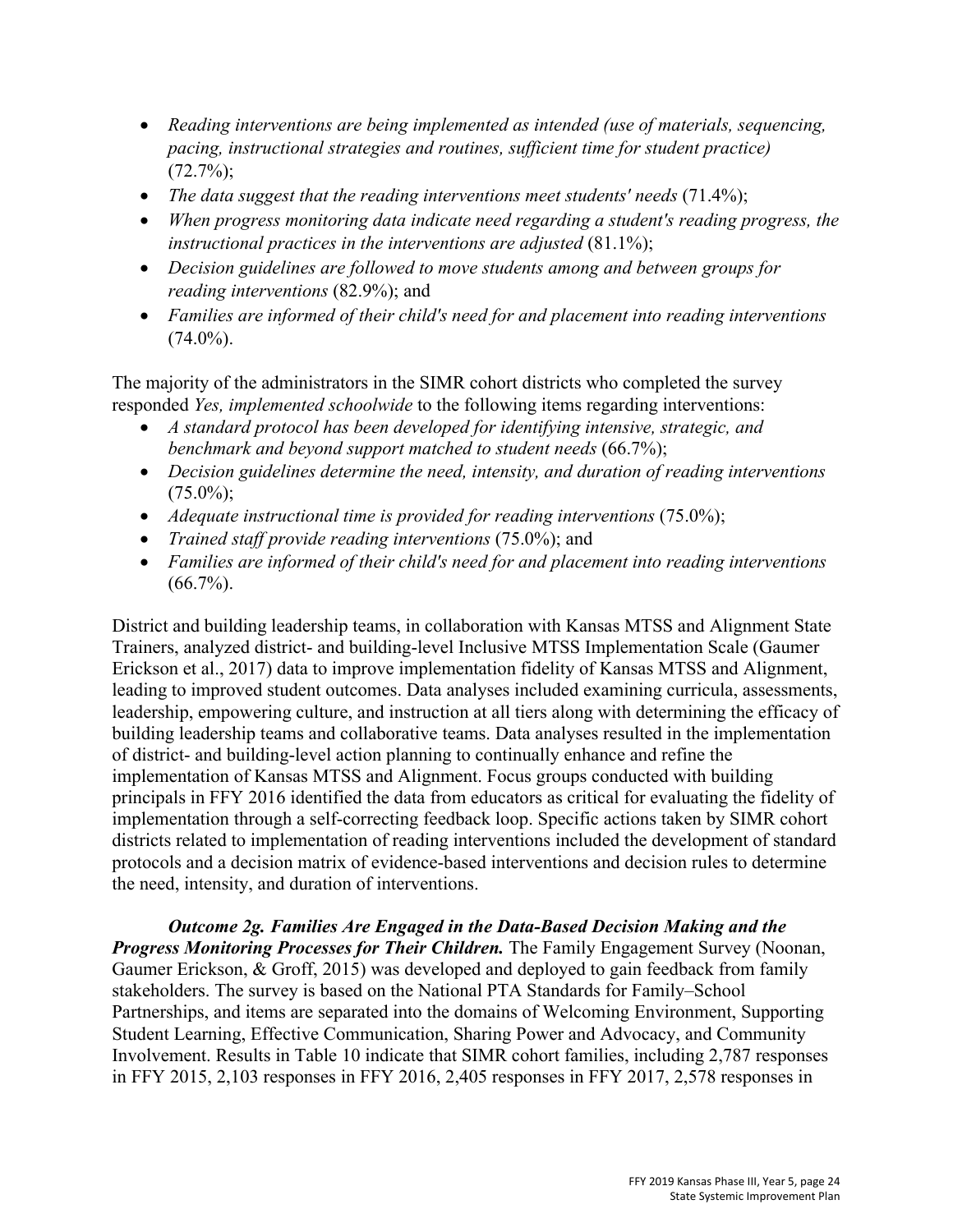FFY 2018, and 2,240 responses in FFY 2019, continue to be engaged in decision making for their children.

Table 10

*Family Engagement Survey Results 2015–16 Through 2018–19 by Item*

| <b>Items</b>                                                                                      | Percentage of respondents answering <i>Agree</i> or<br><b>Strongly Agree</b> |             |             |             |             |  |
|---------------------------------------------------------------------------------------------------|------------------------------------------------------------------------------|-------------|-------------|-------------|-------------|--|
|                                                                                                   | $2015 - 16$                                                                  | $2016 - 17$ | $2017 - 18$ | $2018 - 19$ | $2019 - 20$ |  |
| I'm provided understandable data on my child's<br>progress.                                       | 77.9%                                                                        | 82.3%       | 83.8%       | 84.6%       | 83.6%       |  |
| School staff consult me before making important<br>decisions about my child's education.          | 60.4%                                                                        | 67.6%       | 71.2%       | 75.4%       | 73.9%       |  |
| If my child receives additional supports, I am provided<br>with information about these supports. | 58.6%                                                                        | 65.7%       | 71.2%       | 73.4%       | 72.9%       |  |
| School staff keep me well informed about how my child<br>is doing in school.                      | 65.4%                                                                        | 73.4%       | 77.7%       | 79.4%       | 77.9%       |  |
| I have a good working relationship with school staff in<br>which we solve problems together.      | 66.6%                                                                        | 74.3%       | 75.5%       | 80.2%       | 76.9%       |  |

District and building leadership teams reviewed building- and district-level Family Engagement Survey (Noonan, Gaumer Erickson, & Groff, 2015) data in order to identify strengths and target specific areas for improvement. Focus groups conducted with building principals in FFY 2016 identified the Family Engagement Survey (Noonan, Gaumer Erickson, & Groff, 2015) data as critical for evaluating the fidelity of implementation through a self-correcting feedback loop. Specific actions related to family engagement included developing a process for regularly sharing data with all families and embedding family engagement into the implementation protocol for reading interventions.

#### **The Impact on Student Outcomes**

Impact addresses student-level outcomes resulting from the implementation of Kansas MTSS and Alignment.

*Outcome 2h. Students Make Progress in Reading Achievement.* The Kansas State Department of Education (KSDE) does not have individual student assessment data to report in the FFY 2019 SPP/APR. Due to statewide, extended school closures in the 2019-2020 school year related to the novel Coronavirus disease (COVID-19) in Kansas as ordered by the Governor in Executive Order #20-07, it was not possible for schools to administer valid and reliable individual student assessments. Data from FFY 2018 is reported in Table 11.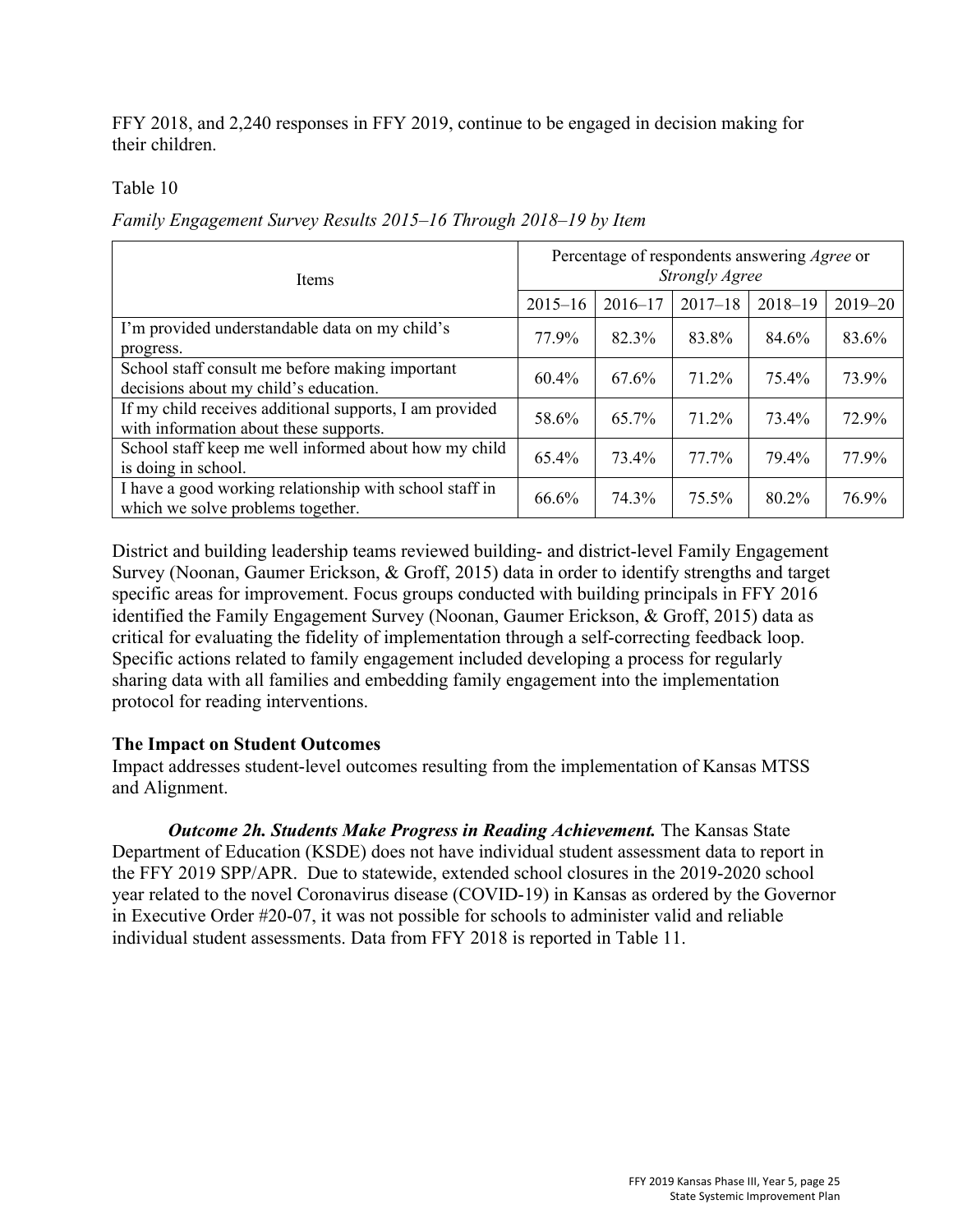Table 11

|              | Fall 2017 | Spring 2018 | Difference |
|--------------|-----------|-------------|------------|
| At Benchmark | 26.7%     | 31.1%       | 4.4%       |
| Tier 2       | 26.3%     | 24.6%       | $-1.7%$    |
| Tier 3       | 46.9%     | 44.3%       | $-2.6\%$   |
|              |           |             |            |
|              | Fall 2018 | Spring 2019 | Difference |
| At Benchmark | 26.2%     | 30.3%       | 4.1%       |
| Tier 2       | 26.9%     | 21.2%       | $-5.7\%$   |
| Tier 3       | 46.9%     | 48.5%       | 1.6%       |

*Percentage of K–5 Students With Disabilities at Benchmark, Requiring Tier 2 Interventions, and Requiring Tier 3 Interventions in Reading.* 

For students to reach grade-level benchmark on a CBM GOM, students must achieve both 95% accuracy and fluency consistent with the grade-level criteria. When students struggle learning to read, intervention initially focuses on improvement in accuracy and then shifts to improvement in fluency, which allows the student to achieve benchmark. In FFY 2016, the percentage of students with disabilities in grades two through five who achieved the 95% accuracy criteria improved by 23.0%, from 42.2% in fall to 65.2% in spring. In FFY 2017, the percentage meeting the 95% accuracy criteria improved by 34.1%, from 37.7% in fall to 71.8% in spring. In FFY 2018, the percentage meeting the 95% accuracy criteria improved by 24.4%, from 39.1% in fall to 63.5% in spring. Developing interventions focused on students' needs resulted in individual student growth, which is expected to continue to result in increased student achievement in the FFY 2019 SIMR data. In addition to gains in accuracy, 34.9% of students with disabilities served by SIMR cohort districts exceeded the expected grade-level growth for all students during FFY 2017, with some classrooms seeing over 60% of their students with disabilities making more than expected gains.

*Outcome 2i (SIMR). Increased Percentage of Students With Disabilities in Grades K–5 Score at Grade Level in Reading as Measured by Curriculum-Based Measure General Outcome Measure (CBM GOM)*. The Kansas State Department of Education (KSDE) does not have individual student assessment data to report in the FFY 2019 SPP/APR. It was not possible for schools to administer valid and reliable individual student assessments due to statewide extended school building closures in the 2019-2020 school year related to the novel Coronavirus disease (COVID-19). The timeframe of statewide school building closures as ordered by the Governor in Executive Order #20-07 preceded and extended beyond the SIMR data collection window.

## **Implementation and Outcomes of Coherent Improvement Strategy 3.0: Evaluation.**

The Kansas TASN Evaluation project, in collaboration with KSDE leadership, TASN providers, and stakeholder groups, designed and installed the multiyear Kansas SSIP Evaluation Plan (Appendix C) that outlines short- and long-term objectives aligned to the Kansas SSIP Theory of Action (Appendix A) and Kansas SSIP Logic Model (Appendix B). The TASN Evaluation project monitors adherence to timelines, implementation, outcomes of infrastructure development, and support for district implementation of evidence-based practices.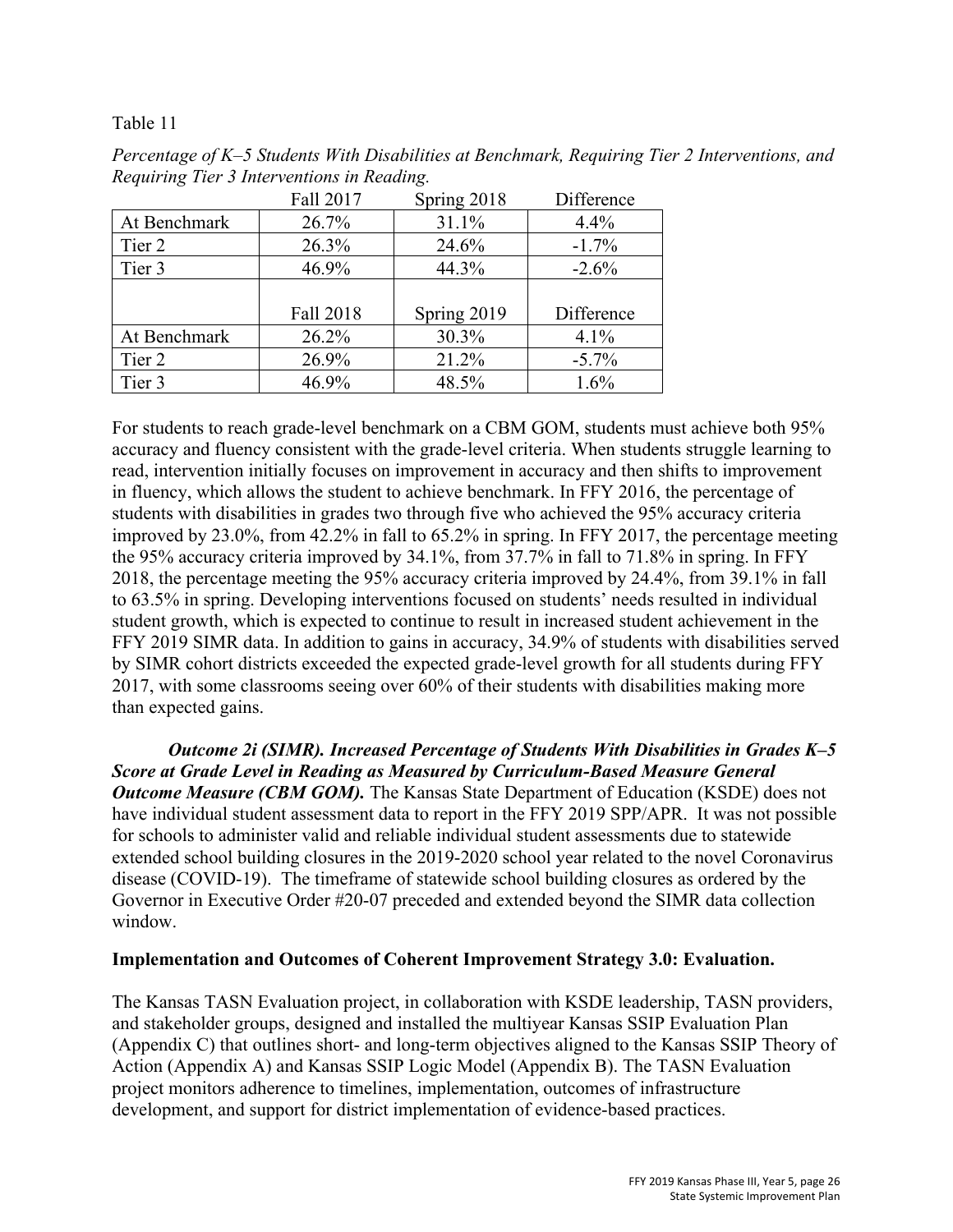The evaluation indicators align with the following five Kansas TASN evaluation outcome domains:

- 1. Participants increase awareness, knowledge, and skills;
- 2. Administrators and supervisors create conditions that support implementation;
- 3. Participants implement evidence-based practices with fidelity;
- 4. Students and children improve academic, behavioral, and social outcomes; and
- 5. Schools and organizations sustain implementation with fidelity.

The evaluation measures and timeline were carefully designed to support data-based decision making in the areas of infrastructure development, alignment, and the implementation of evidence-based practices. At both the state and local levels, improvements are facilitated through the use of a problem-solving approach referred to as the self-correcting feedback loop. By using the self-correcting feedback loop, school and district teams are provided timely data that helps guide them to make data-informed decisions at the student, grade, school, and district levels. Kansas MTSS and Alignment State Trainers function as district coaches and utilize the data to prioritize improvements in knowledge, skills, and implementation within districts. The KSDE TASN Leadership Team analyzes aggregate student, district, and project data to inform infrastructure development and systems improvements. KSDE leadership, in collaboration with stakeholder groups, utilizes evaluation data to examine the effectiveness of the implementation, measure progress toward achieving intended improvements, and make modifications to the Kansas SSIP as necessary. Utilizing the NCSI SSIP Infrastructure Development and Progress Measurement Tool: Using Implementation Drivers & Stages of Implementation (NCSI, 2018), the Kansas SSIP is in the initial implementation stage or full implementation stage within each implementation driver.

For FFY 2019, the overall focus of the Kansas SSIP continued without modifications. As a result of using the self-correcting feedback loop, data are continually utilized to determine infrastructure adjustments, training, technical assistance, and coaching necessary to support districts' implementation and refinement of Kansas MTSS and Alignment. Beginning in March 2020, adjustments were made to the professional learning format, with all workshops, facilitated meetings, and coaching sessions moved to virtual modalities. While SIMR outcome data were not available for FFY 2019, analyses of the implementation data determined that sufficient progress was made in the implementation of coherent improvement strategies that support the achievement of the SIMR. Analyses were guided by implementation science research and the final determination was that modifications to the improvement strategies or timeline are not needed at this time. As evidenced by FFY 2018 SIMR data, students with disabilities in kindergarten through fifth grade are demonstrating growth in reading achievement.

*Stakeholder Involvement in the SSIP Evaluation.* Stakeholders informed SSIP evaluation decisions by providing input and feedback and by participating in decision-making groups. Stakeholders, from families to state-level groups, are kept informed and provide input at all levels and stages of SSIP implementation. Detailed stakeholder engagement results are located in outcomes sections 1a, 1b, 1c, 1d, 2b, 2c, and 2g. Stakeholder feedback, which consisted of both quantitative and qualitative methods, was utilized to evaluate implementation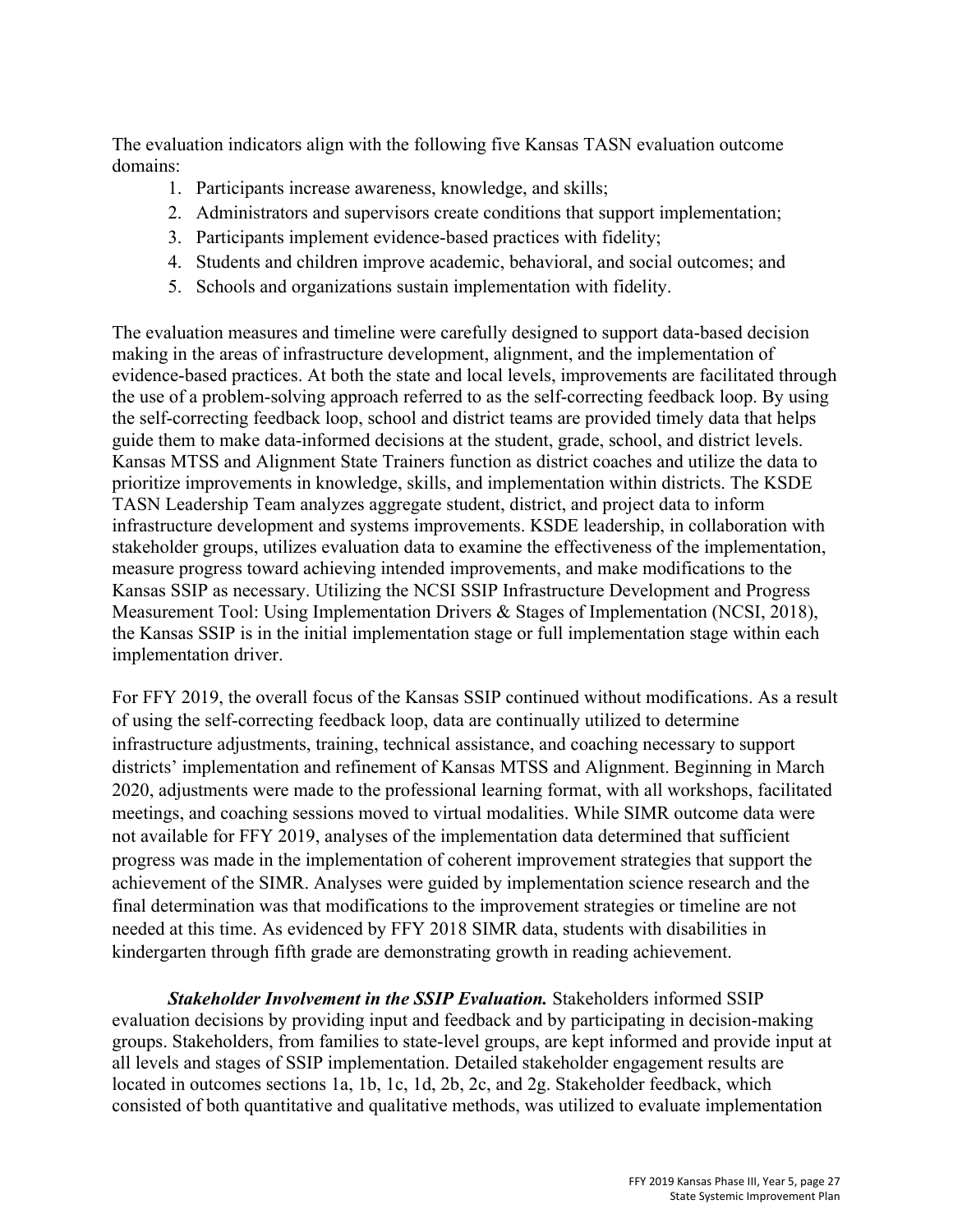and outcomes of the Kansas SSIP and the progress toward achieving intended improvements in the Kansas SIMR. Results of a formative, utilization-focused evaluation with stakeholder input, aligned with implementation science and guided by data-based implementation, indicate that the Kansas SSIP is on track to continue to impact student achievement.

The TASN Evaluation project facilitated input from stakeholder groups, including the Kansas Special Education Advisory Council, KSDE and TASN providers, district and school leadership, school instructional staff, and families. The TASN Evaluation project encouraged these stakeholder groups to ask clarifying questions in order to determine ease of interpretation, the accuracy of the graphical displays, and the usefulness of the data. In FFY 2016, an outside evaluator reviewed the logic model and evaluation plan to determine the degree to which these documents followed the theory of change; included valid data-collection procedures; and, potentially, would result in the desired outcomes. Results from the outside evaluator indicated that the logic was precise from short-term to long-term outcomes and that the measures adequately substantiated the evaluation indicators and theory of change. In FFY 2016, focus groups/interviews were conducted with administrators regarding the utility of the Family Engagement Survey (Noonan, Gaumer Erickson, & Groff, 2015) results. Themes showed that the data resulted in the improvement of family engagement practices which positively impacted the rating of engagement from parents/guardians. In FFY 2018 and FFY 2019, an outside evaluator conducted process evaluations within elementary and secondary schools, enacting quantitative and qualitative methods to determine the MTSS structures and processes that positively impacted the reading outcomes for students with disabilities. Results revealed that the adaptive leadership and data-based decision making structures, core instruction student engagement practices, family engagement, and systematized intervention protocols positively impacted the achievement of students with disabilities.

## **D. Data Quality Issues**

#### **Overview**

The quality of the evaluation data was examined for limitations that could affect progress reports or the implementation of the SSIP in achieving the SIMR. To ensure that quality of the evaluation was not affected, policies and procedures of the Kansas Data Quality Assurances were closely monitored. The KSDE Data Quality Assurance policies include training and data certification of district staff. Furthermore, the TASN Evaluation project provided additional data verification. The IDEA Data Center guidance on data collection, analysis, and reporting was reviewed to confirm that Kansas Indicator 17 data are timely, accurate, and complete. Selfcorrecting feedback loops have been constructed within the context of the evaluation to ensure that data support decision making for schools, districts, TASN providers, and the KSDE. The KSDE has not identified concerns related to the quality or quantity of data used for reporting SSIP implementation or results.

#### **Data Quality Addressed Through Meta-Evaluation**

A meta-evaluation was conducted to ensure the evaluation met the *Joint Committee Standards for Educational Evaluation* (2010). These standards relate to the utility, accountability, feasibility, propriety, and accuracy of the evaluation. In addition to the evaluation audit and process evaluation conducted by external evaluators, in each year (i.e., FFY 2015, FFY 2016, FFY 2017, FFY 2018, and FFY 2019), all TASN providers were asked to provide input on the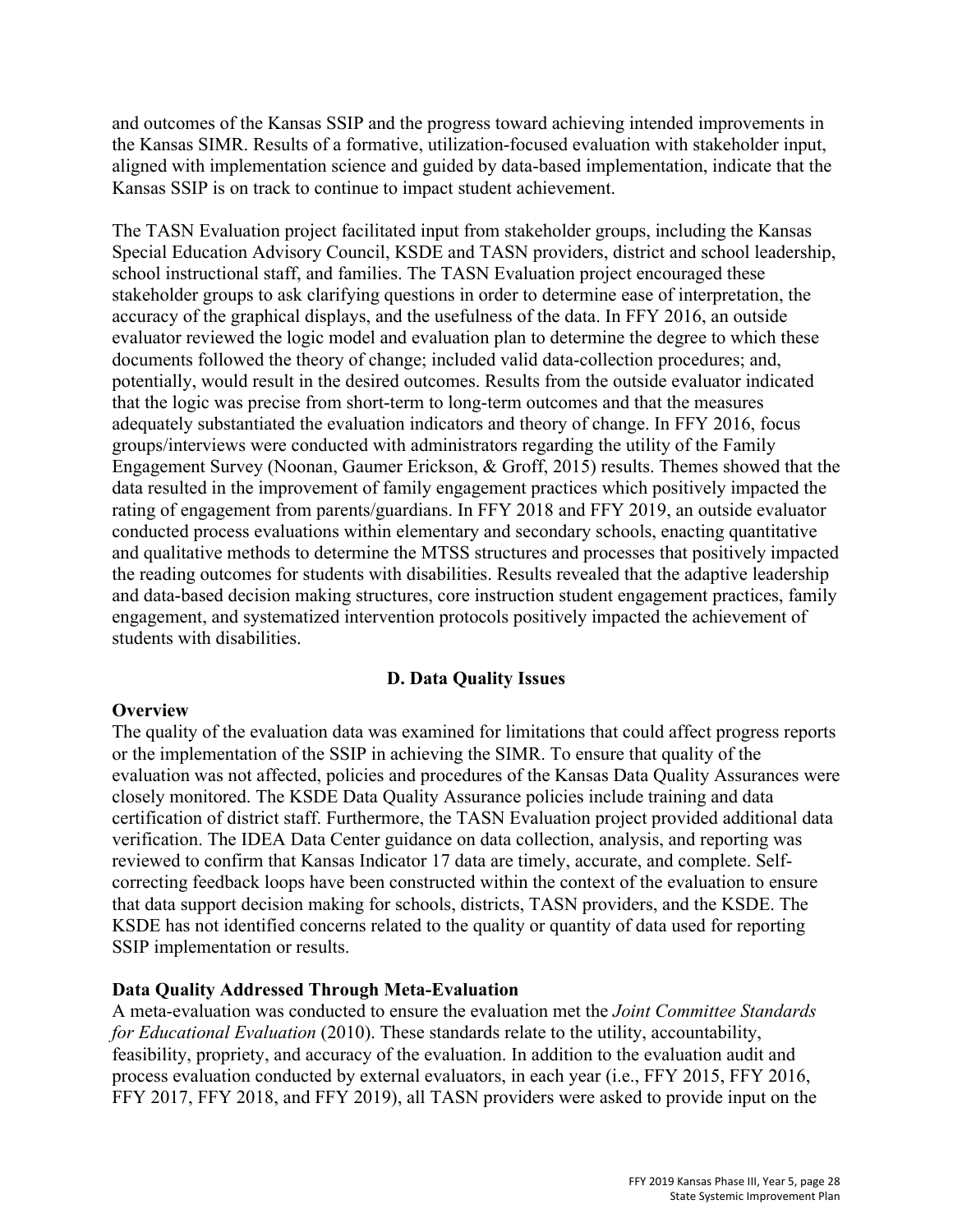effectiveness of the TASN system evaluation by completing a survey including both Likert and open-ended response items. When asked how well the TASN Evaluation project performed various duties, a majority of TASN providers responded *Working well* or *Working very well* to each survey item. Specifically, more than 85% of TASN providers selected one of these two responses for the items: *Support your project to make data-informed decisions*, *Provide evaluation data in a timely manner*, *Provide evaluation data in an easily interpretable manner*, and *Collaborate with your project to address challenges*. The results of the feedback survey were reviewed at least annually at TASN Leadership Team meetings, and specific improvements (e.g., scheduling of additional meetings with TASN projects to interpret data and address challenges) were made based on these data. (See Section C: Outcome 1c for annual comparisons).

#### **E. Progress Toward Achieving Intended Improvements**

The KSDE made progress toward achieving the intended improvements. State infrastructure progress, described in Section C: Coherent Improvement Strategy 1.0, demonstrated increased alignment of priorities to the Kansas State Board of Education vision and outcomes, including the KESA, Kansas Learning Network School Improvement System, and the TASN. Through high levels of collaboration and continuous data-based feedback, the KSDE has enacted improvements that enable districts to implement evidence-based practices.

As described in Section C: Coherent Improvement Strategy 2.0, school districts, including the SIMR cohort through utilization of Kansas MTSS and Alignment, have expanded implementation of evidence-based practices. The implementation of evidence-based practices ensures that each student, specifically each student with a disability, receives the instruction and interventions necessary to improve reading, math, behavioral, and social-emotional achievement. These practices included provisions of evidence-based core curricula and interventions, universal screening, progress monitoring, data-based decision making, and family engagement. During FFY 2019, SIMR cohort districts implemented Kansas MTSS and Alignment constructs with fidelity, collected and analyzed implementation fidelity data, and enacted data-based decisions through self-correcting feedback loops. Data demonstrate that the SIMR Cohort districts are making improvements in the implementation of evidence-based practices that will result in the desired effects of improved reading proficiency for students with disabilities in kindergarten through 5th grade.

As described in Section C: Coherent Improvement Strategy 3.0, the evaluation of the SSIP is comprehensive, utilization focused, and designed to support decision making at the classroom, school, district, provider, and state levels. The meta-evaluation confirmed the evaluation measures, processes, and analyses meet the needs of the decision makers at these levels and follow the theory of change and logic model through aligned short-term, medium-term, and longterm outcomes leading to the SIMR.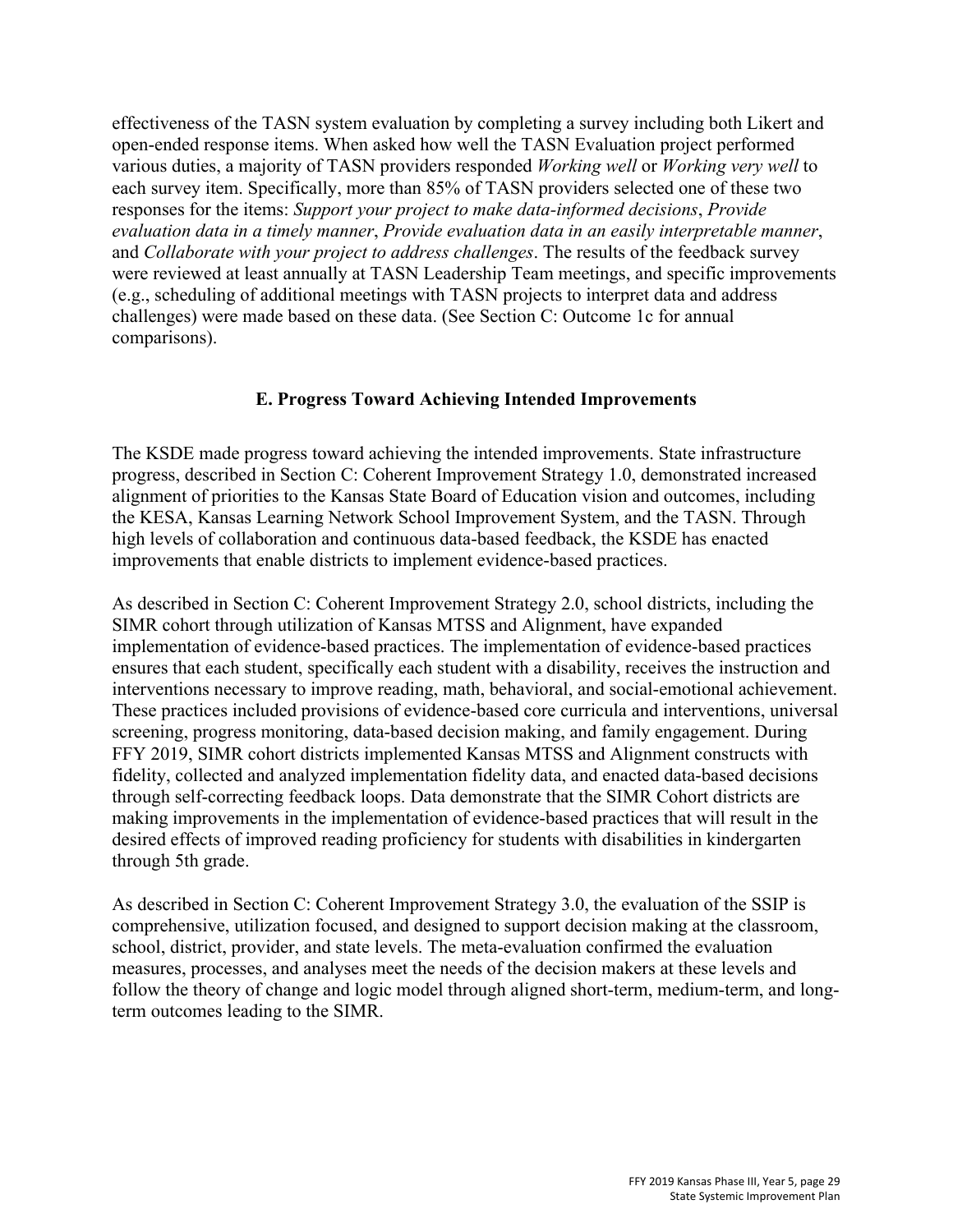#### **F. Plans for Next Year**

#### **Activities and Timeline**

During FFY 2020, the Kansas SSIP will continue to be implemented as detailed in the Kansas SSIP Coherent Improvement Strategy Activity Timeline and Status (Appendix D). The SSIP evaluation activities, along with the timelines, are in the Kansas SSIP Evaluation Plan (Appendix C). While professional learning has moved in large part to virtual modalities, the learning targets and implementation process will continue to be followed.

## **Barriers and Supports**

The most common barrier consistently identified since FFY 2013 was implementation overload. Within the last six years, a variety of new initiatives have been implemented in the Kansas educational environment, including the reauthorization of the Elementary and Secondary Education Act (ESEA), a new Kansas State Board of Education vision and outcomes, a new accreditation system (KESA), the KSDE Kansans Can School Redesign project, and continually refined Kansas MTSS and Alignment recommendations. To address the overload barrier, additional attention has been given to improving alignment and communication and decreasing duplication of local efforts. While school building closures in March 2020 impacted all districts, KSDE, with a diverse stakeholder group, quickly released guidelines for continuous learning and produced a 1,200-page resource on navigating change. Additionally, a weekly, virtual community of practice for LEA special education directors was launched to provide direct communication between the KSDE and LEA and to facilitate collaboration among LEAs. An emerging role of the KSDE TASN is to provide readiness and sustainability for the KSDE Kansans Can School Redesign project, in addition to ensuring students with disabilities are receiving a high-quality education with specially designed instruction. The KSDE intentionally selects strong, evidence-based practices; embeds these practices within all initiatives; and works to align tools, forms, and reports. These efforts have been, and will continue to be, carried out through the scope of work within Coherent Improvement Strategy 1.0 of the Kansas SSIP. Schools will continue to enhance their implementation of Kansas MTSS and Alignment evidence-based practices focused on improving reading achievement for each student, including each student with a disability. No significant barriers to full implementation were evident, but implementation will continue to be monitored on a continuous basis through evaluation and coaching using the self-correcting feedback loop.

## **Support and Technical Assistance for the SEA**

To continue the sustained implementation of the Kansas SSIP, the KSDE will continue to access an array of in-state providers and national partners to support the KSDE and Kansas school districts. The KSDE will remain informed and engaged through utilizing the resources offered by the national technical assistance centers and matching those resources to the state's identified needs. The KSDE will continue to access existing customized technical assistance as determined by the KSDE, including supports available through the NCSI Cross-State Learning Collaboratives for Evidence-Based Practices and State Education Agency Leadership, the IDEA Data Center, and the SPDG Network. Through the SSIP infrastructure development, the state will increase the capacity to support the implementation of evidence-based practices, including increasing the capacity of technical assistance providers. In addition, there will be continued collaboration and support from all teams within the agency and dialog with stakeholders that will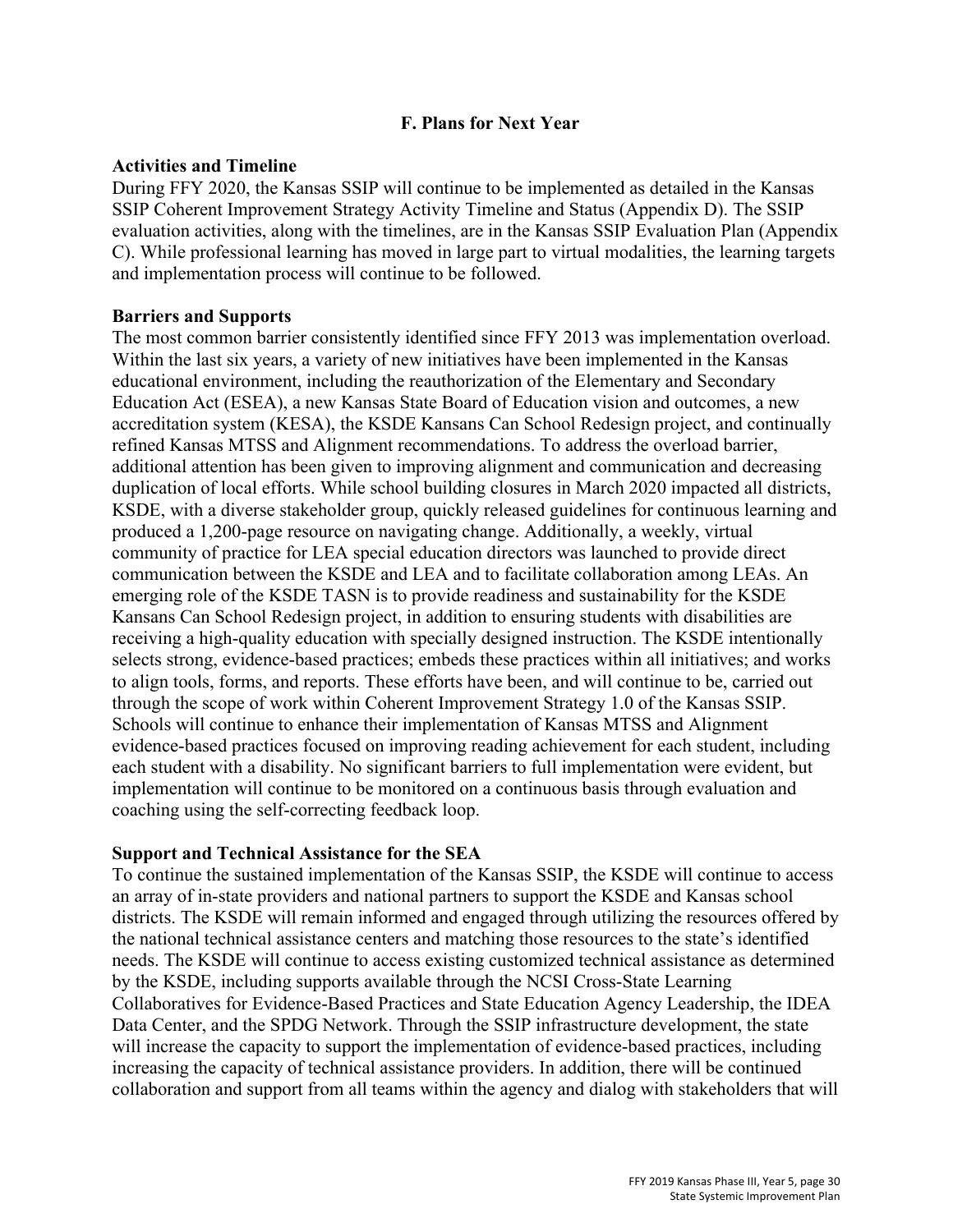provide opportunities for feedback to improve program alignment. Through the culmination of these efforts, the KSDE will continue to increase capacity and scale-up efforts that support Kansas school districts as schools as they strive to continually improve reading achievement for students with disabilities.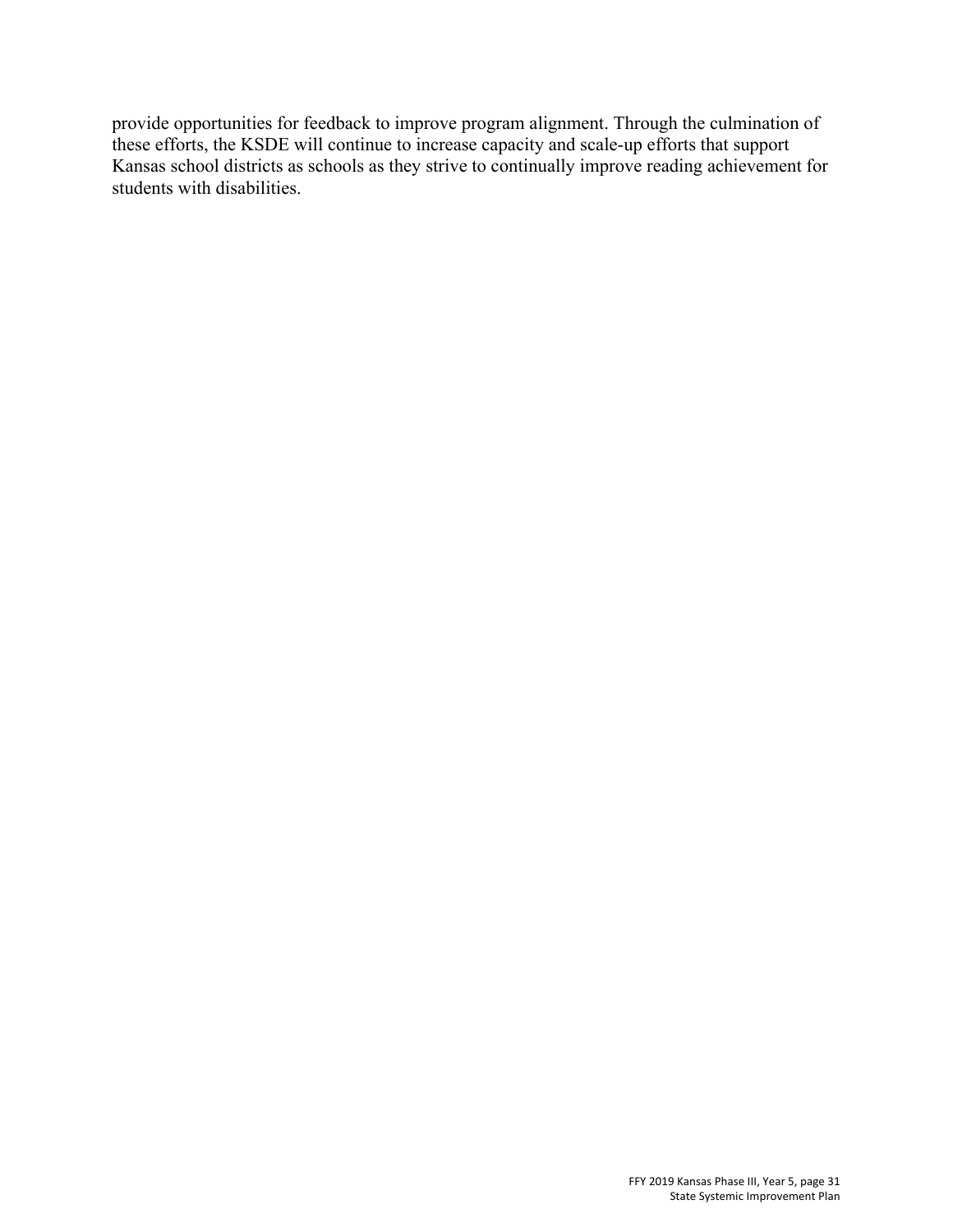#### **References**

- Cashman, J., Linehan, P., Purcell, L., Rosser, M., Schultz, S., & Skalski, S. (2014). Leading by convening: A blueprint for authentic engagement. Alexandria, VA: National Association of State Directors of Special Education.
- Gaumer Erickson, A.S., Monroe, K., & Noonan, P.M. (2017). *Inclusive MTSS implementation scale*. Lawrence, KS: University of Kansas, Center for Research on Learning.
- Gaumer Erickson, A.S., Noonan, P.M., & Jenson, R. (2012). The school implementation scale: Measuring implementation in response to intervention models. *Learning Disabilities: A Contemporary Journal, 10*(2), 33-52*.*
- Joint Committee on Standards for Educational Evaluation. (2010). *The program evaluation standards.* Retrieved from<http://www.jcsee.org/program-evaluation-standards>
- Kansas MTSS and Alignment Project. (2016). *Checklist for implementation readiness*. Topeka, KS: Kansas State Department of Education.
- Kansas State Department of Education. (2020). *Navigating change: Kansas' guide for learning and school safety operations*. https://www.ksde.org/Portals/0/Communications/ Navigating%20Change/Navigating\_Change.pdf?ver=2020-07-15-183032-667.
- National Center for Systemic Improvement (2018). *SSIP infrastructure development and progress measurement tool: Using implementation drivers & stages of implementation*. San Francisco, CA: WestEd.
- Noonan, P.M., Gaumer Erickson, A.S., Brussow, J., & Langham, A. (2015). *Observation checklist for high-quality professional development* [Updated]. Lawrence, KS: University of Kansas, Center for Research on Learning.
- Noonan, P. M., Gaumer Erickson, A.S., Groff, J. (2015). *Family engagement survey.* Kansas Technical Assistance System Network (TASN). Adapted from *Family Engagement: A critical component to building an empowering culture in Kansas Multi-Tier System of Supports (MTSS)*. Topeka, KS: TASN. Available from [http://ksdetasn.org/resources/403.](http://ksdetasn.org/resources/403)
- Pierce, J. D. (2014). *Effective Coaching of Teachers: Fidelity Tool Rubric*. National Center for Systemic Improvement (NCSI). Washington, D.C.: NCSI. Available from https://ncsilibrary.wested.org/resources/59.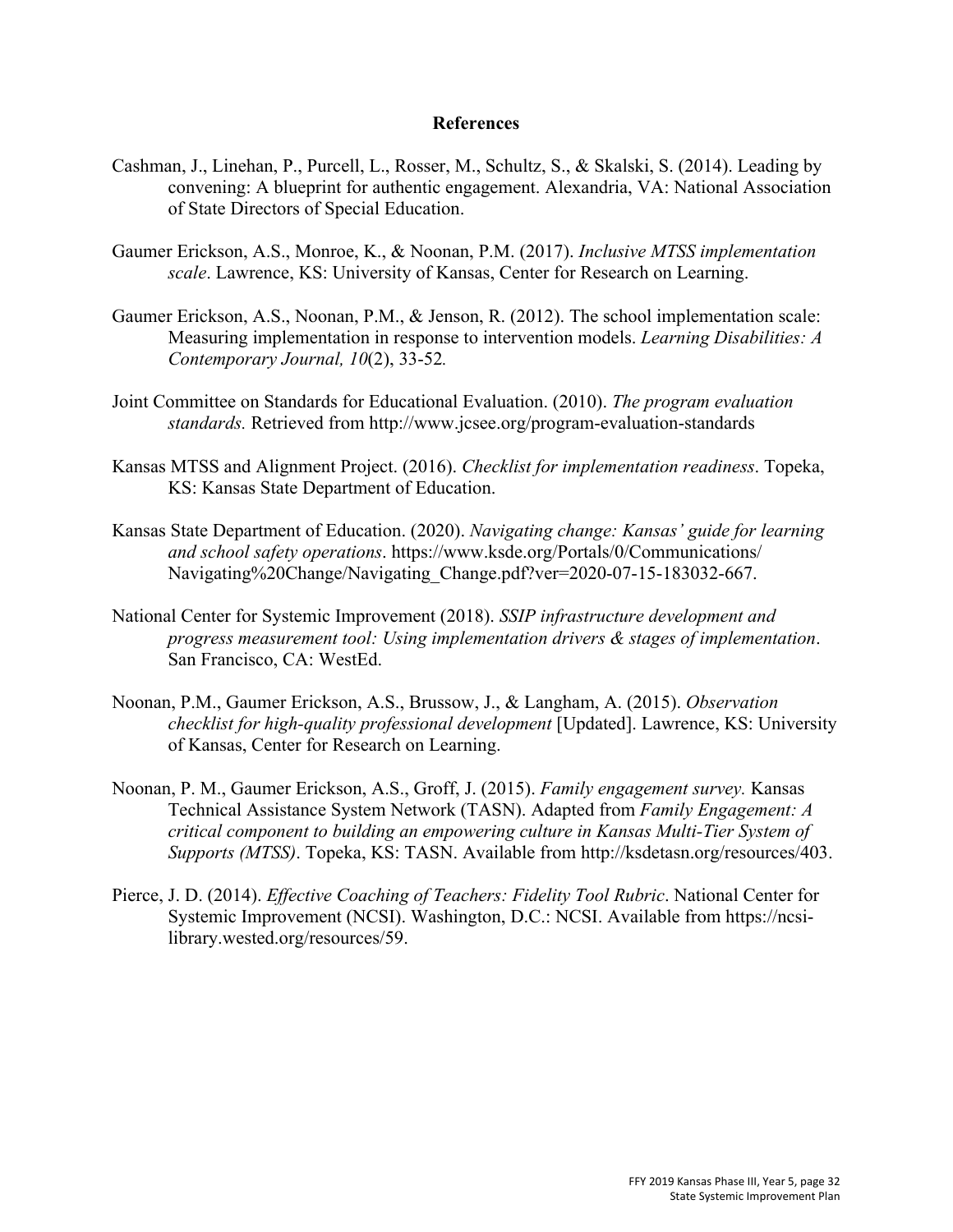## Appendix A  *Kansas SSIP Theory of Action*

|                                                 | 1. KSDE has                                                                                      | 2. KSDE                                                                   | 3. Then                                             | 4. Then                                       | 5. Then                                       |
|-------------------------------------------------|--------------------------------------------------------------------------------------------------|---------------------------------------------------------------------------|-----------------------------------------------------|-----------------------------------------------|-----------------------------------------------|
|                                                 |                                                                                                  | <b>Conclusions from SSIP Analysis</b>                                     | Coherent Improvement                                | Coherent                                      | Intermediate Outcome                          |
|                                                 |                                                                                                  | <b>Activities</b>                                                         | Strategy 1.0                                        | <b>Improvement Strategy</b>                   | - SIMR is Achieved                            |
|                                                 |                                                                                                  |                                                                           |                                                     | 2.0                                           |                                               |
|                                                 | a Board of Education who has established                                                         | has effective and aligned leadership                                      | KSDE will align state level                         | through the district                          | the State-identified                          |
|                                                 | Mission and Goals providing direction for all                                                    | to provide direction for priorities                                       | policies, organization and                          | level implementation                          | Measurable Result                             |
|                                                 | <b>KSDE</b> initiatives.                                                                         | and actions.                                                              | infrastructure to                                   | of Kansas MTSS and                            | (SIMR), will increase                         |
|                                                 | a single Special Education and Title Services                                                    |                                                                           | efficiently and effectively                         | Alignment, the                                | the percentage of                             |
| GOVERNANCE<br>& QUALITY<br>STANDARDS            | team.                                                                                            |                                                                           | allocate resources and                              | capacity of districts                         | students with                                 |
|                                                 | an ESEA Flexibility Waiver and submits reports                                                   | has an initial alignment of                                               | supports to increase<br>state and district capacity | will be increased to<br>effectively implement | disabilities Grades K-5<br>who score at grade |
|                                                 | regarding progress of Title I schools.                                                           | accountability processes and needs                                        | to support sustained                                | evidence-based                                | level end of year                             |
|                                                 |                                                                                                  | to focus on refining program and                                          | implementation of                                   | practices in a                                | benchmark on a                                |
|                                                 | a process to annually submit the progress of                                                     | policy implementation alignment.                                          | evidence-based practices                            | sustainable way linked                        | reading general                               |
|                                                 | students with disabilities in the KS SPP/APR                                                     |                                                                           | for students with                                   | to achieving improved                         | outcome measure.                              |
|                                                 | including reading progress of students with                                                      |                                                                           | disabilities to perform at                          | reading outcomes for                          |                                               |
|                                                 | disabilities in district cohorts.                                                                |                                                                           | grade level.                                        | students with                                 |                                               |
|                                                 |                                                                                                  |                                                                           |                                                     | disabilities.                                 |                                               |
| <b>ACCOUNTABILITY &amp;</b><br>MONITORING       |                                                                                                  |                                                                           |                                                     |                                               |                                               |
|                                                 | a system of general supervision called Kansas                                                    |                                                                           |                                                     |                                               |                                               |
|                                                 | Integrated Accountability System (KIAS) that                                                     |                                                                           |                                                     |                                               |                                               |
|                                                 | includes monitoring, dispute resolution,                                                         |                                                                           |                                                     |                                               |                                               |
|                                                 | compliance and fiscal at state and local level.                                                  |                                                                           |                                                     |                                               |                                               |
|                                                 | a commitment to provide multiple conferences                                                     | has a coordinated system to support                                       | KS TASN, specifically                               |                                               |                                               |
|                                                 | annually and a variety of training cadres to                                                     | technical assistance and                                                  | technical assistance and                            |                                               |                                               |
|                                                 | support statewide need.                                                                          | professional learning but needs to                                        | professional learning, will                         |                                               |                                               |
| TECHNICAL ASSISTANCE &<br>PROFESSIONAL LEARNING | a system to support Title I Focus and Priority                                                   | scale up sustainable capacity to                                          | be coordinated,                                     |                                               |                                               |
|                                                 | Schools through the Kansas Learning Network.                                                     | support implementation of                                                 | leveraged to reduce                                 |                                               |                                               |
|                                                 | a commitment to refining a sustainable                                                           | evidence-based reading                                                    | duplication, use                                    |                                               |                                               |
|                                                 | statewide MTSS supporting the academics and                                                      | instructional practices.                                                  | evaluation results to                               |                                               |                                               |
|                                                 | behavior and social needs for all students.                                                      |                                                                           | inform decisions, and                               |                                               |                                               |
|                                                 | a commitment to funding the Kansas Technical                                                     | needs to leverage technical                                               | increase progress<br>monitoring of student          |                                               |                                               |
|                                                 | Assistance System Network (TASN) that                                                            | assistance and professional learning                                      | performance, and                                    |                                               |                                               |
|                                                 | provides professional learning and technical<br>assistance to schools and families in identified | across accountability systems for<br>building local capacity to implement | provide evidence-base                               |                                               |                                               |
|                                                 | areas to improve outcomes for all students.                                                      | & sustain evidence-based practices.                                       | resources for                                       |                                               |                                               |
|                                                 |                                                                                                  |                                                                           | dissemination.                                      |                                               |                                               |
|                                                 |                                                                                                  |                                                                           |                                                     |                                               | Revised 04-01-2015                            |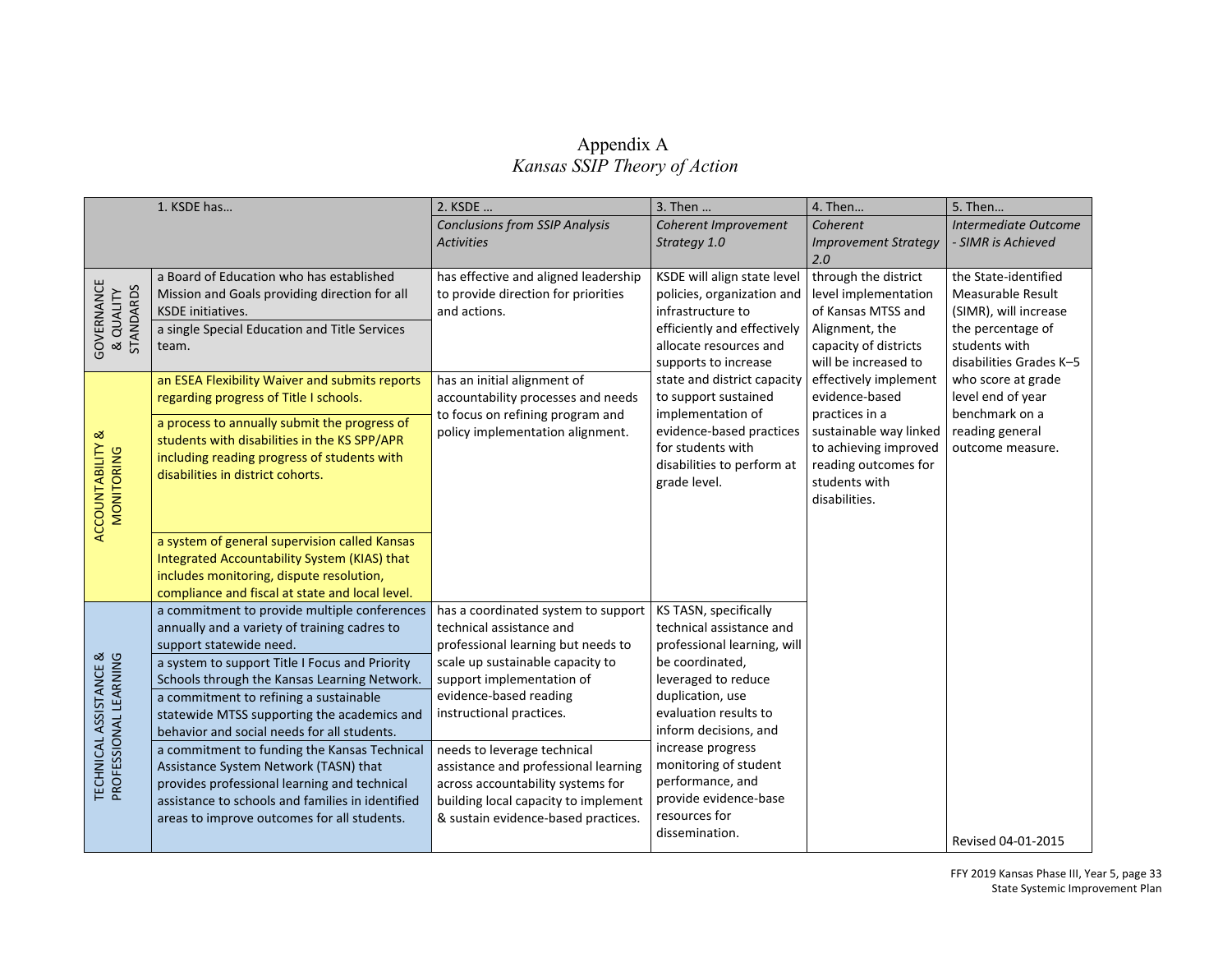#### **Kansas SSIP Logic Model Imputs IMPROVEMENT Strategies Intervent Strategies Intervent Controller Controller Controller Controller Controller Controller Controller Controller Controller Controller Controller Controller Controller Controller Cont** ↓ ↓ ↙ ↓ ↘ KSDE Division of Learning Services Strategy 1: Strategically realign, reallocate, and leverage current SEA policies, organization and infrastructure for increased capacity of district evidencebased practice implementation. **Short-Term (Knowledge, Skills, & Collaboration) Medium-Term (Installation of Evidence-Based Instructional Practices) Long-Term (Implementation of Evidence-Based Instructional Practices with Fidelity)**  Key Implementation Partners: Kansas TASN Coordination Team Kansas TASN Evaluation Team Kansas MTSS and Alignment Project Kansas Parent Information Resource Center 1a/2a. KSDE Staff, TASN Providers & LEA Educators demonstrate the knowledge and skills necessary to implement Kansas MTSS and Alignment. 1c/2c. KSDE Leadership, TASN Coordination, District and School Administrators create the conditions that facilitate implementation. 2e. Evidence-based reading curriculum is implemented with fidelity across all grades. Key Stakeholders: LEAs Families Kansas Parent Training and Information Center Special Education Advisory Council State Interagency Coordinating Council Statewide Family Engagement Stakeholder Group Strategy 2: Design, implement and evaluate an integrated school improvement planning framework, built upon the existing Kansas MTSS and Alignment framework, to increase district capacity to provide effective reading instruction for students with disabilities. 1b/2b. KSDE Staff, TASN Providers & LEA Educators collaborate to implement Kansas MTSS and Alignment. 1d/2d. KSDE, TASN, District, School, and Grade-Level Collaborative Teams make data-based decisions and share data through communication loops. 2f. Evidence-based interventions are provided based on universal screening data and decision protocols. 2g. Families are engaged in the data-based decision making and the progress monitoring process for their children. Kansas TASN Providers Technical Assistance Resources: OSEP National Technical Assistance **Centers** National School Turnaround and Improvement Leaders Scaling up of Evidence-Based Strategy 3: Evaluate the degree to which the state infrastructure supports district implementation of evidencebased practices to improve reading results for students with disabilities kindergarten through 5th grade. **Impact (Student Outcomes)** 2h. Students make progress in reading achievement.  **SiMR: 2i. Increased percentage of students with disabilities grades K–5 score at grade level in reading as measured by a**

Practices Center

# Appendix B *Kansas SSIP Logic Model*

**Curriculum-Based Measure General Outcome Measure.**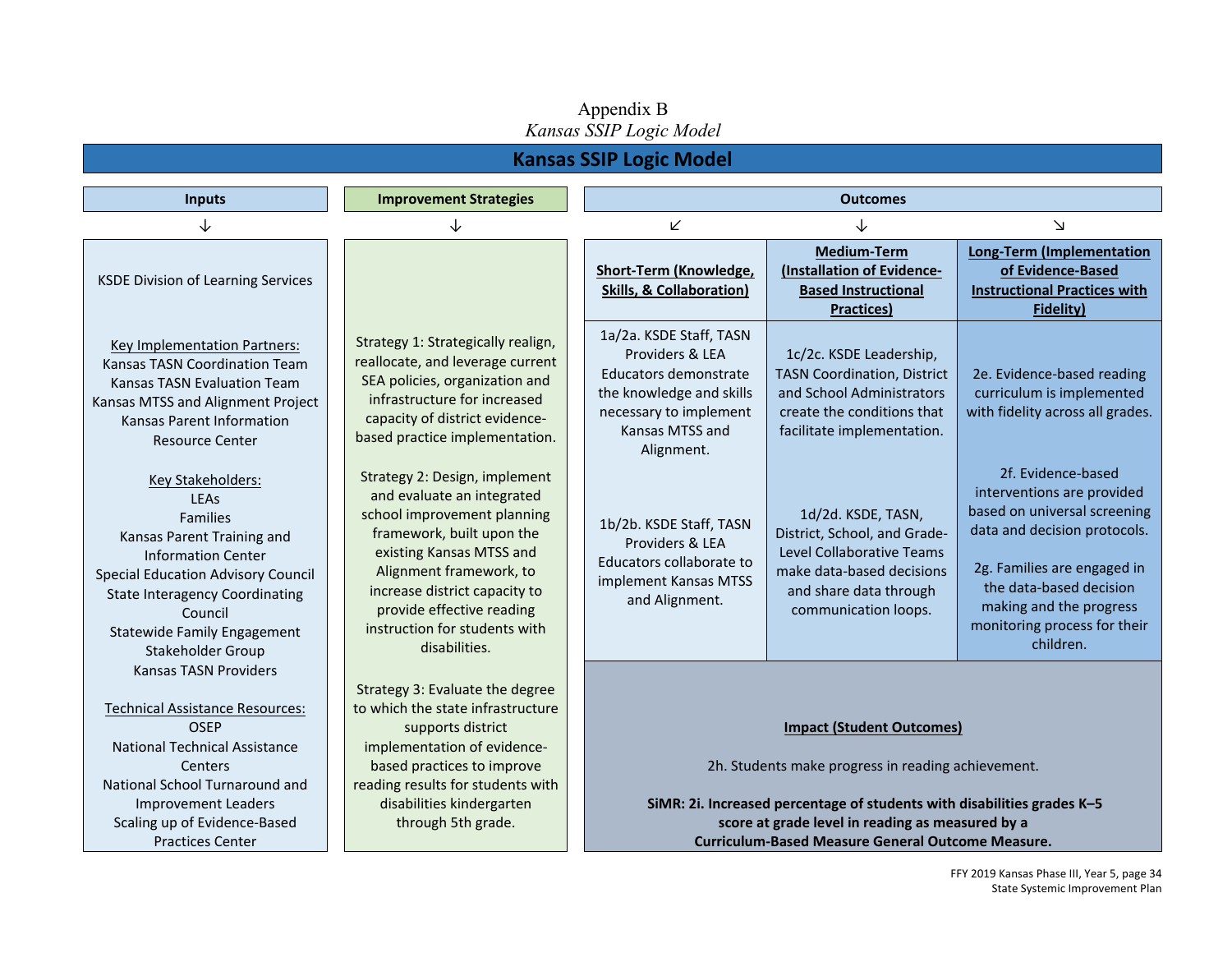Appendix C *Kansas SSIP Evaluation Plan* 

| <b>Kansas SSIP Evaluation Plan</b>                                                                                             |                                                                                                                                                                                    |                                                                                                                                                       |  |  |
|--------------------------------------------------------------------------------------------------------------------------------|------------------------------------------------------------------------------------------------------------------------------------------------------------------------------------|-------------------------------------------------------------------------------------------------------------------------------------------------------|--|--|
| <b>Outcomes</b>                                                                                                                | <b>Indicators</b>                                                                                                                                                                  | <b>Measures</b>                                                                                                                                       |  |  |
| Short-Term (Knowledge, Skills, and Collaboration)                                                                              |                                                                                                                                                                                    |                                                                                                                                                       |  |  |
| 1a. KSDE staff and TASN providers demonstrate the<br>knowledge and skills necessary to implement Kansas<br>MTSS and Alignment. | KSDE Division of Learning Services staff and<br>TASN providers accurately describe Kansas<br>MTSS and Alignment and how their role<br>supports a district implementation process.  | HQPD observation<br><b>TASN Training Evaluation</b><br>Content/performance-based assessment                                                           |  |  |
| 1b. KSDE staff and TASN providers collaborate to<br>implement Kansas MTSS and Alignment.                                       | KSDE staff and TASN providers jointly develop<br>products, protocols, and guidance designed to<br>support the implementation of Kansas MTSS<br>and Alignment.                      | Document review                                                                                                                                       |  |  |
| 2a. LEA educators demonstrate the knowledge and<br>skills necessary to implement Kansas MTSS and<br>Alignment.                 | School leadership team members accurately<br>describe Kansas MTSS and Alignment and<br>demonstrate skills (e.g., focused conversations<br>about data) that support implementation. | Content/performance-based assessment<br><b>HQPD</b> observation                                                                                       |  |  |
| 2b. LEA educators collaborate to implement Kansas<br>MTSS and Alignment.                                                       | Collaborative teams reflect on progress and<br>track their implementation.                                                                                                         | <b>HQPD</b> observation<br>Inclusive MTSS Implementation Scale<br>Kansas MTSS and Alignment Collaborative Team<br>Progress Planner                    |  |  |
| Medium-Term (Installation of Evidence-Based Instructional Practices)                                                           |                                                                                                                                                                                    |                                                                                                                                                       |  |  |
| 1c. KSDE and TASN leadership create the conditions<br>that facilitate implementation.                                          | KSDE and TASN products, protocols, and<br>guidance support the implementation of Kansas<br>MTSS and Alignment.                                                                     | <b>TASN Coordination/Evaluation Feedback Survey</b><br><b>TASN Training Evaluation</b><br><b>HQPD</b> observation<br>Stakeholder involvement/feedback |  |  |
| 1d. KSDE and TASN leadership make data-based<br>decisions and share data through communication<br>loops.                       | Decisions are grounded in data and shared<br>effectively through KSDE and TASN structures.                                                                                         | Document review<br>Observation at mid-year and TASN Leadership<br><b>Team meetings</b><br>Stakeholder involvement/feedback                            |  |  |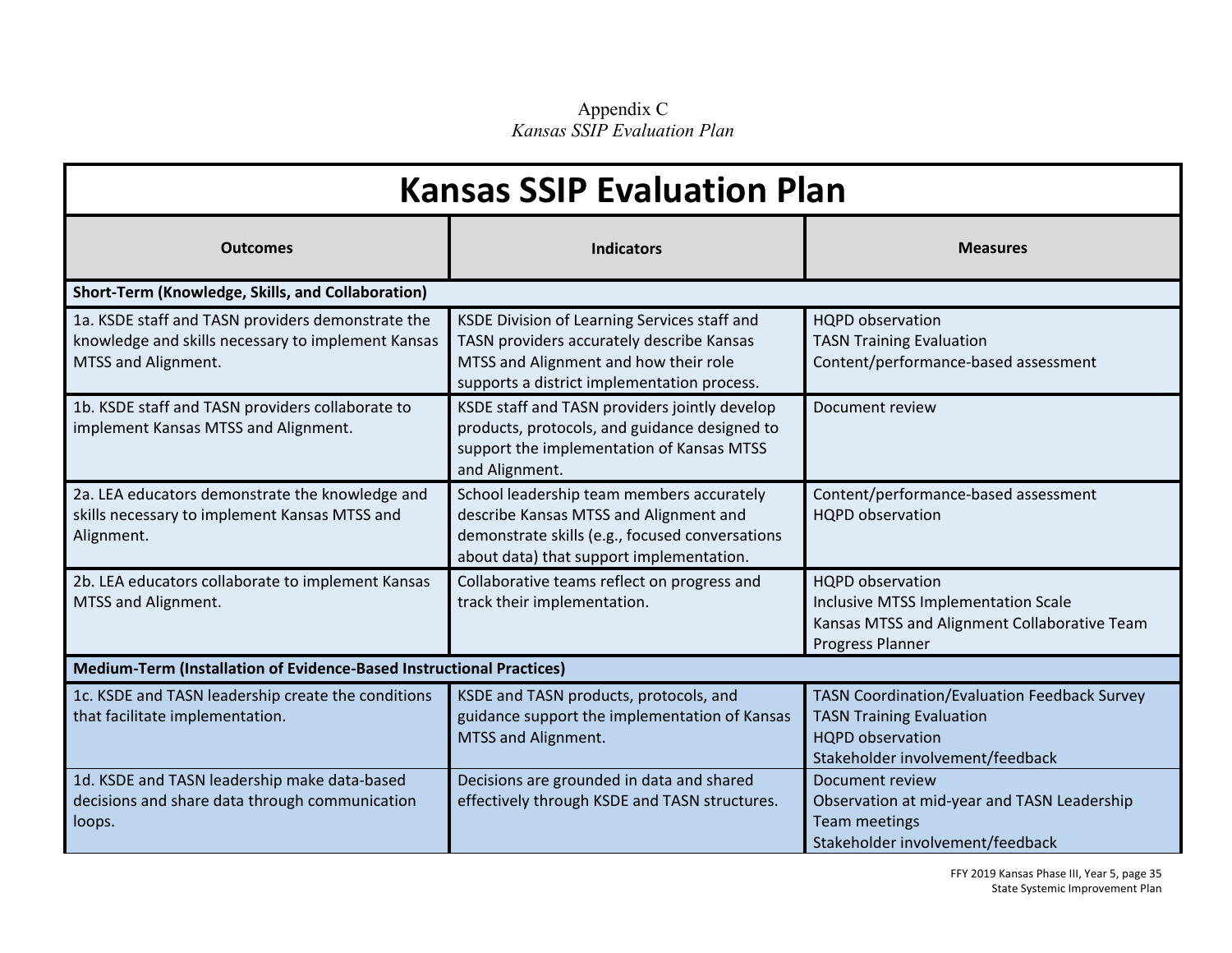| 2c. District and school administrators create the<br>conditions that facilitate implementation.                                                           | District/school-developed products, protocols,<br>and guidance support the implementation of<br>Kansas MTSS and Alignment.  | <b>Checklist for Implementation Readiness</b><br>Inclusive MTSS Implementation Scale                                                                                   |  |  |
|-----------------------------------------------------------------------------------------------------------------------------------------------------------|-----------------------------------------------------------------------------------------------------------------------------|------------------------------------------------------------------------------------------------------------------------------------------------------------------------|--|--|
| 2d. District and school leadership teams and grade-<br>level collaborative teams make data-based decisions<br>and share data through communication loops. | Decisions are grounded in data and shared<br>effectively through district structures.                                       | <b>Checklist for Implementation Readiness</b><br>Inclusive MTSS Implementation Scale<br>Kansas MTSS and Alignment Collaborative Team<br>Progress Planner               |  |  |
| Long-Term (Implementation of Evidence-Based Instructional Practices With Fidelity)                                                                        |                                                                                                                             |                                                                                                                                                                        |  |  |
| 2e. An evidence-based reading curriculum is<br>implemented with fidelity.                                                                                 | An evidence-based reading curriculum is<br>implemented with fidelity.                                                       | <b>Checklist for Implementation Readiness</b><br><b>Inclusive MTSS Implementation Scale</b><br>Kansas MTSS and Alignment Collaborative Team<br><b>Progress Planner</b> |  |  |
| 2f. Evidence-based interventions in reading are<br>provided based on universal screening data and<br>decision protocols.                                  | Established decision protocols are followed and<br>the effectiveness of interventions in reading is<br>regularly monitored. | <b>Checklist for Implementation Readiness</b><br><b>Inclusive MTSS Implementation Scale</b><br>Kansas MTSS and Alignment Collaborative Team<br><b>Progress Planner</b> |  |  |
| 2g. Families are engaged in the data-based decision<br>making and progress monitoring processes for their<br>children.                                    | Families are collaborative partners with school<br>staff in the data-based decision making that<br>impacts their child.     | <b>Family Engagement Survey</b>                                                                                                                                        |  |  |
| <b>Impact (Student Outcomes)</b>                                                                                                                          |                                                                                                                             |                                                                                                                                                                        |  |  |
| 2h. Students make progress in reading achievement.                                                                                                        | Students improve their reading proficiency (i.e.,<br>accuracy, fluency, comprehension).                                     | Grade-level CBM GOM universal screening<br>Tier 2/3 progress monitoring                                                                                                |  |  |
| SIMR: 2i. Increased percentage of students with<br>disabilities in grades K-5 score at grade level in<br>reading as measured by CBM GOMs.                 | Students with disabilities in grades K-5 score at<br>grade level in reading.                                                | Grade-level CBM GOM universal screening                                                                                                                                |  |  |

#### **Evaluation Measures:**

Below are descriptions of the Kansas SSIP evaluation measures. The measures are designed to continually improve implementation through self-correcting feedback. Ongoing coaching and professional learning support deeper implementation through data-based decision making.

**HQPD Observation:** The High-Quality Professional Development (HQPD) observation is completed by the TASN Evaluation Team at a representative sample of KSDE and TASN trainings, workshops, conferences, and institutes (approximately 50 events annually). The observation addresses adult learning principles, skill development, and transfer to practice indicators in the domains of Preparation, Introduction, Demonstration, Engagement, Evaluation/Reflection, and Mastery. A description of the training content or activity that met each of the 22 indicators is documented. Professional development providers receive feedback on each observed training, and coaching is provided to improve professional development practices. HQPD observations are completed across the year with the goal that every professional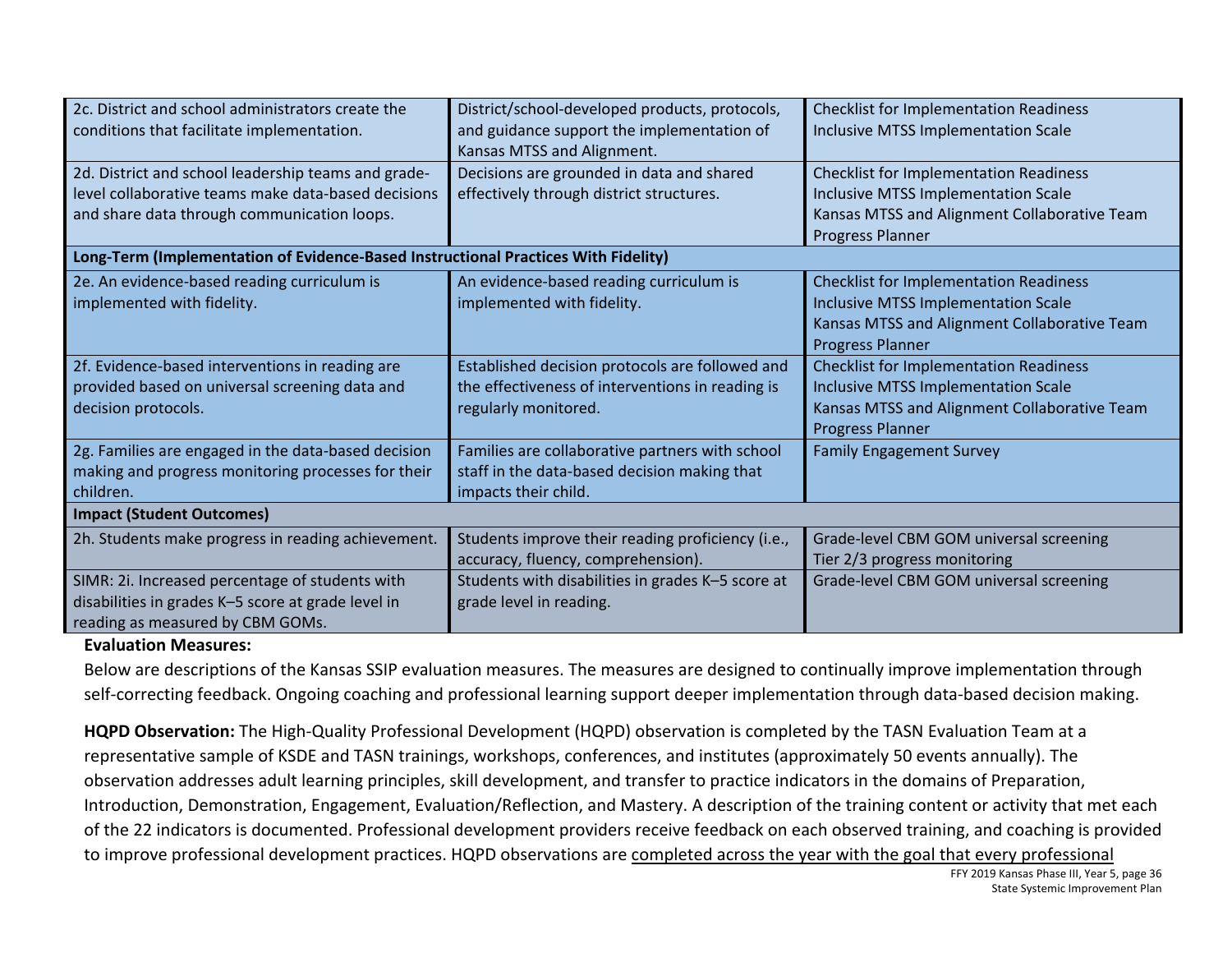learning topic and every trainer is observed at least once annually. The TASN Evaluation Team follows a standard scoring protocol and annually participates in an interrater reliability process to ensure consistent and accurate observation data.

**Content/Performance-Based Assessment:** Completed at professional learning events across the year, content-based assessments include pre/post multiple-choice tests and performance-based assessments. Additionally, these assessments for KSDE staff and TASN providers ask participants to describe how their role supports Kansas MTSS and Alignment district implementation process.

**TASN Training Evaluation:** Completed at professional learning events across the year, the training evaluation includes general satisfaction items and identification of support necessary from KSDE or the TASN provider to facilitate implementation. Additionally, the TASN Training Evaluation includes items aligned with the HQPD observation and adult learning principles (e.g., The trainer provided examples of the content/practice in use; During the training, I had opportunities to practice new skills).

**Document Review:** The document review provides data on the collaborative development and data-based decisions that result from collaborative efforts. The document review includes participation, meeting minutes, and products developed by the Division of Learning Services committees and state-level stakeholder groups (i.e., Kansas State Board of Education, Accreditation Advisory Council, ESEA Advisory Council, Special Education Advisory Council, and TASN Leadership Team and Provider Meetings). Decision points are analyzed to determine whether decisions were based on data, support the implementation of Kansas MTSS and Alignment, and were shared through communication loops. The review of approximately 100 documents occurs annually in July.

**Observation at Mid-Year and TASN Leadership Team Meetings:** Provider-specific progress monitoring and data-based decision making meetings are held annually with each TASN project (approximately 15 meetings). An observation protocol is completed at each of these meetings to document the inclusion of data-informed decisions. Additionally, quarterly, this protocol is utilized in the observation of TASN Leadership Team meetings to document data-informed decisions.

**Stakeholder Involvement/Feedback:** The KSDE strives to create conditions that support stakeholder involvement by discussing evaluation results with stakeholder groups and obtaining feedback to guide implementation and support continual improvement. The results of stakeholder feedback are monitored through the document review.

**TASN Coordination/Evaluation Feedback Survey:** Completed annually by TASN providers, this survey includes satisfaction items and openended items to identify the supports necessary to facilitate implementation and collaboration. The results of this survey are used to inform decisions as evidenced by the document review and observations at TASN Leadership Team meetings.

**Checklist for Implementation Readiness:** Completed by Kansas MTSS and Alignment State Trainers, the Checklist for Implementation Readiness provides an ongoing record of Kansas MTSS and Alignment installation in each district/school (e.g., date when each required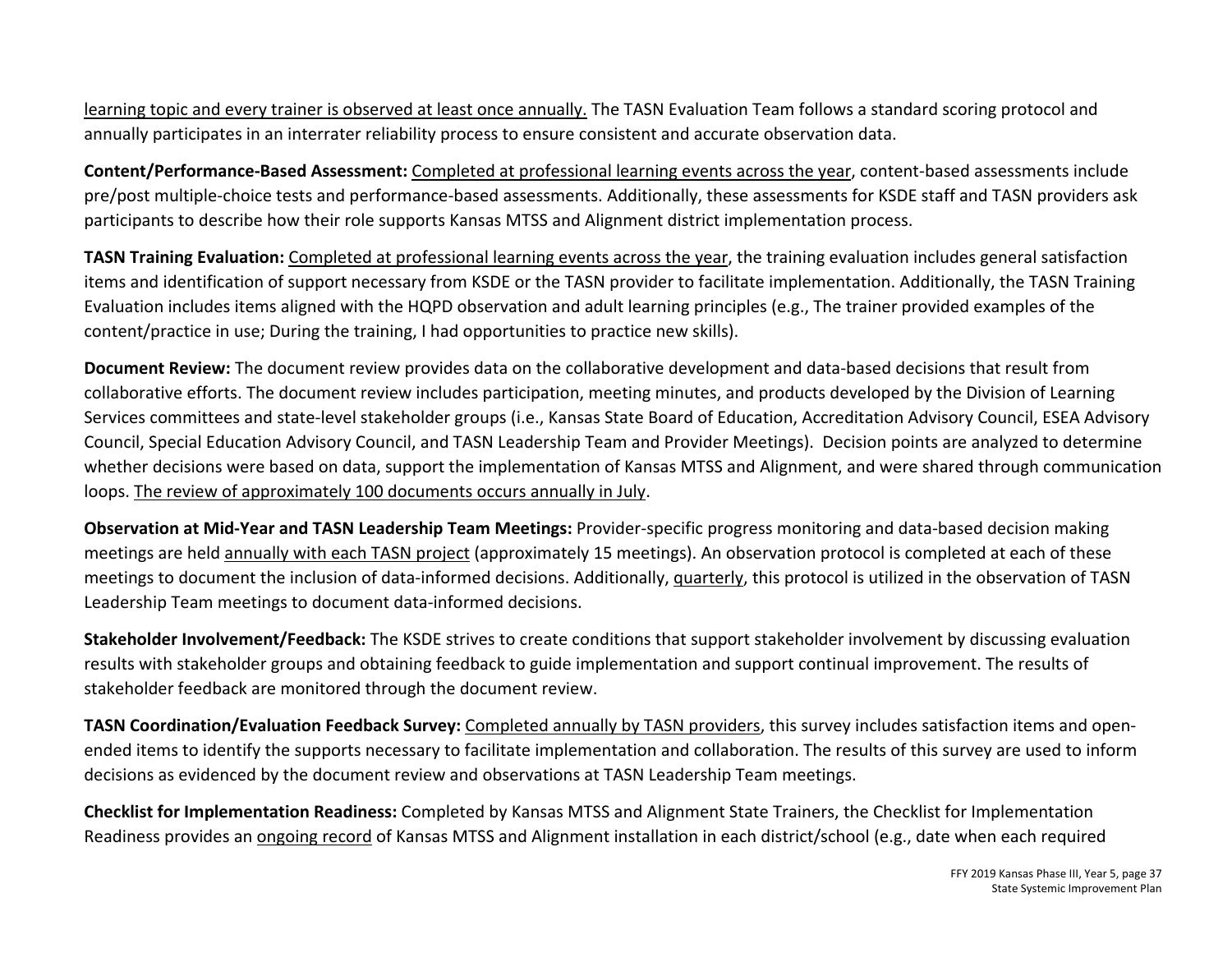component has been completed). The Kansas MTSS and Alignment State Trainers determine the installation of MTSS core components through on-site observations, facilitated data-informed discussions and school/district documentation. If an MTSS core component is not developed to the Kansas MTSS and Alignment standard, the Checklist for Implementation Readiness documents why the school did not meet that threshold. It determines fidelity of installation and helps identify modifications to professional learning and coaching supports. The Kansas MTSS and Alignment State Trainers follow a standard protocol for scoring, and the template automatically creates a summarized graph highlighting areas of strength and areas of continued structuring for each school.

**Inclusive MTSS Implementation Scale:** Completed annually in winter, the Inclusive MTSS Implementation Scale is a self-report and stakeholder fidelity assessment of all instructional staff and administrators in each MTSS building and is aligned with the Checklist for Implementation Readiness and the Kansas MTSS and Alignment Collaborative Team Progress Planner. It determines individual and collaborative implementation, social validity, and teachers' perceptions of administrative support and districtwide implementation. Data are validated through the Checklist for Implementation Readiness. It supports school and district decision making as well as customized coaching.

**Kansas MTSS and Alignment Collaborative Team Progress Planner:** The Collaborative Team Progress Planner is completed twice per year by collaborative teams in a school to identify the implementation and effectiveness of universal, supplemental, and intensive supports and to strategize improvements. An automatically-generated summary is provided to the school leadership team to support collaborative teams, school, and district decision making, improvement planning, and customized coaching.

**Family Engagement Survey:** The Family Engagement Survey provides annual feedback from families on perceptions of engagement, which address each Kansas Family Engagement Standard, to inform school implementation and collaborative efforts.

**Tier 2/3 progress monitoring:** The performance of students receiving Tier 2 or 3 interventions is monitored on a weekly to monthly basis. Decision rules are followed to determine when a student exits the intervention. These data are reviewed by Collaborative Teams and summarized in the Kansas MTSS and Alignment Collaborative Team Progress Planner.

**CBM GOM Universal Screening Data in Reading:** Reading curriculum-based measure general outcome measure (CBM GOM) is a formative assessment used for screening conducted in fall, winter, and spring. These assessments are performance indicators that are predictive of overall performance in the area (IRIS Center, 2020). These include assessments such as DIBLES, AIMSweb, FastBridge and others. Student and grade-level composite data support customized coaching and collaborative team, school, and district decision making. These data are reviewed by District Leadership Teams, Building Leadership Teams, and Collaborative Teams and summarized in the Kansas MTSS and Alignment Collaborative Team Progress Planner.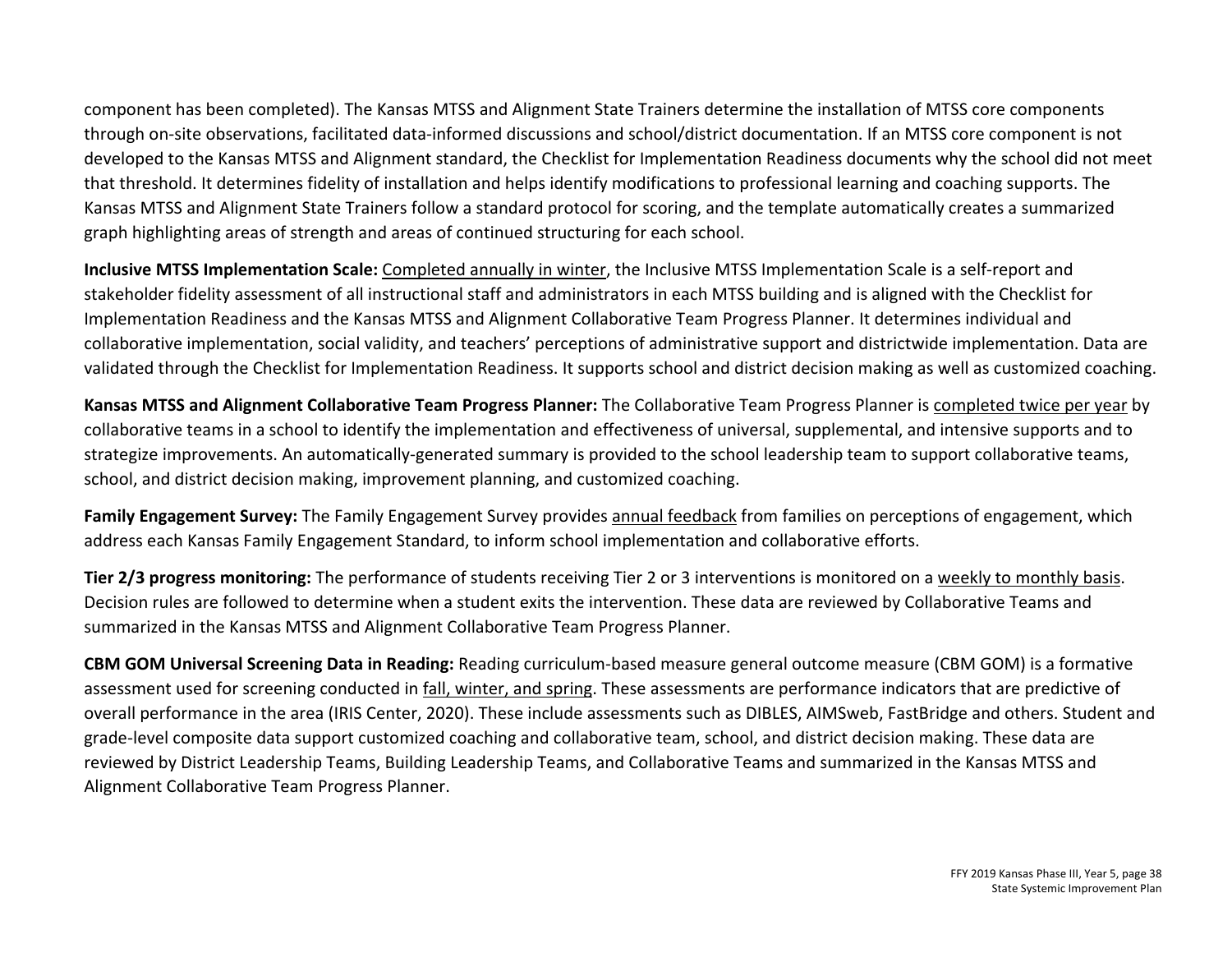#### Appendix D *Kansas SSIP Coherent Improvement Strategy Activity Timeline and Status*

| and leverage SEA supports for increasing district capacity.<br><b>Timeline</b><br><b>Activity</b><br><b>Status</b>                                                                                                          |  |  |  |  |
|-----------------------------------------------------------------------------------------------------------------------------------------------------------------------------------------------------------------------------|--|--|--|--|
|                                                                                                                                                                                                                             |  |  |  |  |
|                                                                                                                                                                                                                             |  |  |  |  |
| 1.1. Redesign the Kansas TASN system of technical assistance and professional learning essential<br>FFY14<br>Completed                                                                                                      |  |  |  |  |
| scopes of work.                                                                                                                                                                                                             |  |  |  |  |
| 1.2 Realign the Kansas TASN priorities, operating principles, scopes of work and allocate resources to<br>FFY14<br>Completed                                                                                                |  |  |  |  |
| address emerging needs identified by stakeholders.                                                                                                                                                                          |  |  |  |  |
| 1.3. Redesign Kansas TASN application process; establish new system priorities, common<br>FFY14<br><b>Completed &amp; Ongoing</b>                                                                                           |  |  |  |  |
| definitions, shared provider expectations and use new methods to monitor delivery of professional<br>FFY18                                                                                                                  |  |  |  |  |
| learning and technical assistance.                                                                                                                                                                                          |  |  |  |  |
| 1.4. Facilitate communication, collaboration and resources across KSDE and TASN providers to support<br>FFY16-FFY20<br>Initiated & Ongoing                                                                                  |  |  |  |  |
| dissemination and implementation of evidenced-based instructional practices for educators, related service                                                                                                                  |  |  |  |  |
| personnel, administrators, families and community-based settings.                                                                                                                                                           |  |  |  |  |
| Kansas Coherent Improvement Strategy 2.0: Design, implement and evaluate a school improvement planning process built upon Kansas MTSS and                                                                                   |  |  |  |  |
| Alignment to increase the district capacity to provide effective reading instruction for students with disabilities.                                                                                                        |  |  |  |  |
| <b>Activity</b><br><b>Timeline</b><br><b>Status</b>                                                                                                                                                                         |  |  |  |  |
| 2.1. Establish and fund the Kansas MTSS and Alignment project charged with implementing a school<br>FFY15<br>Completed                                                                                                      |  |  |  |  |
| improvement planning process built upon Kansas MTSS and Alignment constructs focusing on districts with                                                                                                                     |  |  |  |  |
| demonstrated needs to improve reading outcomes for students with disabilities.                                                                                                                                              |  |  |  |  |
| FFY15<br>2.2. Assess and refine materials to ensure effective and efficient training of district personnel in Kansas MTSS<br>Completed                                                                                      |  |  |  |  |
| FFY20<br>and Alignment.                                                                                                                                                                                                     |  |  |  |  |
| 2.3. Select, train and coach Kansas MTSS and Alignment State Trainers to increase the capacity of<br>FFY15-FFY20<br>Completed & Ongoing                                                                                     |  |  |  |  |
| districts for providing sustainable Kansas MTSS and Alignment implementation across educational                                                                                                                             |  |  |  |  |
| settings.                                                                                                                                                                                                                   |  |  |  |  |
| 2.4. Implement Kansas MTSS and Alignment training system with a cohort of districts who have a<br>FFY15-FFY20<br>Initiated & Ongoing                                                                                        |  |  |  |  |
| demonstrated need to improve reading outcomes for students with disabilities and readiness to implement                                                                                                                     |  |  |  |  |
| Kansas MTSS and Alignment.                                                                                                                                                                                                  |  |  |  |  |
| Kansas Coherent Improvement Strategy 3.0: Evaluate the degree to which the state infrastructure supports district implementation of evidence-based                                                                          |  |  |  |  |
| practices to improve reading results for students with disabilities kindergarten through 5th Grade.<br><b>Timeline</b><br><b>Activity</b><br><b>Status</b>                                                                  |  |  |  |  |
| FFY15-FFY20                                                                                                                                                                                                                 |  |  |  |  |
| 3.1. Assess and measure use of an ongoing feedback loop, ability to identify barriers, correct errors,<br>Initiated & Ongoing<br>system responsiveness, and effectiveness of collaboration within the SEA's infrastructure. |  |  |  |  |
| 3.2. Measure the extent to which the coherent improvement strategies are implemented.<br>FFY15-FFY20<br>Initiated & Ongoing                                                                                                 |  |  |  |  |
| 3.3. Establish principles for monitoring fidelity and performance informed by implementation science &<br>FFY15-FFY20<br>Completed & Ongoing                                                                                |  |  |  |  |
| IDEA Pt. D State Personnel Development Grant (KS SPDG) evaluation.                                                                                                                                                          |  |  |  |  |
| 3.4. Utilize guided feedback from stakeholders to help determine implementation and sustained use of<br>FFY15-FFY20<br>Initiated & Ongoing                                                                                  |  |  |  |  |
| evidence-based reading practices over time.                                                                                                                                                                                 |  |  |  |  |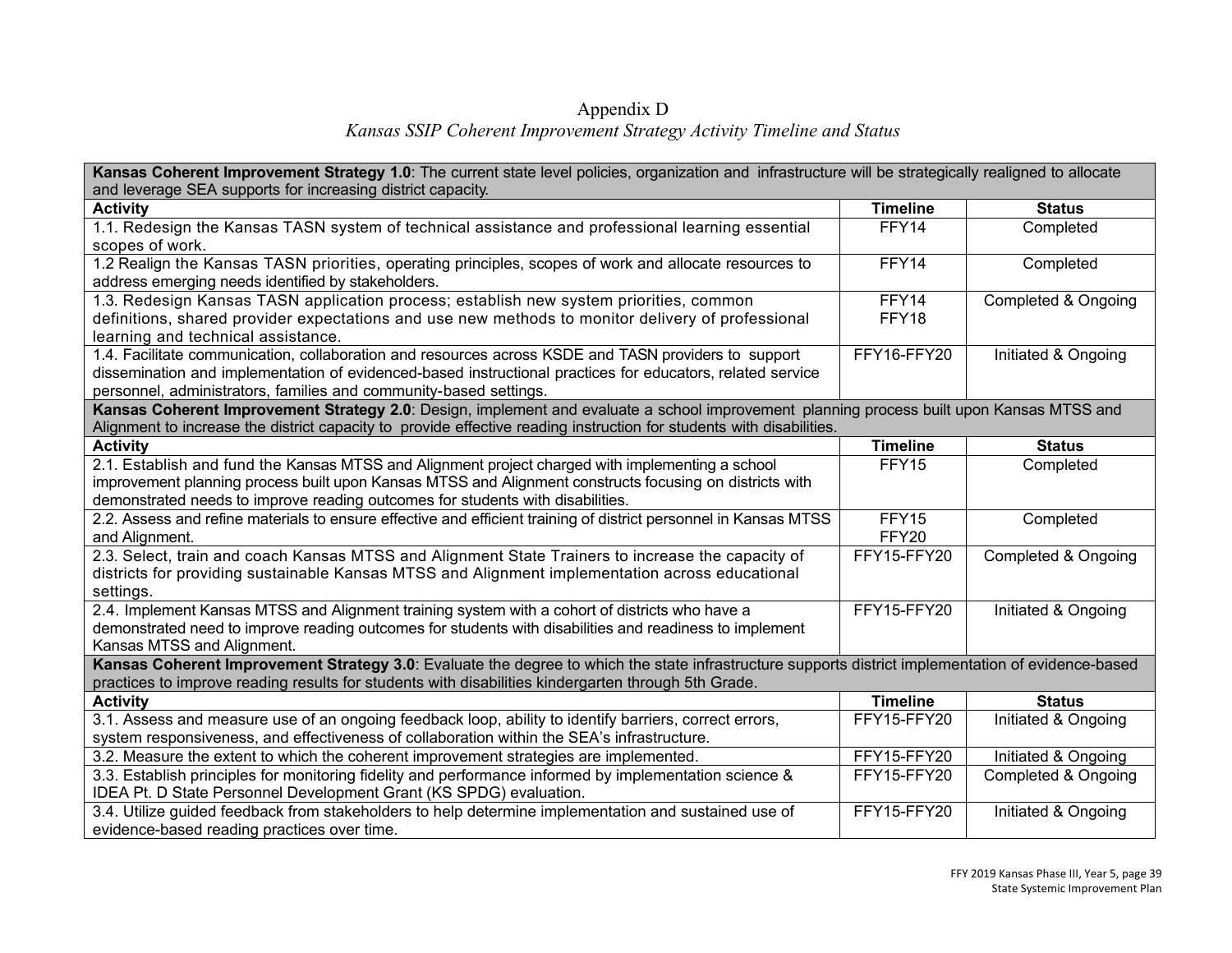#### Appendix E *Glossary of Terms*

| <b>Term</b>                                                   | <b>Definition</b>                                                                                                                                                                                                                                                                                                                                                                                                                                                                                                                                                                                                                                                                                                                                                                                                                                                                   | <b>Location/Source</b>                                                                                                                    |  |
|---------------------------------------------------------------|-------------------------------------------------------------------------------------------------------------------------------------------------------------------------------------------------------------------------------------------------------------------------------------------------------------------------------------------------------------------------------------------------------------------------------------------------------------------------------------------------------------------------------------------------------------------------------------------------------------------------------------------------------------------------------------------------------------------------------------------------------------------------------------------------------------------------------------------------------------------------------------|-------------------------------------------------------------------------------------------------------------------------------------------|--|
| <b>State Teams/Activities</b>                                 |                                                                                                                                                                                                                                                                                                                                                                                                                                                                                                                                                                                                                                                                                                                                                                                                                                                                                     |                                                                                                                                           |  |
| Division of Learning Services                                 | The Division of Learning Services oversees all federal and statewide education and services in<br>the areas of: Teacher Licensure, Federal Title Programs, Career and Technical Education, and<br>School Accreditation. In addition, the division oversees the state's curriculum standards; the state<br>assessments; and research, data analysis, and reporting requirements. Staff ensures compliance<br>with all state and federal education legislation including the Every Student Succeeds Act (ESSA),<br>the Individuals with Disabilities Education Act (IDEA), and the Kansas Education Systems<br>Accreditation (KESA).                                                                                                                                                                                                                                                  | http://www.ksde.org/Agency/Divi<br>sion-of-Learning-Services                                                                              |  |
| Special Education and Title<br>Services team                  | The Special Education and Title Services team provides effective, evidence-based technical<br>assistance to districts and schools across the state. The team supports all Kansas students, early<br>childhood through secondary, in meeting or exceeding Kansas Standards. This includes the<br>development, implementation, and continuous improvement of the monitoring process that<br>ensures compliance with federal and state laws and administrative regulations, including the<br>engagement of the student, families, and the community.                                                                                                                                                                                                                                                                                                                                   | https://www.ksde.org/Agency/Di<br>vision-of-Learning-<br>Services/Special-Education-and-<br>Title-Services                                |  |
| Kansas Education Systems<br>Accreditation (KESA) model        | Kansas Education Systems Accreditation (KESA), approved by the Kansas State Board of<br>Education in June of 2016, employs a systems approach to school improvement, accrediting<br>systems instead of schools. It requires systems (public school districts and accredited private<br>schools) to engage in a transparent, data-based process of system-wide needs assessment, goal<br>setting, implementation, and reflection. Relationships, Relevance, Responsive Culture, and Rigor<br>are the four areas in which education systems assess overall and individual school performance.<br>In the KESA model, each education system consults with an outside visitation team of<br>experienced education professionals throughout the cycle, culminating in an official accreditation<br>visit in Year 5, followed by the outside visitation team's recommendation of a rating. | http://www.ksde.org/Agency/Divi<br>sion-of-Learning-<br>Services/Teacher-Licensure-and-<br>Accreditation/K-12-<br>Accreditation-Home/KESA |  |
| Kansas State Board of<br>Education                            | The Mission of the Kansas State Board of Education is to prepare Kansas students for lifelong<br>success through rigorous, quality academic instruction, career training, and character<br>development according to each student's gifts and talents. The Kansas State Board of Education<br>consists of 10 elected members, each representing a district comprised of four contiguous<br>senatorial districts. Board members serve four-year terms with an overlapping schedule. Every<br>other year, the Board reorganizes to elect a chairperson and vice-chairperson. It also appoints a<br>Commissioner of Education who serves as its executive director.                                                                                                                                                                                                                     | http://www.ksde.org/Board                                                                                                                 |  |
| Kansas State Board of<br><b>Education Vision and Outcomes</b> | The Vision of the Kansas State Board of Education is that Kansas leads the world in the success<br>of each student. This is referred to as the Kansans Can Vision. Five outcomes are used to measure<br>progress: social-emotional growth, kindergarten readiness, individual plans of study, high school<br>graduation, and postsecondary success.                                                                                                                                                                                                                                                                                                                                                                                                                                                                                                                                 | https://www.ksde.org/Board/Kans<br>as-State-Board-of-<br>Education/Board-Goals-and-<br>Outcomes                                           |  |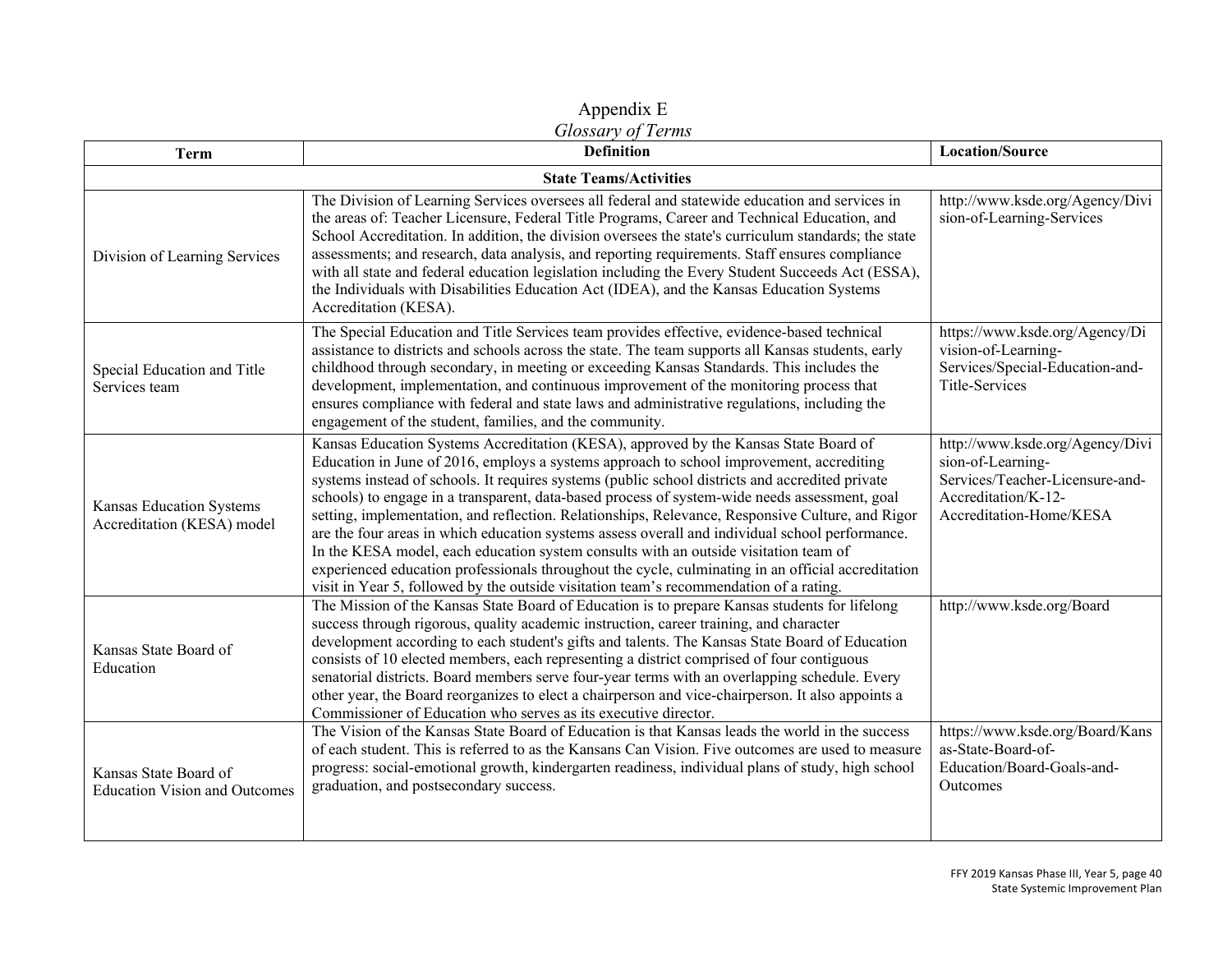| Kansas State Department of<br>Education (KSDE)                            | The Kansas State Department of Education (KSDE) is a dynamic, dedicated service agency that<br>provides leadership, resources, support, and accountability to the state's pre-K through 12<br>education system. KSDE administers the state's governance of education, standards and<br>assessments, special education services, child nutrition and wellness, title programs and services,<br>career and technical education, and financial aid. It is the goal of the agency to provide all Kansas<br>children with equal access to a quality, high-level education that promotes student achievement<br>and prepares all students for global success. The department is governed by the Kansas State<br>Board of Education, but the day-to-day administration of the agency is the responsibility of the<br>Commissioner of Education, who is appointed by the Board.                                                                                                                                                                                                                                                                                                                                                                                                                                                                                                                                                      | http://www.ksde.org/Home/Quick<br>-Links/About-Us                                                                                                                                                       |
|---------------------------------------------------------------------------|------------------------------------------------------------------------------------------------------------------------------------------------------------------------------------------------------------------------------------------------------------------------------------------------------------------------------------------------------------------------------------------------------------------------------------------------------------------------------------------------------------------------------------------------------------------------------------------------------------------------------------------------------------------------------------------------------------------------------------------------------------------------------------------------------------------------------------------------------------------------------------------------------------------------------------------------------------------------------------------------------------------------------------------------------------------------------------------------------------------------------------------------------------------------------------------------------------------------------------------------------------------------------------------------------------------------------------------------------------------------------------------------------------------------------|---------------------------------------------------------------------------------------------------------------------------------------------------------------------------------------------------------|
| <b>KSDE Kansans Can School</b><br>Redesign project                        | In support of Kansas' vision for education, the KSDE Kansans Can School Redesign project<br>supports schools to be redesigned around the five outcomes established by the Kansas State<br>Board of Education, the five elements identified as defining a successful Kansas high school<br>graduate, and what Kansans said they want their schools to look like in the future.                                                                                                                                                                                                                                                                                                                                                                                                                                                                                                                                                                                                                                                                                                                                                                                                                                                                                                                                                                                                                                                | https://www.ksde.org/Agency/Fis<br>cal-and-Administrative-<br>Services/Communications-and-<br>Recognition-Programs/Vision-<br>Kansans-Can/School-Redesign                                               |
| KESA Advisory Council or<br><b>KSDE</b> Accreditation Advisory<br>Council | The Accreditation Advisory Council reviews and provides input to KSDE staff concerning<br>systems accreditation documents and procedures. It advises KSDE staff of field needs, concerns,<br>and issues; acts as K-12 accreditation advocates in the field and as liaisons to other groups; and<br>provides advice and counsel to the Kansas State Board of Education on issues of policy, such as<br>regulations, corrective action plans, sanctions, and levels of accreditation. The council is made up<br>of 30 voting and eight non-voting members who are selected from a pool of eligible applicants.<br>The voting members consists of the Kansas Commissioner of Education and two each from the<br>following groups: superintendents; central office staff; high school administrators; middle school<br>administrators; elementary school administrators; high school, middle school, and elementary<br>school certified staff; and business and industry representatives. In addition, one voting member<br>is selected from each of the following groups: classified staff, special purpose schools,<br>private/religious schools, parents, LEA Boards of Education, special education, higher education<br>professors, higher education administrators, equity and diversity in education representatives,<br>technology in education representatives, and postsecondary vocational/technical representatives. | http://www.ksde.org/Agency/Divi<br>sion-of-Learning-<br>Services/Teacher-Licensure-and-<br>Accreditation/K-12-<br>Accreditation-Home/Quality-<br>Performance-Accreditation-<br>QPA/QPA-Advisory-Council |
| <b>KSDE Data Quality Assurance</b>                                        | The KSDE Data Quality Assurance policy includes training and data certification of district staff.<br>The Data quality certification program provides specialized tracks for data entry personnel, data<br>coordinators, program staff, and administrators. These tracks include instruction on general data<br>quality practices and techniques, as well as intensive role-based training with the KSDE web-<br>based applications.                                                                                                                                                                                                                                                                                                                                                                                                                                                                                                                                                                                                                                                                                                                                                                                                                                                                                                                                                                                         | http://www.ksde.org/Portals/0/SE<br>S/KIAS/spp/APR14-ks-2014b.pdf                                                                                                                                       |
| Special Education Advisory<br>Council (SEAC)                              | The Kansas Special Education Advisory Council (SEAC) provides policy guidance to the State<br>Board of Education with respect to special education and related services for students with<br>disabilities. The SEAC meets as mandated by both the State and Federal Legislation. SEAC<br>membership is made up of stakeholders throughout the state with the majority being individuals<br>with disabilities and parents of children with disabilities. The State Board of Education makes the<br>appointments to vacated positions on the SEAC during the month of June each year.                                                                                                                                                                                                                                                                                                                                                                                                                                                                                                                                                                                                                                                                                                                                                                                                                                          | https://www.ksde.org/Agency/Di<br>vision-of-Learning-<br>Services/Special-Education-and-<br>Title-Services/Special-<br>Education/Special-Education-<br>Advisory-Council                                 |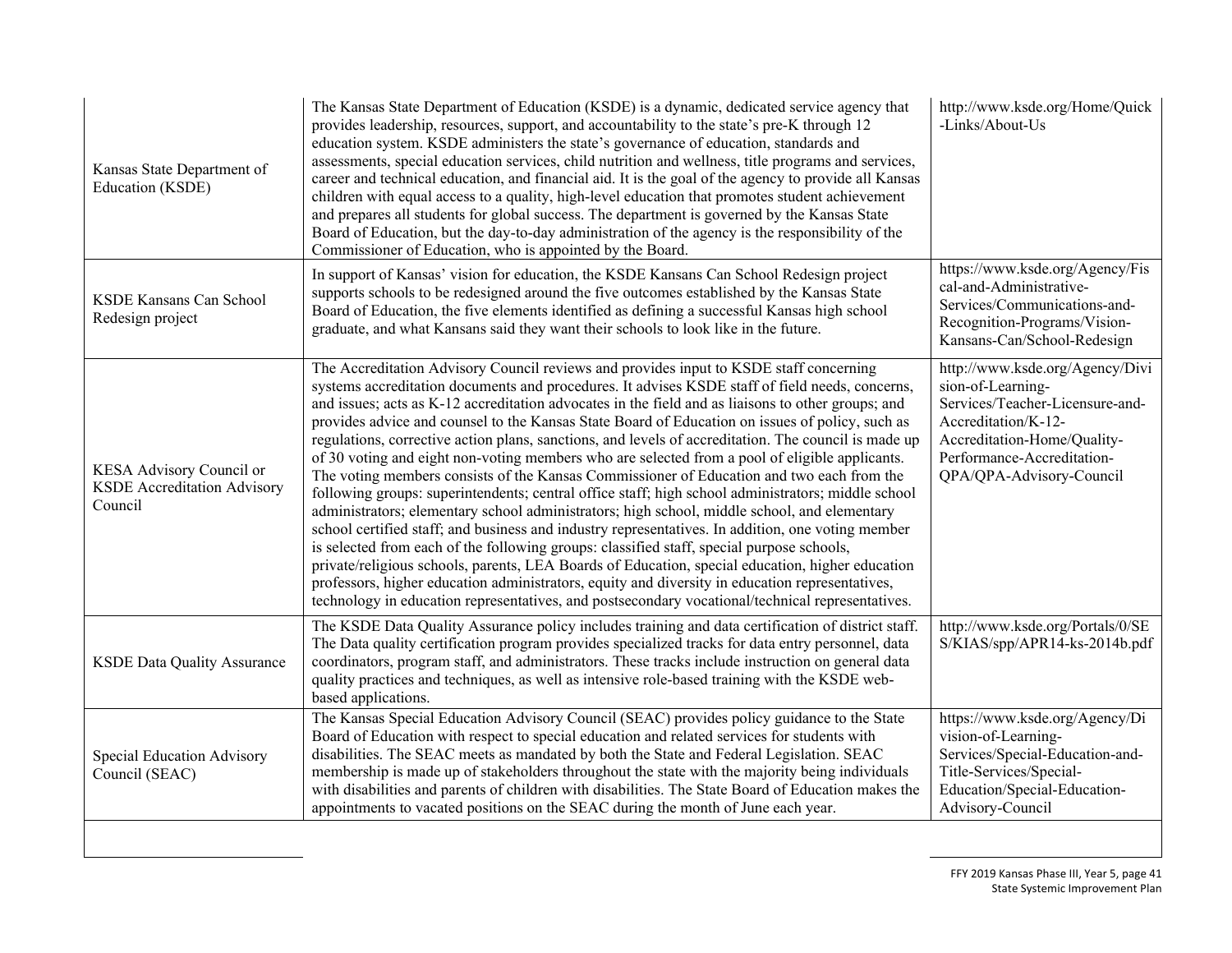| <b>TASN and LEA Teams</b>                                                              |                                                                                                                                                                                                                                                                                                                                                                                                                                                                                                                                                                                                                                                                                                                                                                                                                                                                                                                                                                                                              |                                                                                                                                                                   |  |  |
|----------------------------------------------------------------------------------------|--------------------------------------------------------------------------------------------------------------------------------------------------------------------------------------------------------------------------------------------------------------------------------------------------------------------------------------------------------------------------------------------------------------------------------------------------------------------------------------------------------------------------------------------------------------------------------------------------------------------------------------------------------------------------------------------------------------------------------------------------------------------------------------------------------------------------------------------------------------------------------------------------------------------------------------------------------------------------------------------------------------|-------------------------------------------------------------------------------------------------------------------------------------------------------------------|--|--|
| <b>Building Leadership Team</b>                                                        | The Building Leadership Team leads building-level school improvement, including facilitating a<br>needs assessment, establishing goals, developing an action plan for each goal, guiding the<br>implementation of the action plans focused on successful outcomes for all learners, analyzing the<br>effectiveness of implementation, ensuring continual improvement and sustainability of the<br>system, and developing the instructional capacity of the staff to lead the change process.                                                                                                                                                                                                                                                                                                                                                                                                                                                                                                                 | https://ksdetasn.s3.amazonaws.co<br>m/uploads/resource/upload/1036/<br>BuildingLeadershipTeam Consid<br>erations.pdf                                              |  |  |
| District Leadership Team                                                               | The District Leadership Team leads district-level system improvement by overseeing and<br>approving building-level work, facilitating a system-wide needs assessment, establishing district<br>goals, developing an action plan for each goal, guiding the implementation of the action plans<br>focusing on successful outcomes for all learners, analyzing the effectiveness of implementation,<br>ensuring continual districtwide improvement and sustainability of the system, and developing the<br>instructional capacity of the staff to lead the change process.                                                                                                                                                                                                                                                                                                                                                                                                                                     | https://ksdetasn.s3.amazonaws.co<br>m/uploads/resource/upload/1037/<br>DistrictLeadershipTeam Conside<br>rations.pdf                                              |  |  |
| Kansas Learning Network                                                                | The Kansas Learning Network is dedicated to supporting schools in implementing effective<br>practices resulting in successful outcomes for all learners by providing technical assistance for<br>eligible ESEA Comprehensive Support and Improvement schools and districts through sustained<br>coaching in a rigorous and collaborative systems change process. Kansas Learning Network<br>coaches work closely with school leadership teams to complete a comprehensive needs<br>assessment focusing on root causes, data analysis, risk factors, and expansion of successful<br>elements of the school system. Schools and districts then develop and carry out action plans to<br>modify their infrastructure to improve outcomes for all learners.                                                                                                                                                                                                                                                      | https://ksdetasn.org/kln<br>http://ksdetasn.s3.amazonaws.co<br>m/uploads/resource/upload/1980/<br>2017-<br>18 KLN Evaluation Brief.pdf                            |  |  |
| Kansas Multi-Tier System of<br>Supports (MTSS) and<br>Alignment                        | Kansas MTSS and Alignment is a pre-kindergarten through college and career ready districtwide<br>approach for school districts across Kansas to improve academic achievement, positive behavior,<br>and strong social skills for every student. Kansas MTSS and Alignment is a coherent continuum<br>of evidence-based, system-wide practices to support a rapid response to academic and behavioral<br>needs, with frequent data-based monitoring for instructional decision making to empower each<br>Kansas student to achieve high standards.                                                                                                                                                                                                                                                                                                                                                                                                                                                            | https://ksdetasn.org/mtss/overvie<br>W                                                                                                                            |  |  |
| Kansas Multi-Tier System of<br>Supports (MTSS) and<br><b>Alignment Training System</b> | Since 2009, the Kansas MTSS and Alignment project has provided multi-phase training and<br>ongoing support for districts (including pre-K through high school) to implement Kansas MTSS<br>and Alignment. The project aligns trainings with the needs of schools in Kansas and the team<br>strives to make sure their work enhances district capacity to meet multiple demands in the areas<br>of assessment, reporting, and the requirements within the accreditation process in Kansas. By<br>working closely with departments providing policy and guidance in these areas, the Kansas<br>MTSS and Alignment project assists districts in streamlining data collection and utilizing data to<br>make informed decisions regarding student needs. Kansas MTSS and Alignment is an<br>overarching framework that guides schools through a process of needs assessment and decision<br>making that assists in not only selecting effective practices, but also creating a sustainable,<br>aligned structure. | https://ksdetasn.org/mtss/overvie<br>W<br>https://ksdetasn.s3.amazonaws.co<br>m/uploads/resource/upload/1886/<br>2017-<br>18 Kansas MTSS Evaluation B<br>rief.pdf |  |  |